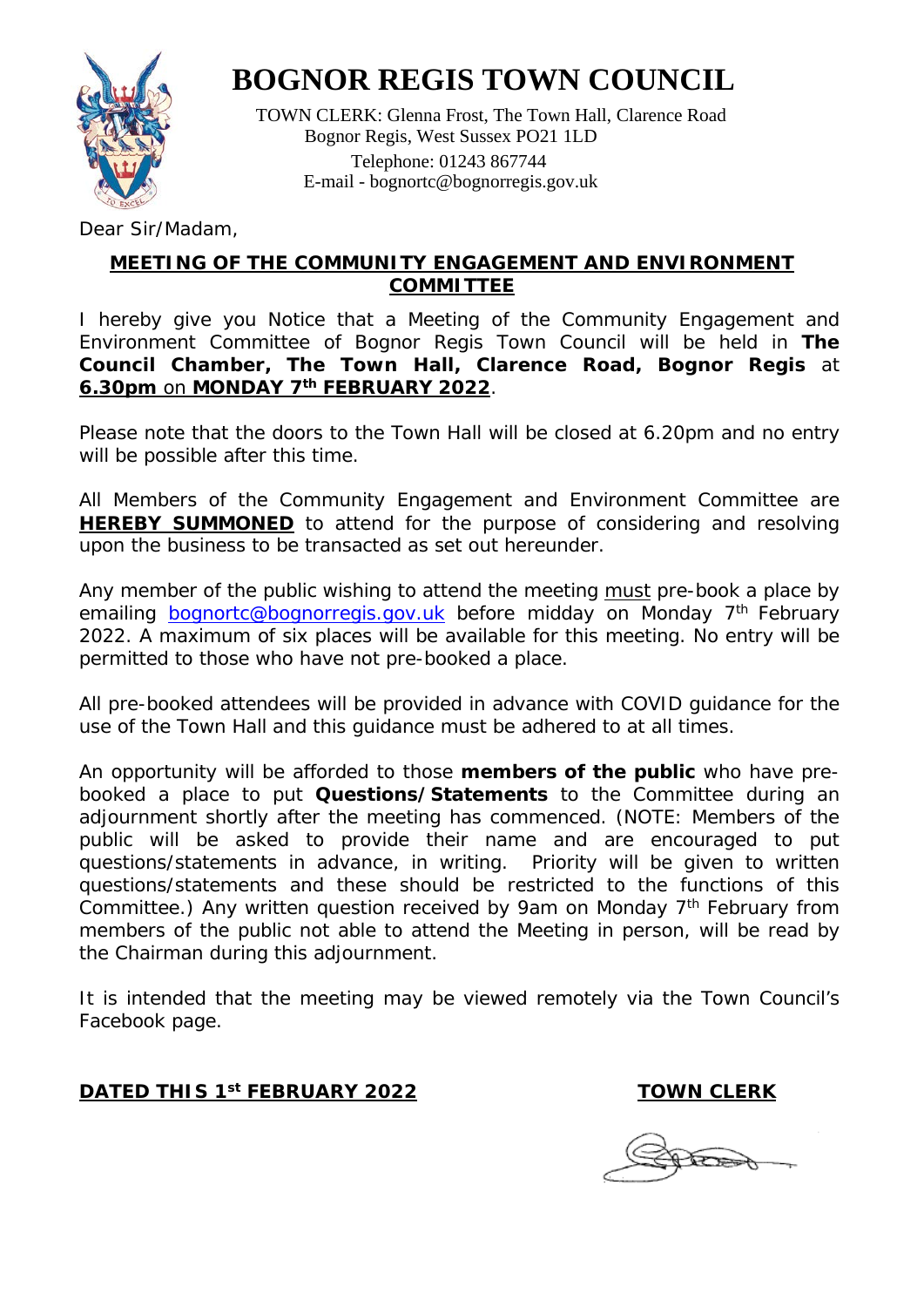#### **THE AGENDA and BUSINESS to be TRANSACTED is:**

- 1. Chairman's Announcement and Apologies for Absence
- 2. Declarations of Interest:

Members and Officers are invited to make any declarations of Disclosable Pecuniary, Other Registrable and/or Ordinary Interests that they may have in relation to items on this agenda and are reminded that they should re-declare their Interest before consideration of the item or as soon as the Interest becomes apparent and if not previously included on their Register of Interests to notify the Monitoring Officer within 28 days. Members and Officers should make their declaration by stating:

- a) the item they have the Interest in
- b) whether it is a Disclosable Pecuniary, Other Registrable or Ordinary Interest
- c) the nature of the Interest
- d) if it is an Ordinary Interest whether they intend to leave the room for the discussion and vote
- e) if it is a Disclosable Pecuniary Interest or Other Registrable Interest, and therefore must leave the room for the discussion and vote, whether they will be exercising their right to speak on this matter under Public Question Time
- 3. To approve the Minutes of the Meeting held on  $6<sup>th</sup>$  December 2021
- 4. Adjournment for public questions and statements
- 5. Clerk's Report
- 6. Ward Allocation Environmental Projects Budget Ratification of any spend and the utilisation of any remaining funds including:
	- To ratify the decision to donate £424.00 from Hotham Ward allocation to the Glenwood Community and Coffee Club for a community notice board
- 7. Flexible Community Fund including:
	- To note and determine any applications
- 8. To consider nominations for the Mayor's Good Citizen Award
- 9. To consider nominations for the Mayor's Citizen Award for Young People
- 10. To consider and agree hosting an Online Community Open Forum meeting, to begin at 6pm, on either Monday 21<sup>st</sup> or Monday 28<sup>th</sup> February 2022 - as agreed at the previous meeting - Min. 38 refers
- 11. Bognor Regis in Bloom Working Group Consideration of the Resolutions, Recommendations and Reports in the Notes of the Non-Quorate Meeting held on the 11<sup>th</sup> January 2022
- 12. To consider and agree any comments to be submitted in response to the Edward Bryant School, Bognor Regis, Consultation in relation to the establishment of a Special Support Centre
- 13. To agree whether any of the outstanding Agenda items, as reported at the Community Engagement and Environment Committee Meeting held on 6th December 2021, should be withdrawn from the list and which items should continue to be progressed - Min. 51.6 refers
- 14. Correspondence

#### **THERE IS A LIFT AVAILABLE AT THE TOWN HALL FOR ACCESS TO THE COUNCIL CHAMBER IF REQUIRED**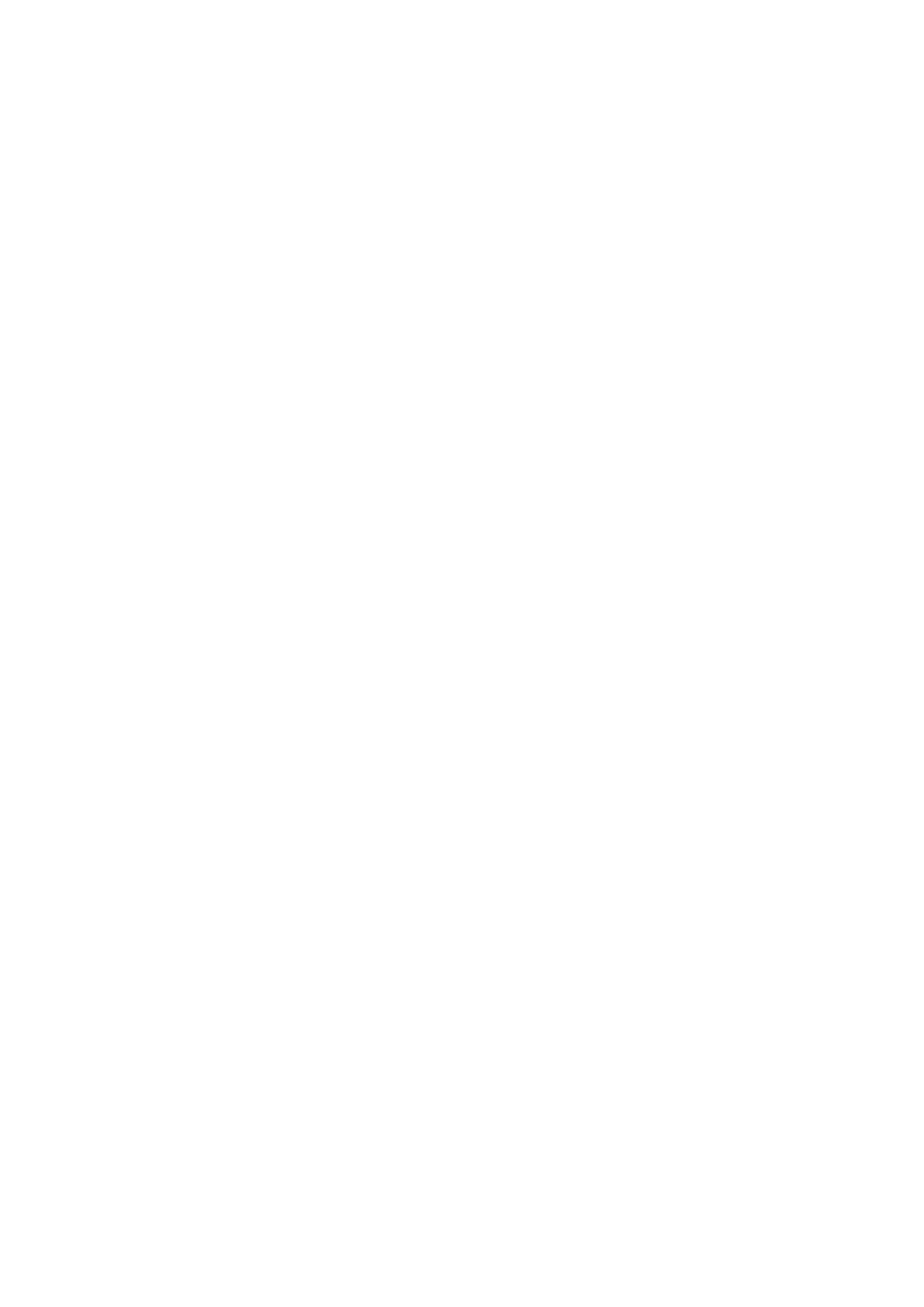

## **BOGNOR REGIS TOWN COUNCIL**

TOWN CLERK Glenna Frost, The Town Hall, Clarence Road, Bognor Regis, West Sussex, PO21 1LD Telephone: 01243 867744 E-mail: [bognortc@bognorregis.gov.uk](mailto:bognortc@bognorregis.gov.uk)

## **MINUTES OF THE MEETING OF THE COMMUNITY ENGAGEMENT AND ENVIRONMENT COMMITTEE HELD ON MONDAY 6th DECEMBER 2021**

**PRESENT:** Cllr. W. Smith (Chairman); Cllrs. J. Barrett, Brooks, A. Cunard (until Min. 59), Mrs. S. Staniforth, M. Stanley and Mrs. J. Warr

**IN ATTENDANCE:** Mrs. G. Frost (Town Clerk) Mrs. J. Davis (Civic & Office Manager) Mr. Chris Cook, Chief Executive of Sussex Clubs for Young People (part of meeting) Cllr. S. Goodheart in the public gallery

#### *The Meeting opened at 6.30pm*

### **47. CHAIRMAN'S ANNOUNCEMENT AND APOLOGIES FOR ABSENCE**

The Chairman welcomed everyone present and read the Council's opening statement.

Apologies had been received from Cllr. Miss. Needs, who was on annual leave. No apologies had been received from Cllr. Jones.

#### **48. DECLARATIONS OF INTEREST**

The Chairman addressed those Members present to ask if they wished to confirm any declarations of Disclosable Pecuniary, Other Registrable and/or Ordinary Interests that they may have in relation to items on this Agenda.

As noted on the Agenda, Members and Officers should make their declaration by stating:

- a) the item they have the Interest in
- b) whether it is a Disclosable Pecuniary, Other Registrable or Ordinary Interest
- c) the nature of the Interest
- d) if it is an Ordinary Interest whether they intend to temporarily leave the meeting for the discussion and vote
- e) if it is a Disclosable Pecuniary or Other Registrable Interest, and therefore must temporarily leave the meeting for the discussion and vote, whether they will be exercising their right to speak on this matter under Public Question Time.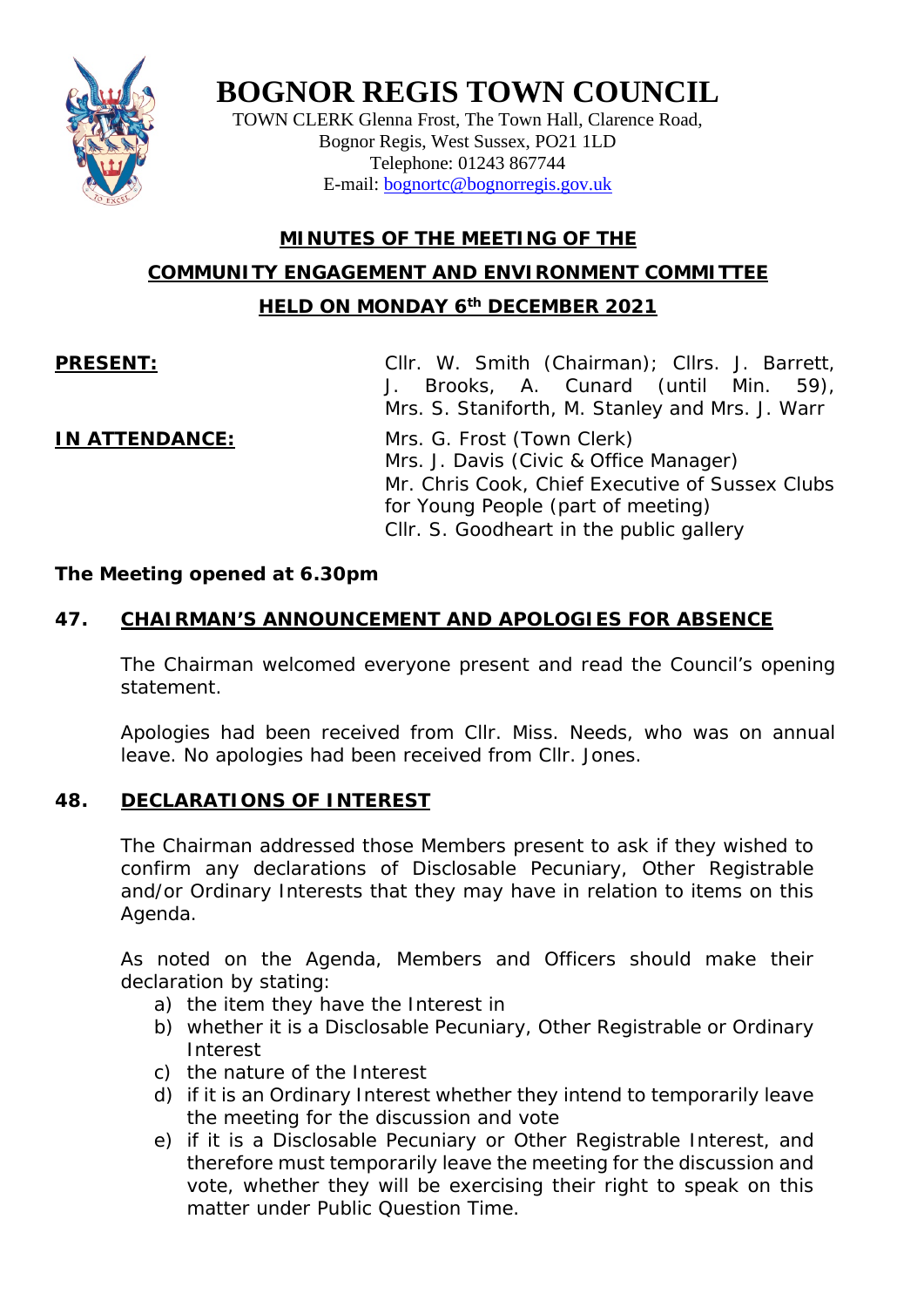They then need to re-declare their Interest and the nature of the Interest at the commencement of the item or when the Interest becomes apparent. They should request that it be recorded in the Minutes that they will leave the meeting and will neither take part in discussion, nor vote on the item.

As per the Agenda, it is each Member's own responsibility to notify the Monitoring Officer of all Disclosable Pecuniary, Other Registrable or Ordinary Interests notifiable under the Council's Code of Conduct, not already recorded on their Register of Interests Form, within 28 days.

The Chairman reminded Members to declare their Interests as any arise or again at the relative point in the meeting if they have already.

*Cllr. Stanley declared an Ordinary interest in Agenda item 8, as a volunteer with the Carnival Association, and Agenda item 9, as founder of Bognor Regis Money, and stated that he would remain in the Meeting*

*Cllr. Stanley also declared an Ordinary Interest, as a Member of Arun District Council, in Agenda items 10 and 11, particularly in relation to Agenda item 11 as he has been a long-term campaigner for the retention of the Sunken Gardens. He stated that he would be voting on the matters before him having regard only to such information as placed before the Town Council. If he should come to consider any matters again at the District Council, and further information may be available, he will consider the information available at that time and may come to a different decision*

#### **49. TO APPROVE THE MINUTES OF THE MEETING HELD ON 4th OCTOBER 2021**

Members were asked if there were any objections to the Minutes of the last Committee meeting, held on the 4<sup>th</sup> October 2021. As he was not present at the meeting held, Cllr. Stanley advised that he would abstain from the vote.

There being no objections, the Committee **APPROVED** the Minutes of the meeting held on 4<sup>th</sup> October 2021 as an accurate record of the proceedings and the Chairman duly signed them.

#### **50. ADJOURNMENT FOR PUBLIC QUESTIONS AND STATEMENTS**

#### *The Chairman adjourned the Meeting at 6.36pm*

Cllr. Goodheart, seated in the public gallery, had submitted the following questions for the Chairman, in advance of the meeting: -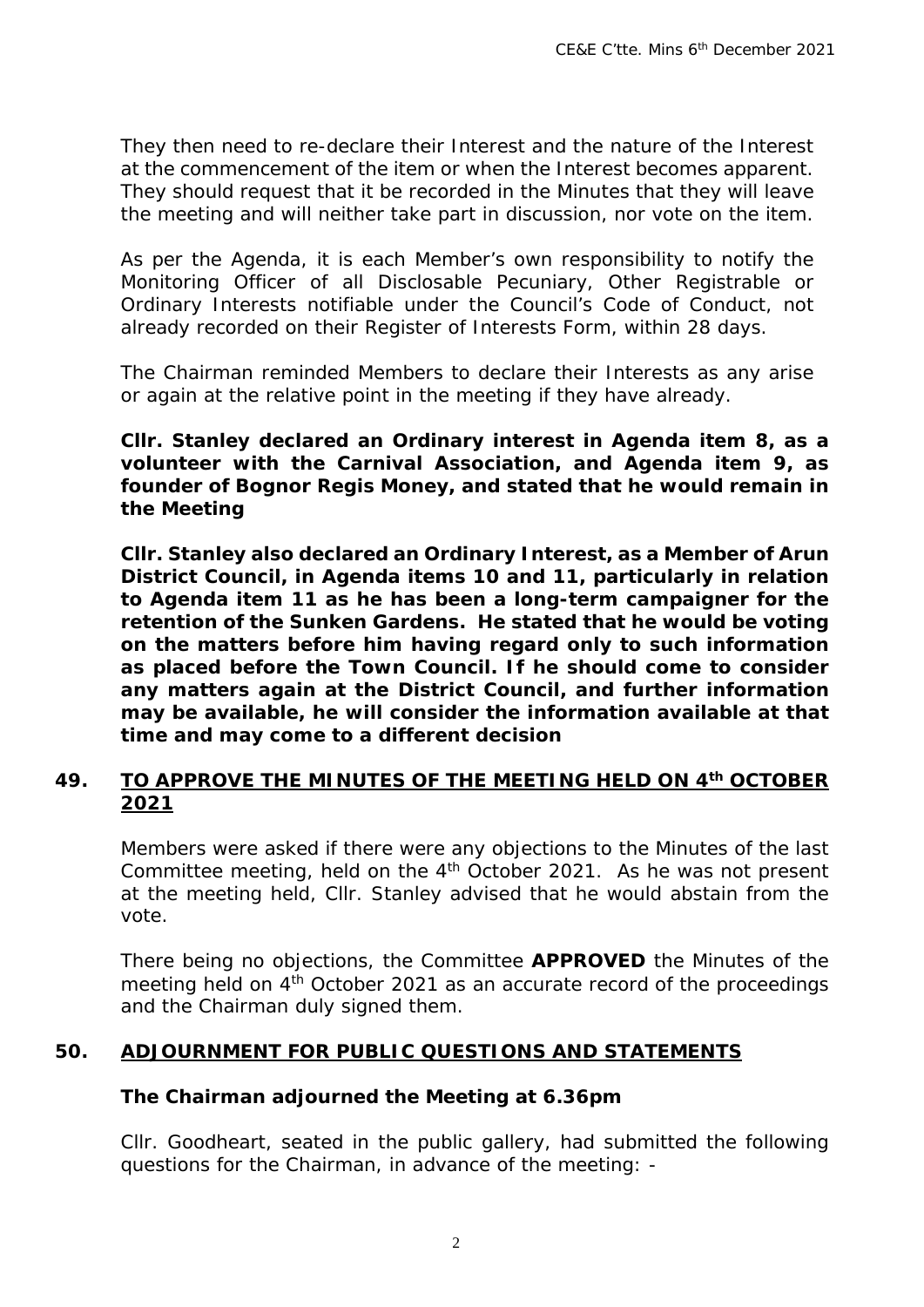*Q1. Agenda item 6. & item 7. Will you be supporting this project? Will you suggest a financial support arrangement with the new BOGNOR YOUTH SERVICES?*

*Q2. Agenda item 3. Within public questions time on this item. Questions were asked on Item 36. Bandstand wind shields any updates?*

*Parkvision support for the Queen's Platinum Jubilee, any comments? Included in Item 41.7.*

*Q3. Agenda item 8: Please confirm where the location for the BRTC notice board was or where abouts is the new notice board planned to be located? Please confirm that the full amount in the Hotham Ward members is £424.00?* 

*Please confirm what training is required for this work? Is it for TF?*

*Q4. Agenda item 9. Is £370.00 the full amount in the Flexible fund? Are you going to re-approach P&R for an increase in your committee's budget?*

*Q5. Agenda item 10. Do you agree with the all the terms of reference? Do you agree that both meetings should take place ASAP on-site & at town hall & will CE&E suggest dates?*

*Please explain how CE&E will choose the on-site locations?*

*Are all options new and old back on the table?*

Will CE&E support Cllr Steve Goodheart being on the beach access working *group?*

*Q6. Agenda item 11. Sunken gardens. Please explain some of the details within this item, under No.3 £300k capital- £230k cost. Explain what the balance of £70k is for?*

*Will the committee go through the questionnaire together? How will a decision be made?*

*Q7. Agenda item 12. Bloom. Will the chair be of support for any new projects that Bloom bring forward next year? Will he be encouraging projects to be bought in?*

Owing to the number of items on the Agenda, the Chairman informed Cllr. Goodheart that he would provide a written response to the questions raised and confirmed that these would be copied to all Members of the Community Engagement and Environment Committee.

Cllr. Goodheart asked whether the matter of paper weight, as raised by another member of the public at a previous meeting, had been discussed. The Town clerk informed Cllr. Goodheart that there would be an update given on this matter in the Clerk's Report, under the next Agenda item.

#### *The Chairman reconvened the Meeting at 6.42pm*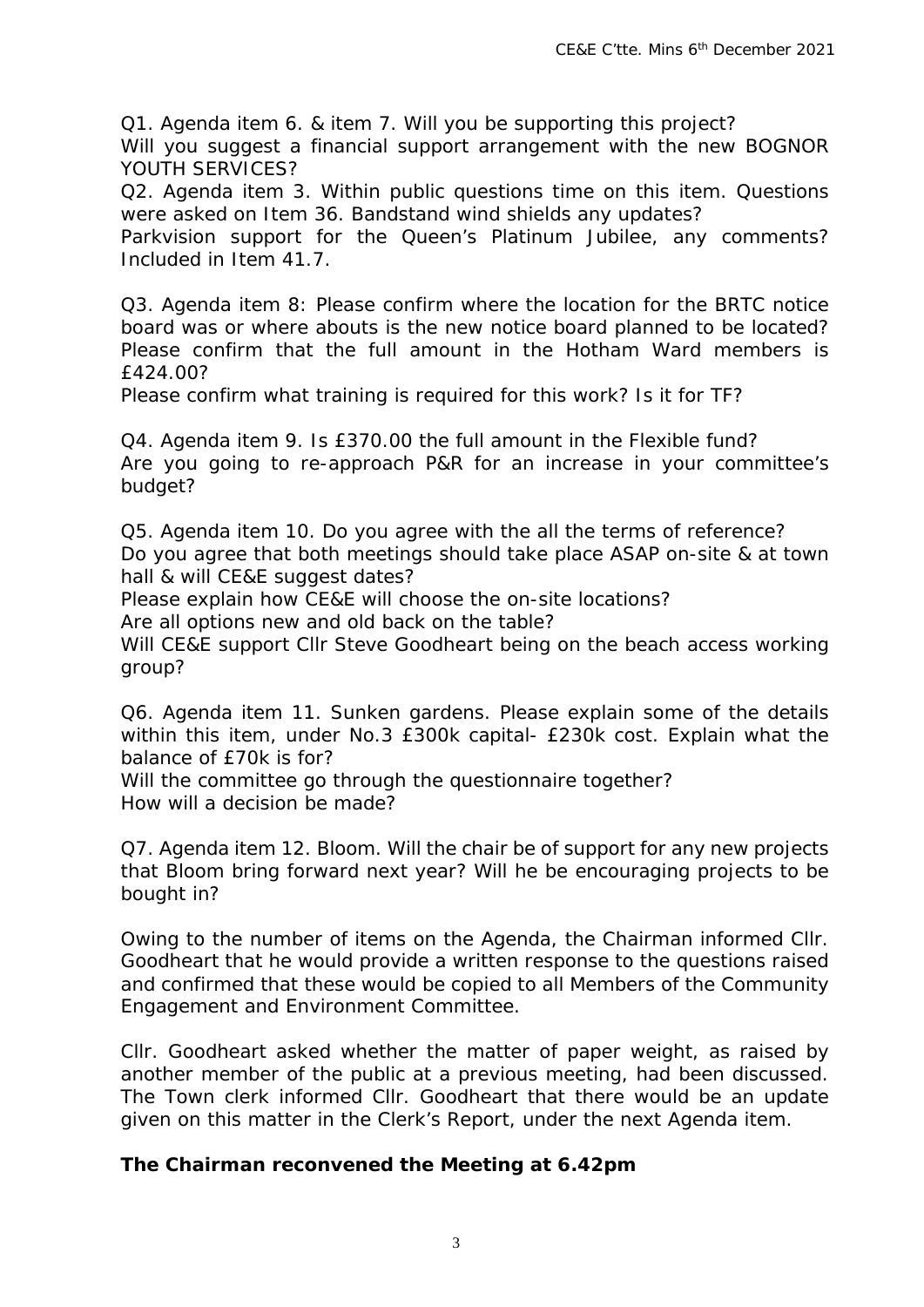#### **51. CLERK'S REPORT**

#### **51.1 Public question from member of the public regarding paper costs - 4th October 2021 - Min. 36 refers**

A member of the public had spoken of the advantages of using 70grm paper for printing over other weights as it is cheaper and has less impact on the environment. For example, using 70grm over 80grm has a saving of 12.5%, for 90grm 22.22% and 100grm 30%. He reported that the ADC Climate Change Officer was to recommend that this change be considered at ADC and asked whether BRTC would consider following suit.

The BRTC Civic & Office Manager has made some initial investigations and can confirm that BRTC currently use 75grm paper a cost of £2.96 per ream from the current supplier. However, 70grm paper would cost £19.46 per ream, so it would not be cost effective to change for 5grms. There is also the consideration that a lighter weight paper would not work in the current printer/photocopier. The copier is due for renewal in April 2022, and this will however be taken into account when considering a replacement.

#### **51.2 Update on Poppy Wreaths - 4th October 2021 - Min. 37.1 refers**

The poppy wreaths were upcycled and made into 18 wreaths, 2 crosses and 1 horseshoe. These were advertised on the Town Council Website and Facebook with a suggested donation of £10.00. Sarah Boote-Cook very kindly agreed to deliver the wreaths and collected the donations. A total of 14 wreaths were sold with £125.00 raised for the Royal British Legion. Sarah has confirmed that she is happy to repeat the project again next year if Members would like her to do so and this will be referred to a future meeting for Member's consideration.

A Member suggested that the Town Mayor write a letter to Sarah Boote-Cook with thanks for her work with the upcycled wreaths. This was **AGREED**.

#### **51.3 Flexible Community Fund - 4th October 2021 - Min. 41.1 refers**

The Community Engagement and Environment Committee's recommendation to increase this budget from £5,000 to £7,000 was not supported by the Policy and Resources Committee at their meeting on 22nd November 2021.

#### **51.4 Ward Allocation - 4th October 2021 - Min. 41.4 refers**

The Community Engagement and Environment Committee's recommendation to increase this budget from £2,000 to £4,000 was not supported by the Policy and Resources Committee at their meeting on 22nd November 2021.

#### **51.5 Bognor Regis in Bloom Working Group - Tree Planting Queen's Green Canopy Initiative as part of the Queen's Platinum Jubilee - 4th October 2021 - Min. 41.7 refers**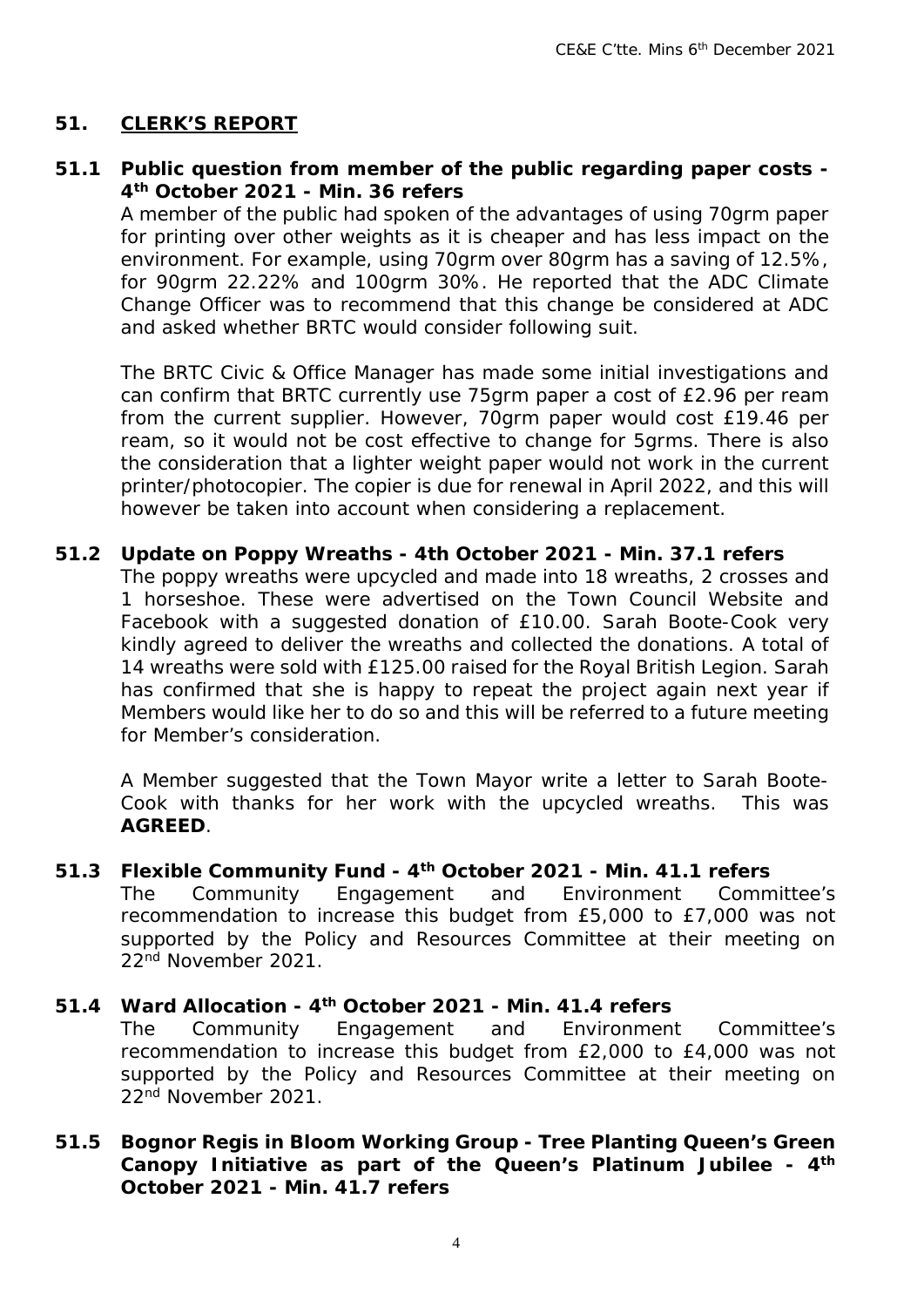The Town Council's Accountant had confirmed at the Policy and Resources Committee Meeting, held on 22nd November 2021, that this funding would have to come under the control of the Community Engagement and Environment Committee rather than the Working Group. He had also advised that as the tree planting for the Queen's Platinum Jubilee was a one-off, it could be treated as a Capital project. It had therefore been proposed that £5,000 be provided from the Rolling Capital Programme to the Community Engagement and Environment Committee, as a one-off Capital Budget, for the Queen's Platinum Jubilee tree planting project.

#### **51.6 Agenda Items Outstanding**

A list of items outstanding were identified by the Projects Officer before leaving the Council that had, at some stage, been deferred by the Community Engagement and Environment Committee to re-consider at a later date. As some of these items have been outstanding for some time, due to Covid and/or other issues, the Clerk informed Members that these items would be **REFERRED** to the next meeting. Members will then be asked to agree whether they wish any of these items to be withdrawn from the list and which items should continue to be progressed.

However, more recent items such as the "Seaside Gardens" (Min. 45 of the 4<sup>th</sup> October 2021 refers) will be carried forward to future meetings when updates become available. In the case of this particular item, the Minutes indicate that Members are tasked with making further enquiries to see what has worked well in the past to support further discussion by the Committee.

Minute numbers 51.6.1 – 51.6.7 below, detail the outstanding items and the most recent actions agreed by the Committee.

**51.6.1 Update on Councillor Training for the use of Defibrillators - 22nd June 2020 - Min. 94.3 refers**

> The Chairman, Cllr. Smith, as an accredited First Aider, will give a presentation on this at a future meeting.

- **51.6.2 Update on consideration to erect notices discouraging the feeding of birds on the Promenade - 22nd June 2020 - Min. 94.4 refers** There is no further update at this stage however, Officers will continue to liaise.
- **51.6.3 Update on consideration of receiving a presentation from AccessAble - 22nd June 2020 - Min. 94.5 refers** As it is currently not possible to proceed with a presentation, this item will be deferred for further consideration at a later date.
- **51.6.4 To consider setting up an Award for Businesses who can demonstrate good practice with regard to recycling and green issues: - 22nd June 2020 - Min. 97.2.3 refers**

A Member felt that the urgency to continue tackling climate change was just as important now as ever and would not like to delay moving forward with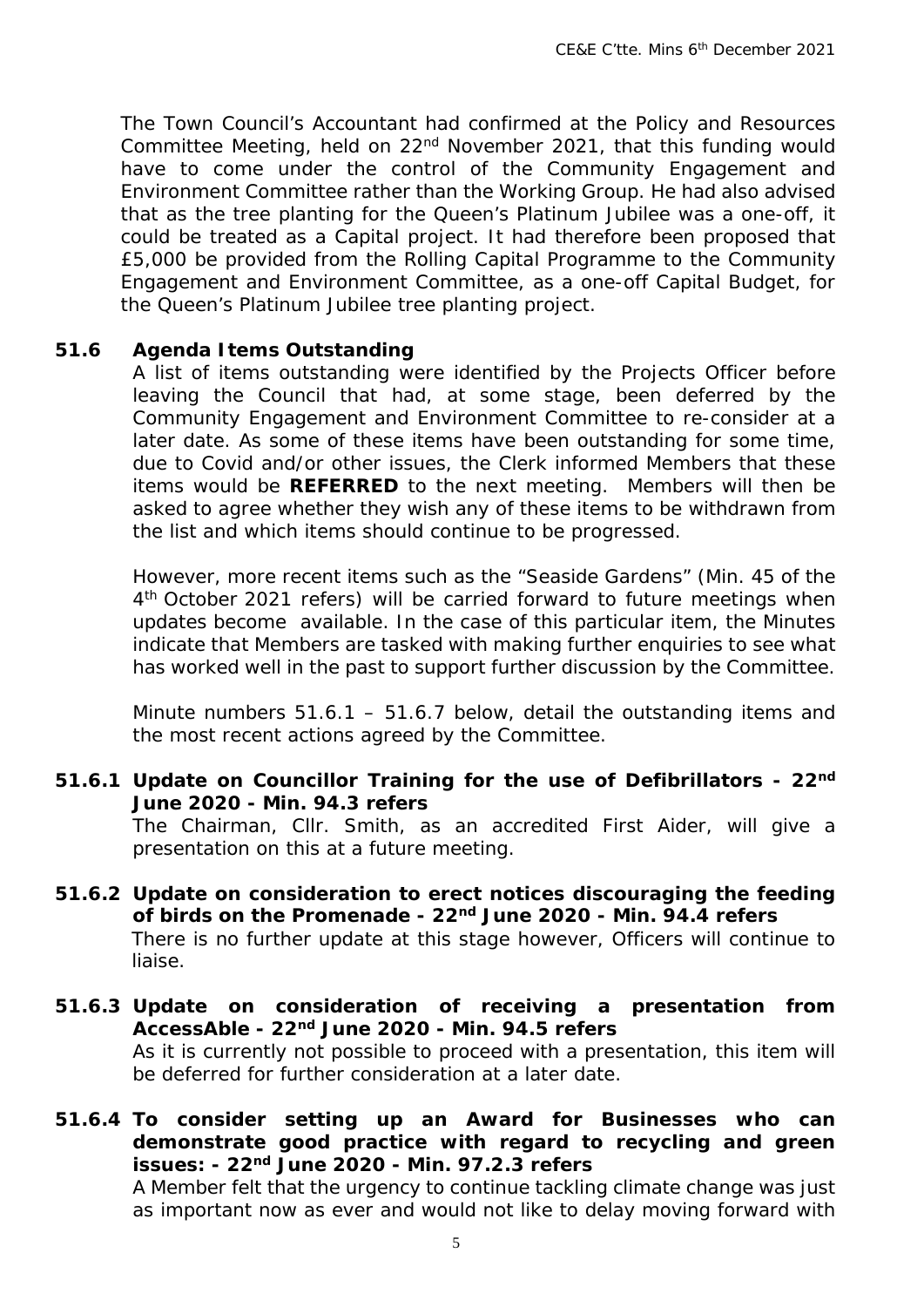any new ideas or projects that could have a positive effect and would be in favour of continuing with this project.

Other Members agreed but felt that the current demands on businesses whilst trying to re-open would make it difficult to get their support. It was therefore **AGREED** that this item will be deferred to a future agenda.

#### **51.6.5 To consider investigating the condition of the existing water fountains in the Town to establish if they are suitable for use and to further consider the installation of new fountains - 22nd June 2020 - Min. 97.2.6 refers**

In view of the current situation regarding Covid-19 communal drinking places are considered a transmission risk. Therefore, the recommendation was to defer this item to a future agenda.

Following comments Members **AGREED** that this item will be deferred to a future Agenda.

- **51.6.6 Further consideration of a recording booth and associated costs 12th October 2020 - Min. 107.3 refers**  Members are asked to **NOTE** that this item will remain deferred until a suitable future agenda.
- **51.6.7 Further consideration of the WSCC Initiative around Community Improvements - 12th October 2020 - Min. 107.4 refers** Members are asked to **NOTE** that this item will remain deferred until a suitable future agenda.

#### **52. ADJOURNMENT TO RECEIVE A PRESENTATION FROM CHRIS COOK, CHIEF EXECUTIVE OF SUSSEX CLUBS FOR YOUNG PEOPLE**

#### *The Chairman adjourned the Meeting at 6.48pm*

The Chairman welcomed Mr. Chris Cook, Chief Executive of Sussex Clubs for Young People (SCYP), to the meeting.

Chris explained the background of SCYP and detailed the work that they do, with whom, and the range of support that they provide across the County which includes the training of Youth Workers, for example.

It was reported to Members that West Sussex County Council (WSCC) are currently undertaking Option Appraisals on sites, including The Phoenix Centre and the FindItOut Centre (known as 39 Club) in Bognor Regis, and that they are open to considering a Community Asset Transfer, by way of a lease. This is providing a suitable organisation can step forward who can take on the property including management, maintenance and comply with all other obligations.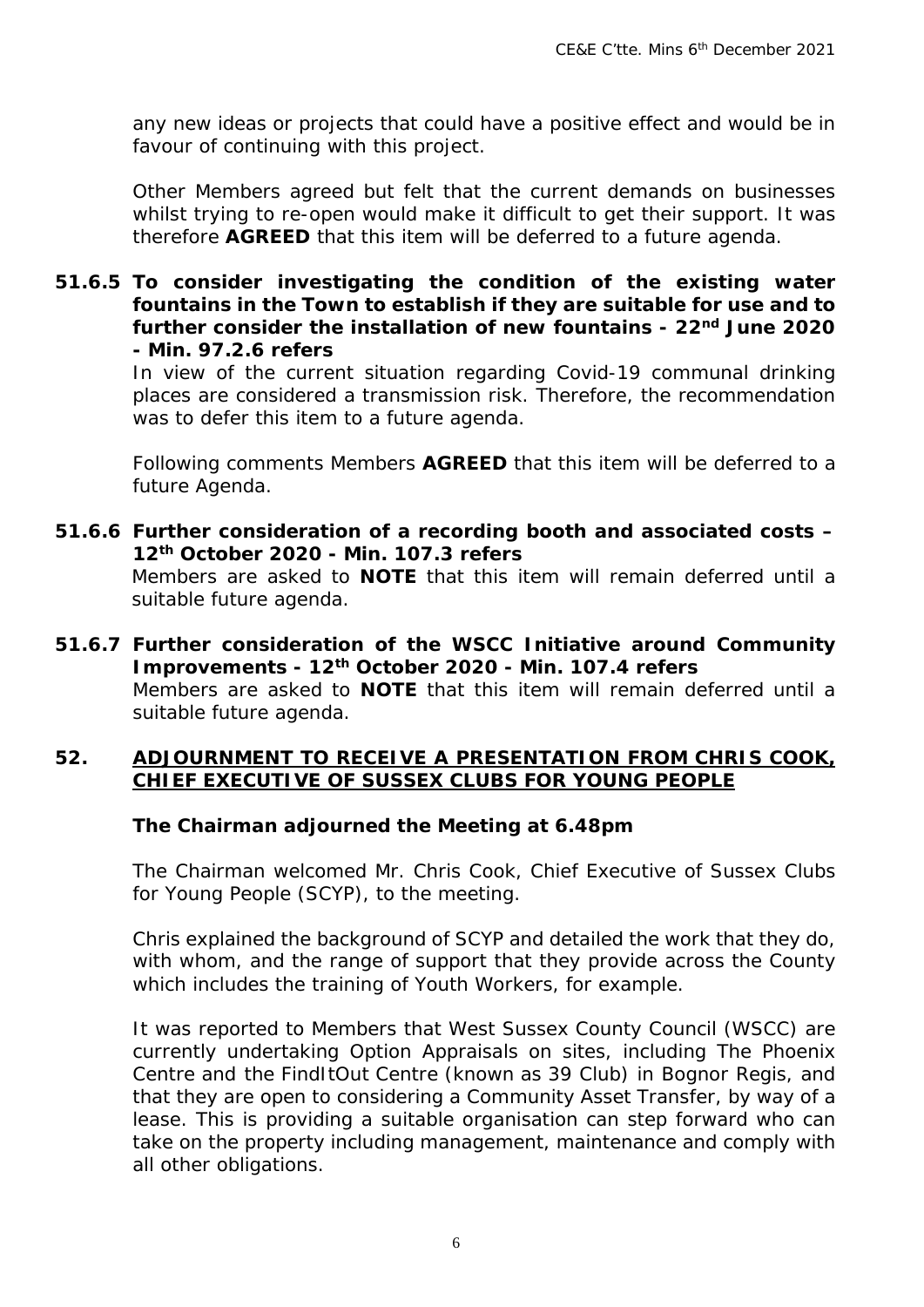Chris stated that there had been a number of initial expressions of interests from organisations representing the local community, however, SCYP had some concerns particularly in regard to competition amongst groups pitching against one another.

Furthermore, SCYP are keen to ensure that spaces exist for open access youth services, that any underlying covenants are honoured.

A summary of known running costs for both Youth Centres in Bognor Regis was provided to Members, with running costs estimated at £30,000 - £35,000 per annum, for each building.

The proposals put before Members were as follows: -

- That Bognor Regis Town Council will develop a forum, to be known as "Bognor Regis Youth Services", which will allow Councillors to engage with all local stakeholders and include young people to inform decision making.
- That Bognor Regis Town Council will fund "Bognor Regis Youth Services" which will, in partnership with the Council, support the commissioning of youth provision for Bognor Regis.
- That in years 1 to 3 "Bognor Regis Youth Services" will fund the development of youth provision and the management of youth and community centres including The Phoenix Centre and 39 Youth Club.

Furthermore, it was proposed that: -

- That 39 Club and ROX will, in partnership with Bognor Regis Town Council, complete business plans for the management of 39 Club and The Phoenix Centre.
- That 39 Club and ROX, working with Sussex Clubs for Young People, continue to create a network of delivery partners for each building.
- That work is carried out with partners such as local parishes, housing associations and local businesses to support the development of cohesive youth provision.

Discussion followed about what other funding streams might be available and Chris explained that Voluntary and Community Sector organisations can raise money, to fund services, in ways that councils cannot. However, it can take a while for these funds to be built up and, in this instance, WSCC are moving quickly to dispose of the buildings.

A Member queried whether either of the buildings discussed were available to be bought outright, to which Chris replied that WSCC have only indicated that they are open to considering a Community Asset Transfer, by way of a lease.

Comment was made, by a Member that, whilst the aims of SCYP were laudable, they did not believe that the Town Council are in a position to take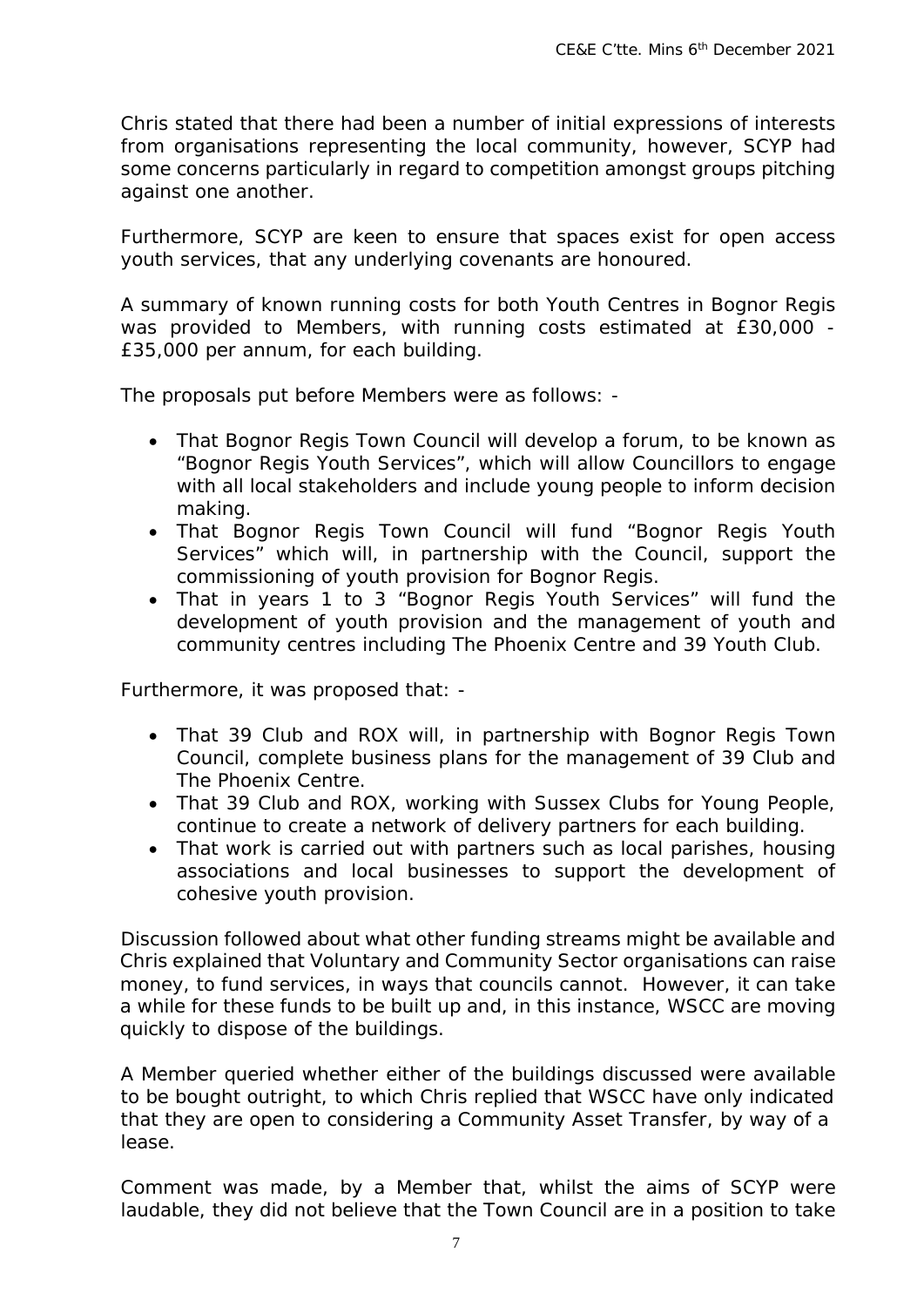up WSCC cuts and fund these proposals. It was regarded as being a large portion of the Council's budget, for the benefit of a small sector of the community. The Member was also not mindful of supporting something where rent would have to be paid back to WSCC, when it is they that have made the cuts.

#### *Cllr. Cunard left the Meeting*

A question was raised as to whether the Town Council would need to support all aspects of the proposal to which Chris responded that it would help if the Town Council could support in some way.

#### *Cllr. Cunard returned to the Meeting*

#### *The Chairman reconvened the Meeting at 7.20pm*

#### *Members AGREED to suspend Standing Orders and adjourned the meeting to allow Cllr. Goodheart to speak from the public gallery on this subject*

Cllr. Goodheart stated that he had been personally involved with the 39 Club for years and was alarmed at its potential closure, being passionate that it remains open. He considered this to be a golden opportunity for the Town Council that could go beyond of the boundaries of Bognor Regis with involvement from neighbouring parish councils.

#### *Standing Orders were reinstated and the Meeting reconvened*

#### **53. CONSIDERATION OF THE PROPOSAL FROM SUSSEX CLUBS FOR YOUNG PEOPLE TO SUPPORT YOUTH PROVISION FOR BOGNOR REGIS AS PER THE PRESENTATION**

Following the presentation given by Chris Cook, and the ensuing discussion, it was agreed that the provision of youth services in Bognor Regis was important. A Member suggested that with the Phoenix Centre located right on the boundary of the parish of Bognor Regis, perhaps the Town Council's focus should be on 39 Club as it is in a more centralised location.

There was concern expressed about the timescale involved and whether it was feasible for Officers to carry out the necessary work, should Members be minded supporting the proposal. The Town Clerk responded by saying that she would need to speak with Chris about what might be required from the office. If it involved writing letters to other parish councils then this might be possible, but that setting up a group would not be possible in the timeframe given. Chris affirmed that he was happy to discuss this further but that if the Town Council could support, in principle, then this would allow conversations to be had elsewhere.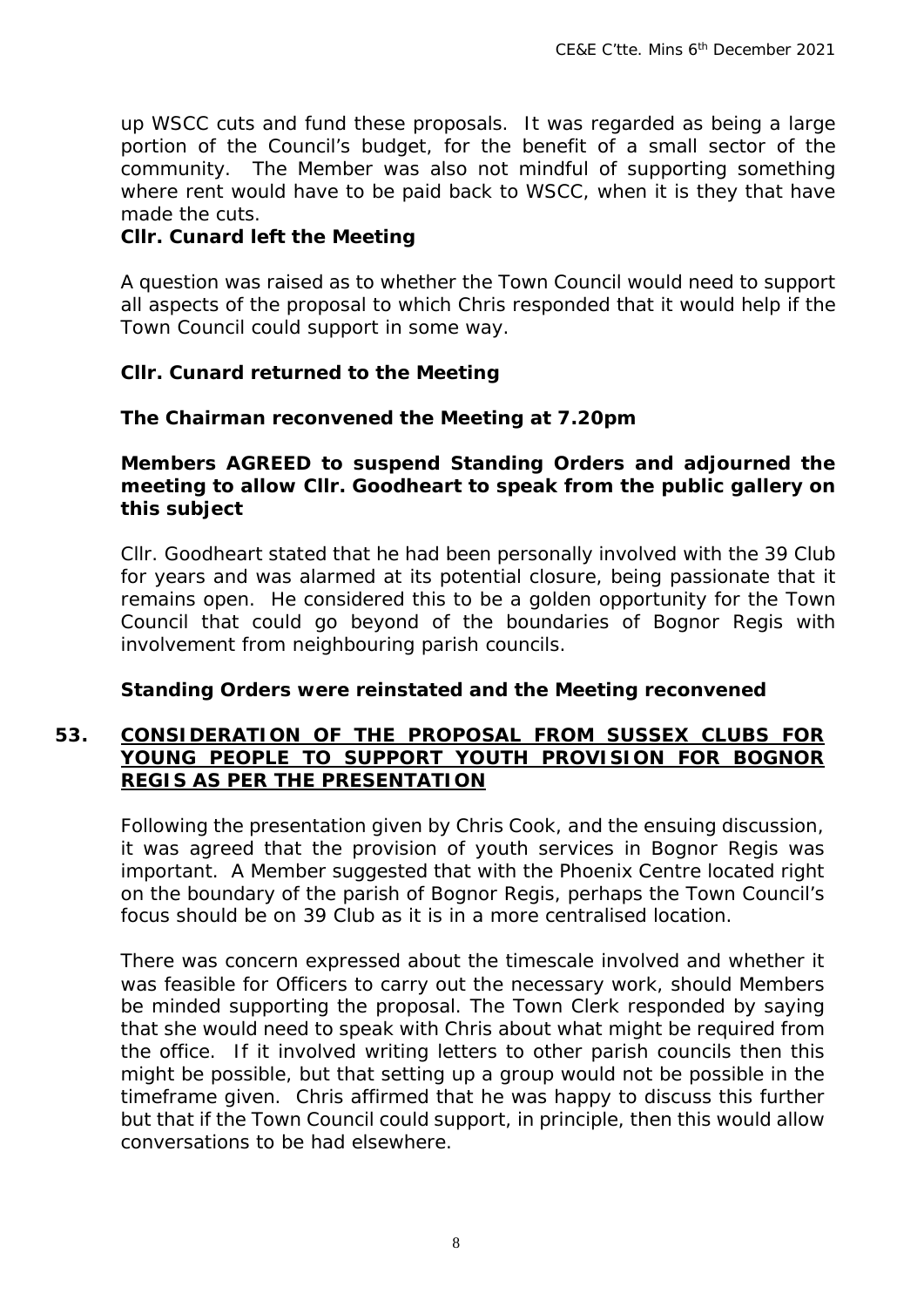Members unanimously **RESOLVED** to **AGREE** in **PRINCIPAL** to exploring possibilities and further opportunities to support youth provision for Bognor Regis.

The Chairman thanked Chris Cook for the presentation given and his time spent answering questions. Chris invited Members to contact him directly with any further queries.<br>**WARD** ALLOCATION

**54. WARD ALLOCATION ENVIRONMENTAL PROJECTS BUDGET INCLUDING: RATIFICATION OF ANY SPEND AND THE UTILISATION OF ANY REMAINING FUNDS INCLUDING £250.00 DONATION FROM HOTHAM WARD, £375.00 DONATION FROM PEVENSEY WARD, £250.00 FROM MARINE WARD, £250.00 FROM ORCHARD WARD AND £125.00 FROM HATHERLEIGH WARD TOTALLING £1,250.00 TO THE CARNIVAL ASSOCIATION FOR CHRISTMAS SWITCH-ON EVENT; CONSIDERATION OF A PROPOSAL FROM A MEMBER OF THE PUBLIC FOR A NOTICE BOARD TO BE FUNDED FROM HOTHAM WARD**

The Town Clerk's report, including the related appendix was **NOTED**.

Members unanimously **AGREED** to **RATIFY** the amount of £1,250.00 paid to the Carnival Association from the various Ward Allocations towards the Christmas Switch-On event.

In considering the proposal from a member of the public, a Member asked whether it would be a Town Council notice board to which the Clerk stated that this request was for a community notice board.

It was **AGREED** that the original email sent to Hotham Ward Councillors, by the member of public, would be recirculated for their consideration who, following discussion, would come back to the Town Clerk with their decision.

During the course of discussions, confirmation was given that the Town Council presently have three notice boards located within the five Wards of Bognor Regis. A Member expressed an interest in having a notice board being located in Hatherleigh Ward, using Ward Allocations, and asked that the matter be placed on a future Agenda. This was **AGREED**.

#### **55. FLEXIBLE COMMUNITY FUND INCLUDING: TO NOTE AND DETERMINE ANY APPLICATIONS; TO RATIFY THE DECISION TO AWARD £400.00 TO ARUN COMMUNITY TRANSPORT**

The Town Clerk's report, including the related appendix was **NOTED**, and the decision to support the Flexible Community Fund application, for £400.00, from Arun Community Transport was subsequently **RATIFIED** by Members. Cllr. Stanley asked that his abstention be noted as he was not a Member of the Committee when the decision was made.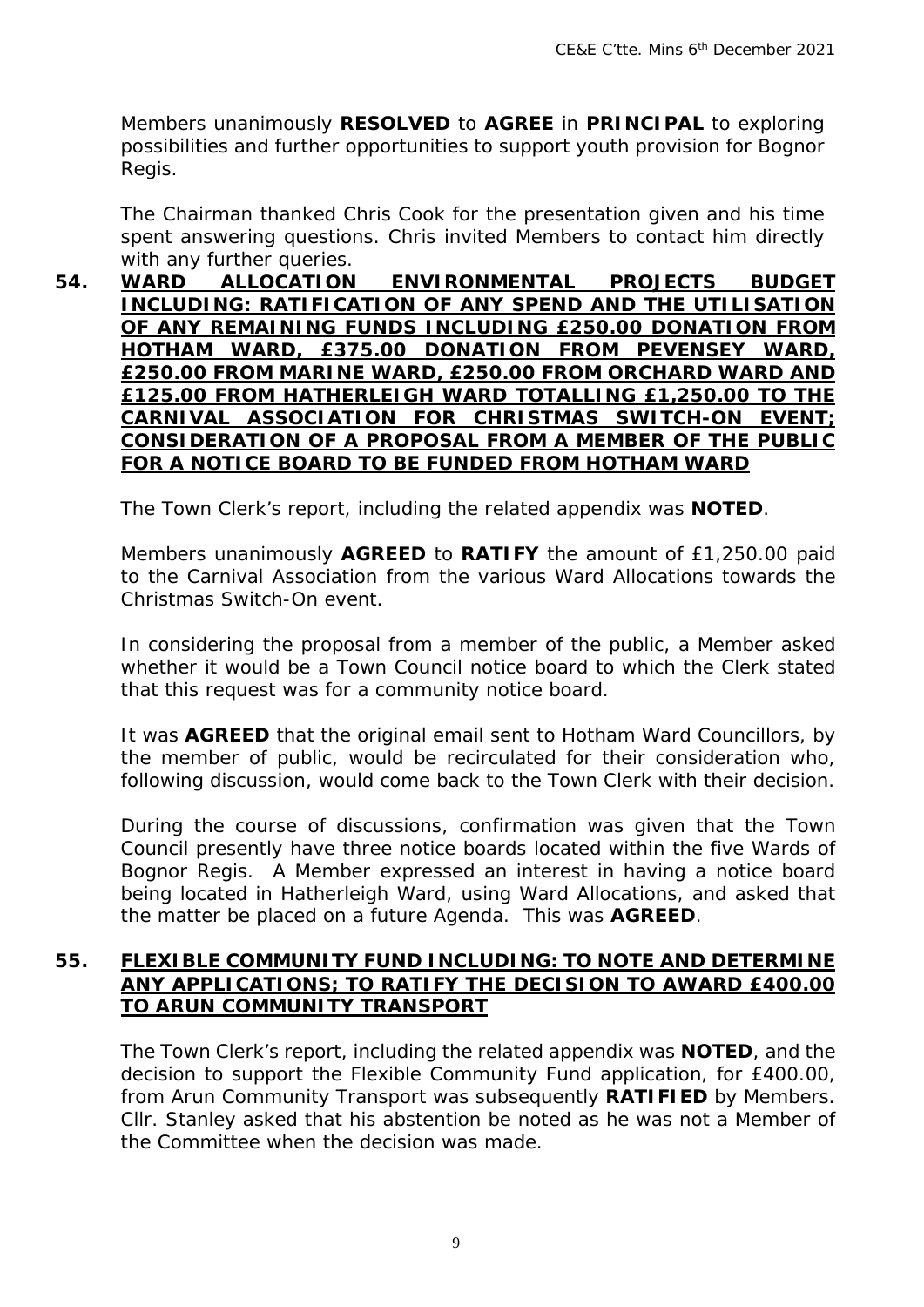#### **56. BEACH ACCESS INCLUDING CONSIDERATION OF THE OUTCOME OF THE ADC ENVIRONMENT & NEIGHBOURHOOD SERVICES COMMITTEE MEETING HELD 17th NOVEMBER 2021 AND LIAISON WITH THE BEACH & SEA ACCESS TOPIC TEAM ON HOW TO PROCEED**

The Town Clerk's report was **NOTED**, which detailed the outcome of the ADC Environment & Neighbourhood Services Committee Meeting held 17th November 2021.

It was also reported to Members that, whilst noting that the first meeting of the Working Party will be in Spring 2022, official notification from ADC of this decision was now awaited. Once received, a meeting of the Beach and Sea Access Topic Team would be arranged in the New Year to consider this further.

It was suggested that the Beach & Sea Access Topic Team (BASATT) should be asked for a steer as to what they are looking for, with a report taken to the Bognor Regis Beach Access Working Party at Arun District Council (ADC).

A Member felt that if ADC want to achieve beach access, then they should include more members of the BASATT with a disability and/or limited mobility on the Working Party, rather than a Town Councillor.

#### **57. TO CONSIDER RESPONSE TO THE ADC BOGNOR REGIS SUNKEN GARDENS PUBLIC CONSULTATION ON CONCEPT PROPOSALS**

The Civic & Office Manager's report, including the related appendix was **NOTED**.

The consultation had closed at 5pm on Monday 6<sup>th</sup> December 2021, however, to allow for the matter to be brought before this Committee, it had been agreed with ADC that the Town Council may submit any comments on the morning of 7<sup>th</sup> December.

Therefore, following consideration of the Public Consultation Questionnaire, Members **AGREED** to submit a response from the Town Council (attached as Appendix 1).

**58.** Members **RESOLVED** to **APPROVE** an extension to the Meeting of 15 minutes as per S.O. 3(aa).

#### *Cllr. Cunard gave apologies and left the Meeting*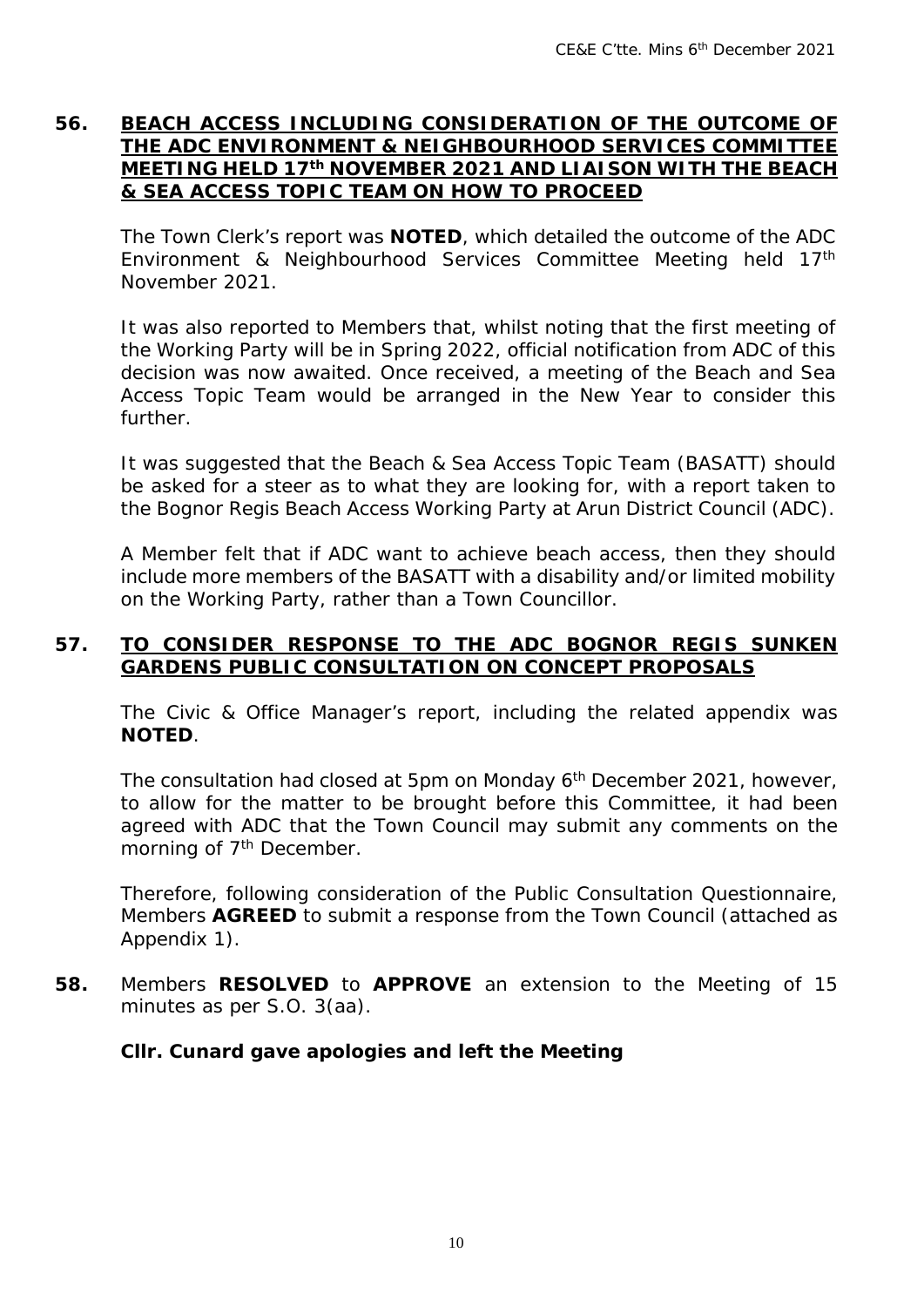#### **59. BOGNOR REGIS IN BLOOM WORKING GROUP - CONSIDERATION OF THE RESOLUTIONS, RECOMMENDATIONS AND REPORTS IN THE NOTES OF THE NON-QUORATE MEETING HELD ON THE 9th NOVEMBER 2021**

The Town Clerk's report, including the notes of the non-quorate Meeting of the Bognor Regis in Bloom Working Group held on 9<sup>th</sup> November 2021, was **NOTED**.

- **59.1** Members **AGREED** to **RATIFY** the donation of £100 to be granted to Southway Primary School, funded from the remaining Environmental Projects budget, for the purchase of gardening equipment, to help with tree planting projects at the school.
- **59.2** Members **AGREED** to **RATIFY** expenditure totalling £604.77, to be funded from the current year's Competition Expenses budget as itemised below: -

Food for the Awards Evening - £136.79 Additional food items for Awards Evening - £23.00 Flowers and sundries for the Awards Evening - £23.98 Engraving of the 2021 In Bloom trophies - £108.00 Venue and linen hire at 'Seasons' Bognor Regis Football Club - £205.00 9 x 'winners' plaques for Awards Evening - £108.00

#### **60. TO RECEIVE DETAILS OF A PUBLIC CONSULTATION, LAUNCHED BY WEST SUSSEX FIRE & RESCUE SERVICE, AROUND PROPOSALS FOR THEIR COMMUNITY RISK MANAGEMENT PLAN 2022-2026, AND TO CONSIDER NEXT STEPS**

The Civic & Office Manager's report, including the related appendix was **NOTED**.

Following brief discussion, Members **AGREED** that West Sussex Fire & Rescue Service be invited to deliver a short presentation, prior to the Council Meeting to be held 4th January 2022 at 6.00pm, on their proposals and answer any questions Members may have, before agreeing at the Council Meeting as to whether a joint response be submitted or as individuals.

#### **61. CORRESPONDENCE**

The Committee **NOTED** receipt of the correspondence as detailed in the list previously circulated and the Town Clerk highlighted ADC's planned redesign and refurbishment of the Public Conveniences at Bedford Street, Bognor Regis (item 1 on the circulation list). It was noted that this had been received too late to include on the Agenda for this meeting. This will, therefore, be referred to the Council Meeting to be held  $4<sup>th</sup>$  January 2022 for consideration.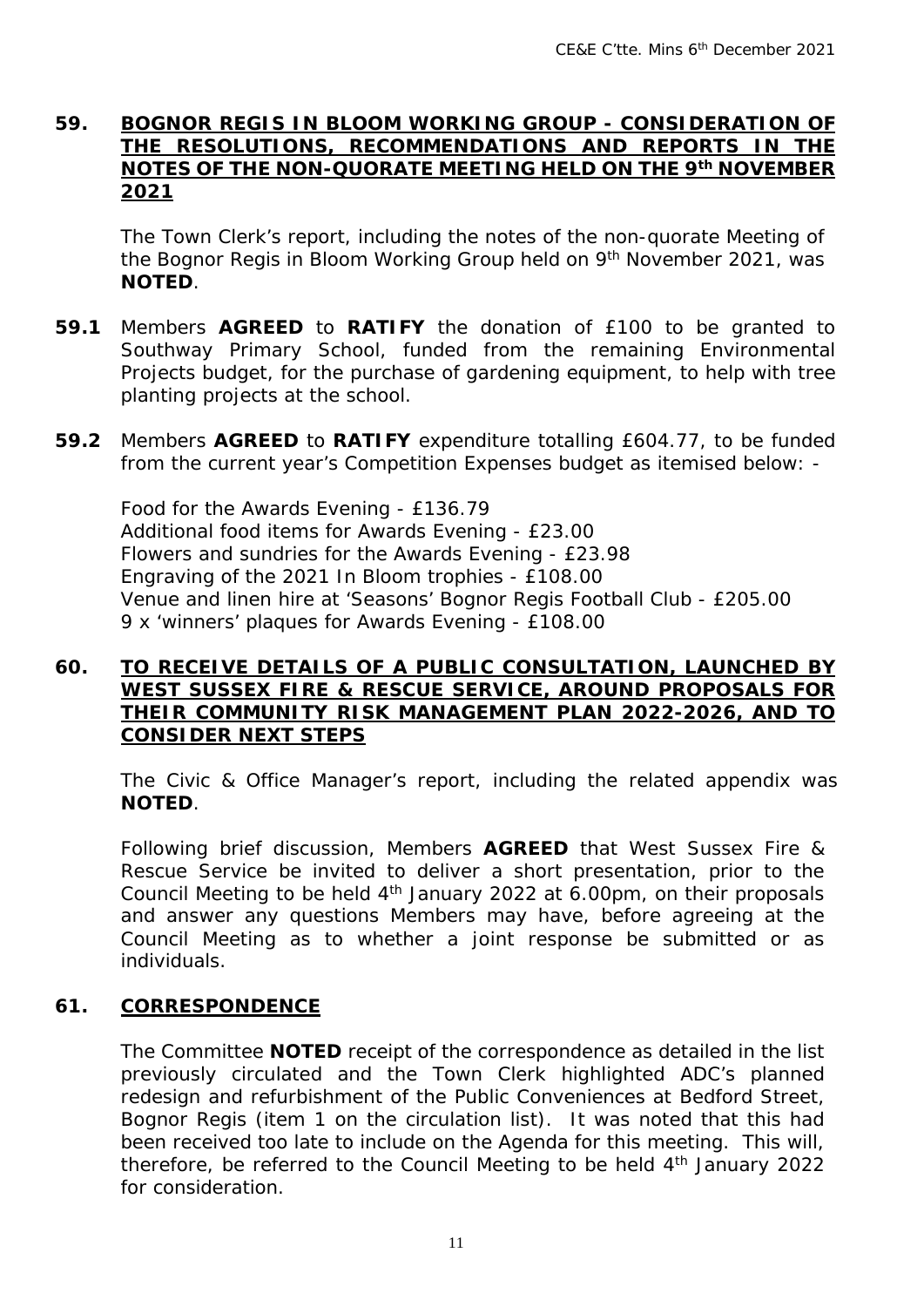Additional correspondence was also shared with Members, in relation to ADC's proposal to update the Bognor Fitness Trail, and the Bognor Foodbank Christmas Opening Times, and subsequently **NOTED**.

*The Meeting closed at 8.36pm*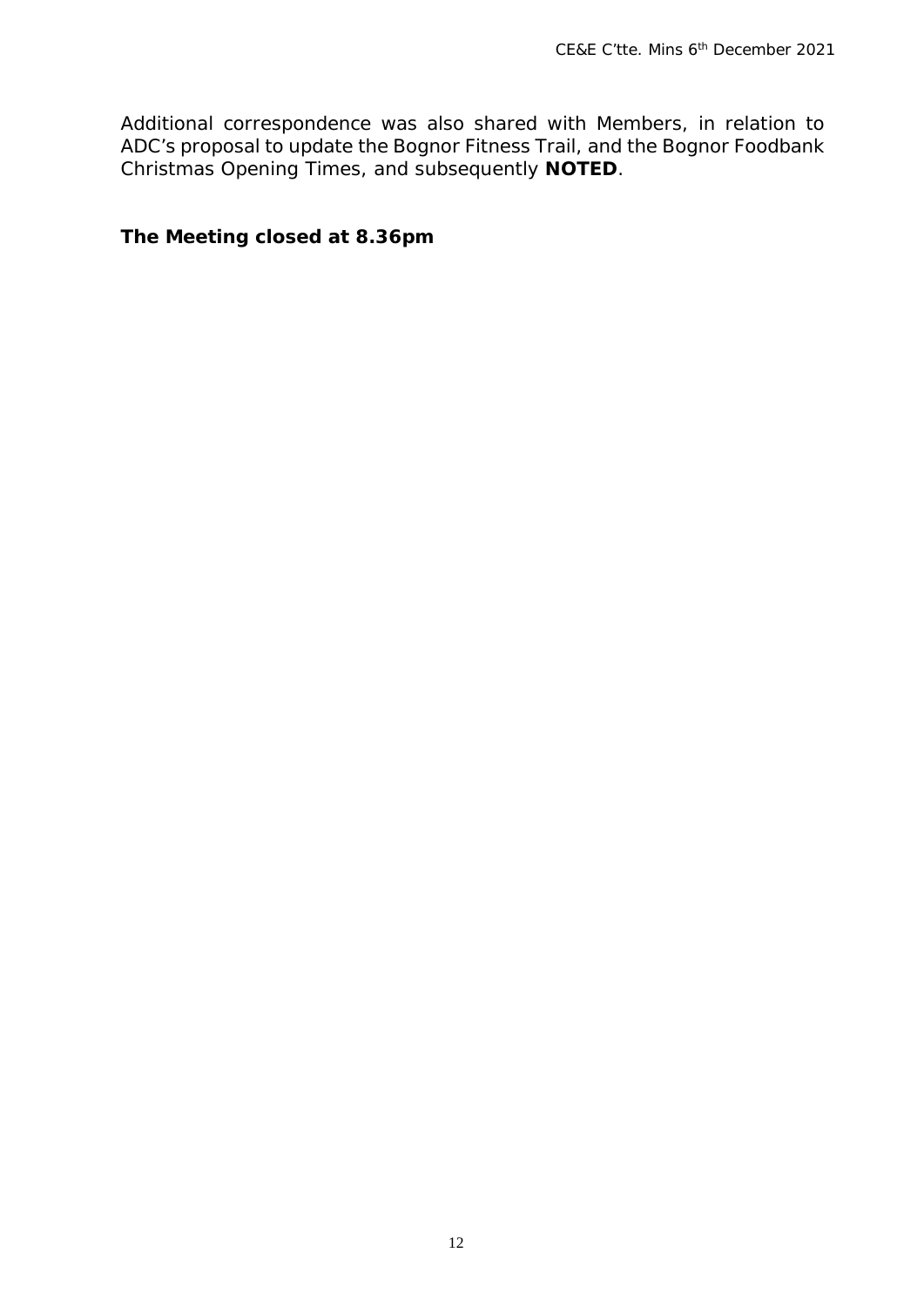#### **BOGNOR REGIS TOWN COUNCIL COMMUNITY ENGAGEMENT AND ENVIRONMENT COMMITTEE 7th FEBRUARY 2022**

**AGENDA ITEM 6 - WARD ALLOCATION ENVIRONMENTAL PROJECTS BUDGET - RATIFICATION OF ANY SPEND AND THE UTILISATION OF ANY REMAINING FUNDS INCLUDING:** 

#### **TO RATIFY THE DECISION TO DONATE £424.00 FROM HOTHAM WARD ALLOCATION TO THE GLENWOOD COMMUNITY AND COFFEE CLUB FOR A COMMUNITY NOTICE BOARD**

#### **REPORT BY THE ASSISTANT CLERK FOR RATIFICATION**

Members are invited to Note the balances for the Ward Allocation budgets for 2021/22 as appended to this report (**Appendix 1**).

#### **Ratification of any spend and the utilisation of any remaining funds**

There is nothing to report.

#### **To ratify the decision to donate £424.00 from Hotham Ward to the Glenwood Community and Coffee Club for a community notice board**

At the Community Engagement and Environment Committee Meeting held on 6<sup>th</sup> December 2021, Members considered the proposal from a member of the public for a community notice board on the Glenwood Estate. It was agreed that Hotham Ward Councillors would come back to the Town Clerk with their decision about donating funds from their available Ward Allocation Budget (Min. 54 refers).

Cllrs. Barrett, Goodheart, Warr and Smith have all notified the Town Clerk, by email, that they agree to a donation of up to £424.00 from the Hotham Ward Allocation Budget be made to the Glenwood Community and Coffee Club towards the cost of a community notice board on the Glenwood Estate, subject to quotations being supplied to the Town Council.

#### **DECISION**

Members are asked to **RATIFY** the decision to donate £424.00 from Hotham Ward to the Glenwood Community and Coffee Club for a community notice board.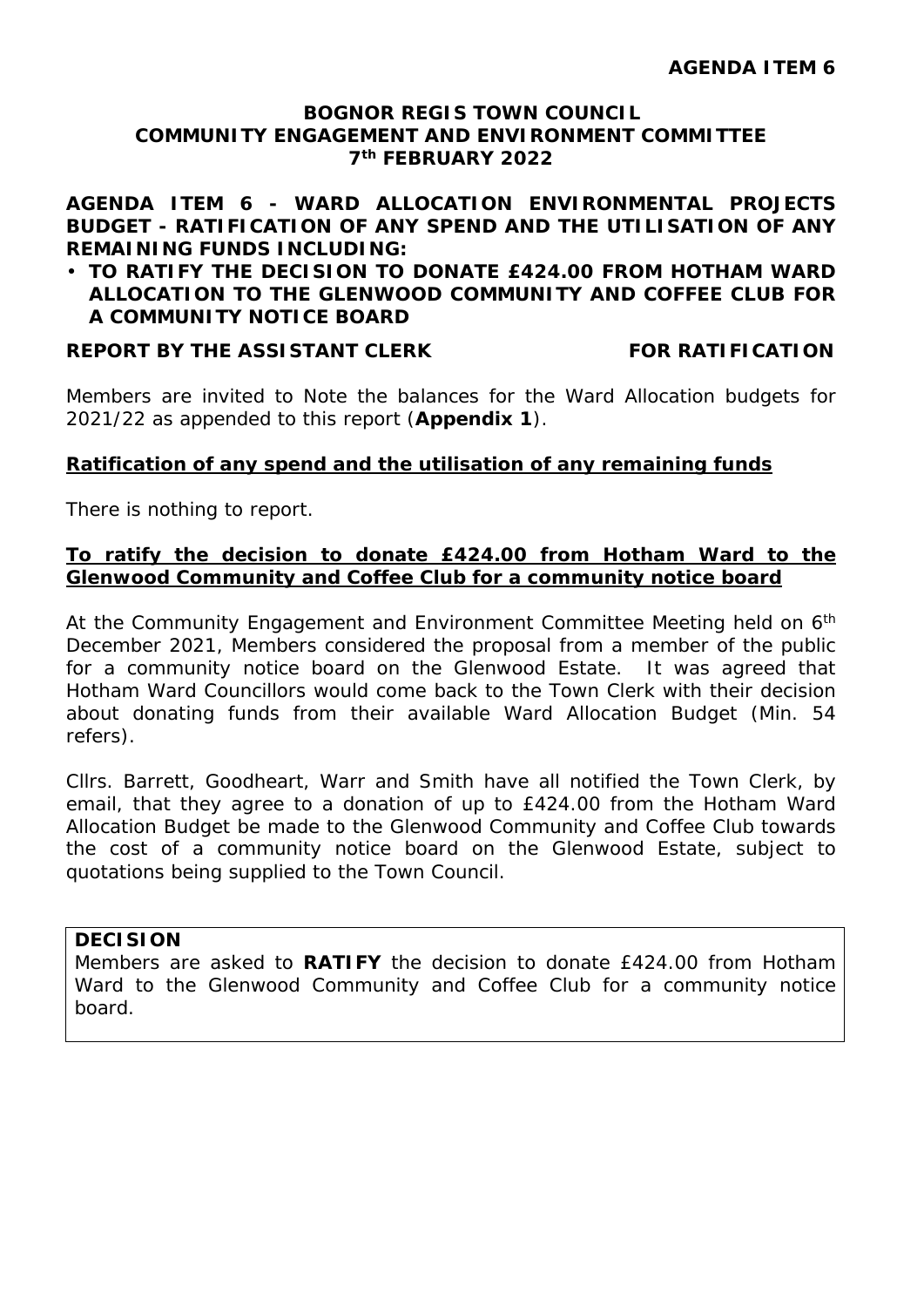CE&E Committee Meeting 7th February 2022 Agenda item 6 - Appendix 1

| WARD ALLOCATION 2021/22            |         |                                                                                     |            |                      |         |                     |         |                             |         |                            |
|------------------------------------|---------|-------------------------------------------------------------------------------------|------------|----------------------|---------|---------------------|---------|-----------------------------|---------|----------------------------|
| <b>FUNDS</b>                       |         | <b>HOTHAM</b>                                                                       |            | <b>MARINE</b>        |         | <b>ORCHARD</b>      |         | <b>PEVENSEY</b>             |         | <b>HATHERLEIGH</b>         |
| Allowance 2021/22                  | £500.00 |                                                                                     | £500.00    |                      | £500.00 |                     | £375.00 |                             | £125.00 |                            |
| <b>Funds B/Fwd from</b><br>2020/21 | £174.00 |                                                                                     | <b>NIL</b> |                      | £750.00 |                     | £3.00   |                             | £250.00 |                            |
| <b>Sub Total</b>                   |         | £674.00                                                                             |            | £500.00              |         | £1,250.00           |         | £378.00                     |         | £375.00                    |
|                                    | £250.00 | Donated to Carnival                                                                 | £250.00    | Donated to Carnival  | £250.00 | Donated to Carnival | £375.00 | Donated to Carnival         | £125.00 | Donated to Carnival        |
| Funds allocated in 2021/22         |         | Committee for Xmas Event                                                            |            | Association for Xmas |         | Asociation for Xmas |         | <b>Association for Xmas</b> |         | <b>Asociation for Xmas</b> |
|                                    | £424.00 | Donated to Glenwood<br>Community and Coffee<br>Club for a community<br>notice board |            | Event                |         | Event               |         | Event                       |         | Event                      |
| <b>Total left Available</b>        |         | £0.00                                                                               |            | £250.00              |         | £1,000.00           |         | £3.00                       |         | £250.00                    |

*\*£49.00 Earmarked from the old Marine North Ward to purchase more beach litter posters.*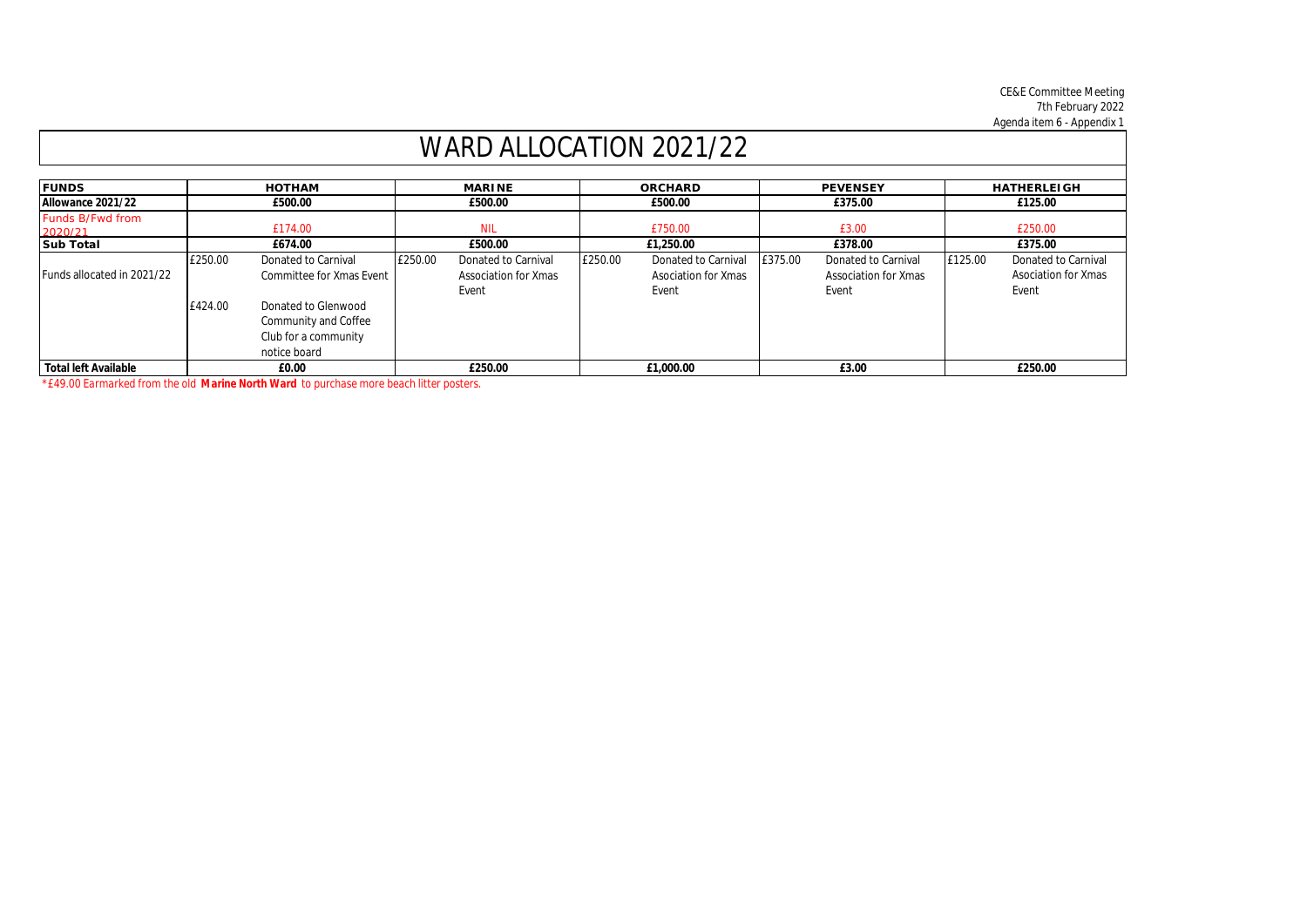#### **BOGNOR REGIS TOWN COUNCIL COMMUNITY ENGAGEMENT AND ENVIRONMENT COMMITTEE 7th FEBRUARY 2022**

#### **AGENDA ITEM 7 - FLEXIBLE COMMUNITY FUND INCLUDING: TO NOTE AND DETERMINE ANY APPLICATIONS**

#### **REPORT BY THE ASSISTANT CLERK FOR INFORMATION**

Flexible Community Fund Application – Balance £370.00 **Appendix 1**

Member's attention is drawn to the following:

#### **The criteria for the Flexible Funding Application is:**

"to offer small sums of money for extra-ordinary circumstances, or for the purchase of emergency items that cannot wait or fall outside the criteria for the Town Council's Standard Grant Aid procedure"

#### **To Note and Determine any Applications**

There are no new applications to be considered by the Committee at this time.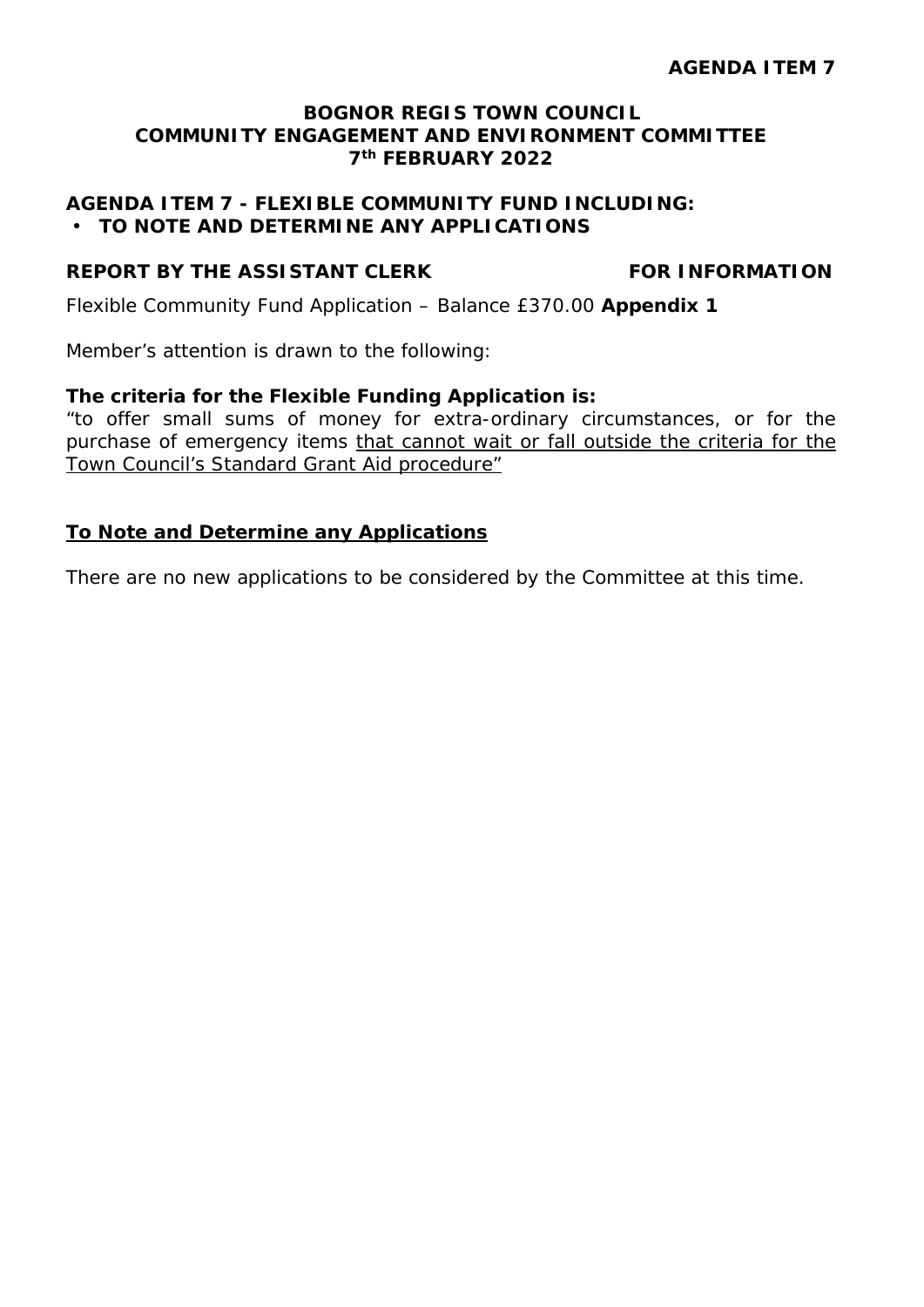CE&E C'ttee 7th February 2022 Agenda item 7 - Appendix 1

#### **FLEXIBLE COMMUNITY FUND APRIL 2021 - MARCH 2022**

| 2021/22 Allocation      | £5,000.00                                                                                                                                                                                            |
|-------------------------|------------------------------------------------------------------------------------------------------------------------------------------------------------------------------------------------------|
| Less funds awarded      | £1,920.00 South Coast Sports<br>£500.00 Bognor Regis Sailing Club<br>£960.00 Bognor Regis Youth FC<br>£350.00 Bognor Regis Money<br>£500.00 Mancave Movement Ltd<br>£400.00 Arun Community Transport |
| Total allocated to date | £4,630.00                                                                                                                                                                                            |
| <b>Budget remaining</b> | £370.00                                                                                                                                                                                              |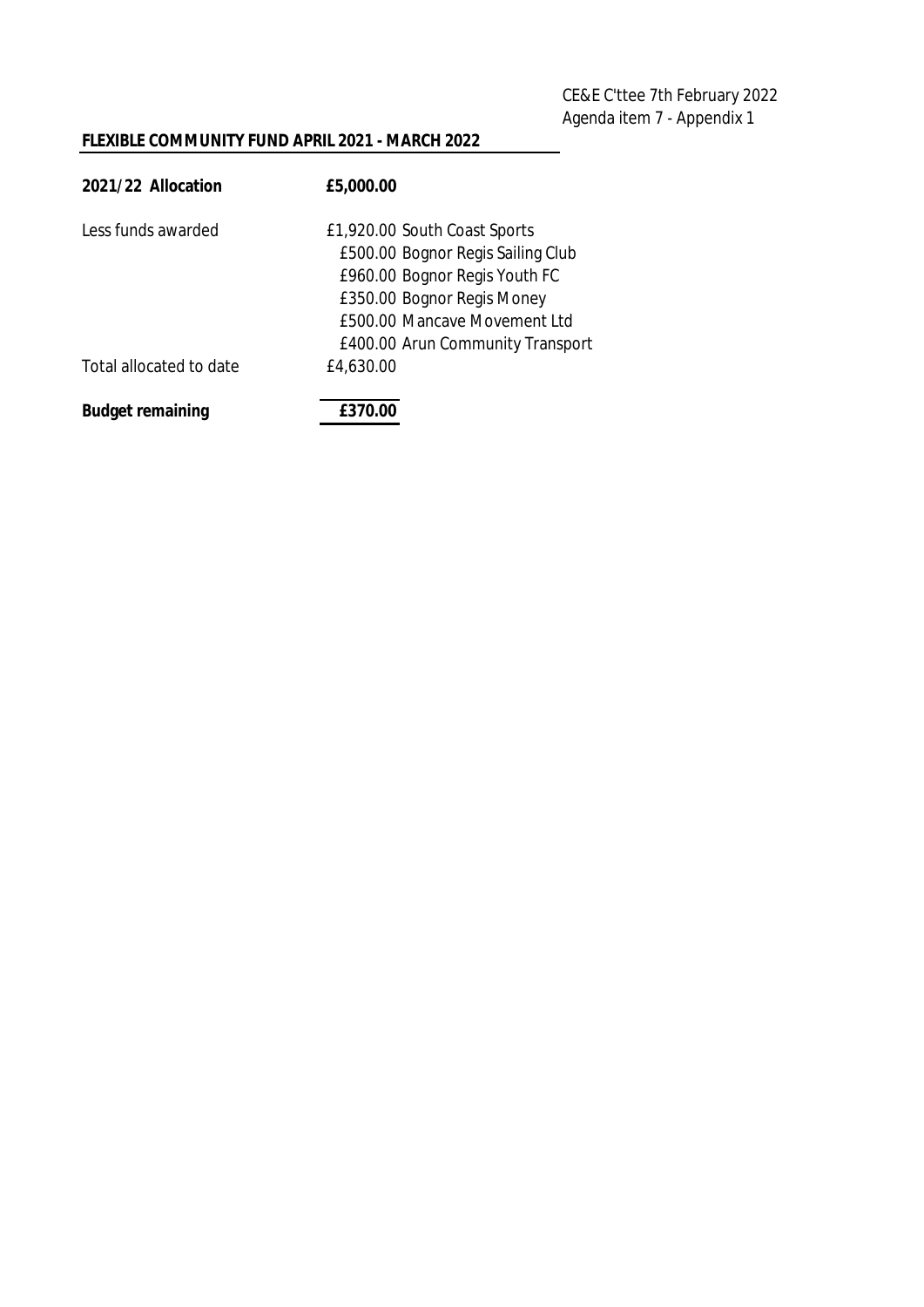#### **AGENDA ITEM 8**

#### **BOGNOR REGIS TOWN COUNCIL COMMUNITY ENGAGEMENT AND ENVIRONMENT COMMITTEE 7th FEBRUARY 2022**

#### **AGENDA ITEM 8 - TO CONSIDER NOMINATIONS FOR THE MAYOR'S GOOD CITIZEN AWARD**

#### **REPORT BY THE PROJECTS OFFICER FOR DECISION**

Members are asked to consider and agree nominations for the Mayor's Good Citizen Award.

The name of the nominee will be tabled at the meeting. May I respectfully remind Members that the candidate should remain confidential until the announcement is made at the Mayor's Civic Reception.

#### **DECISION**

Members are invited to **AGREE** the nomination for the Mayor's Good Citizen Award.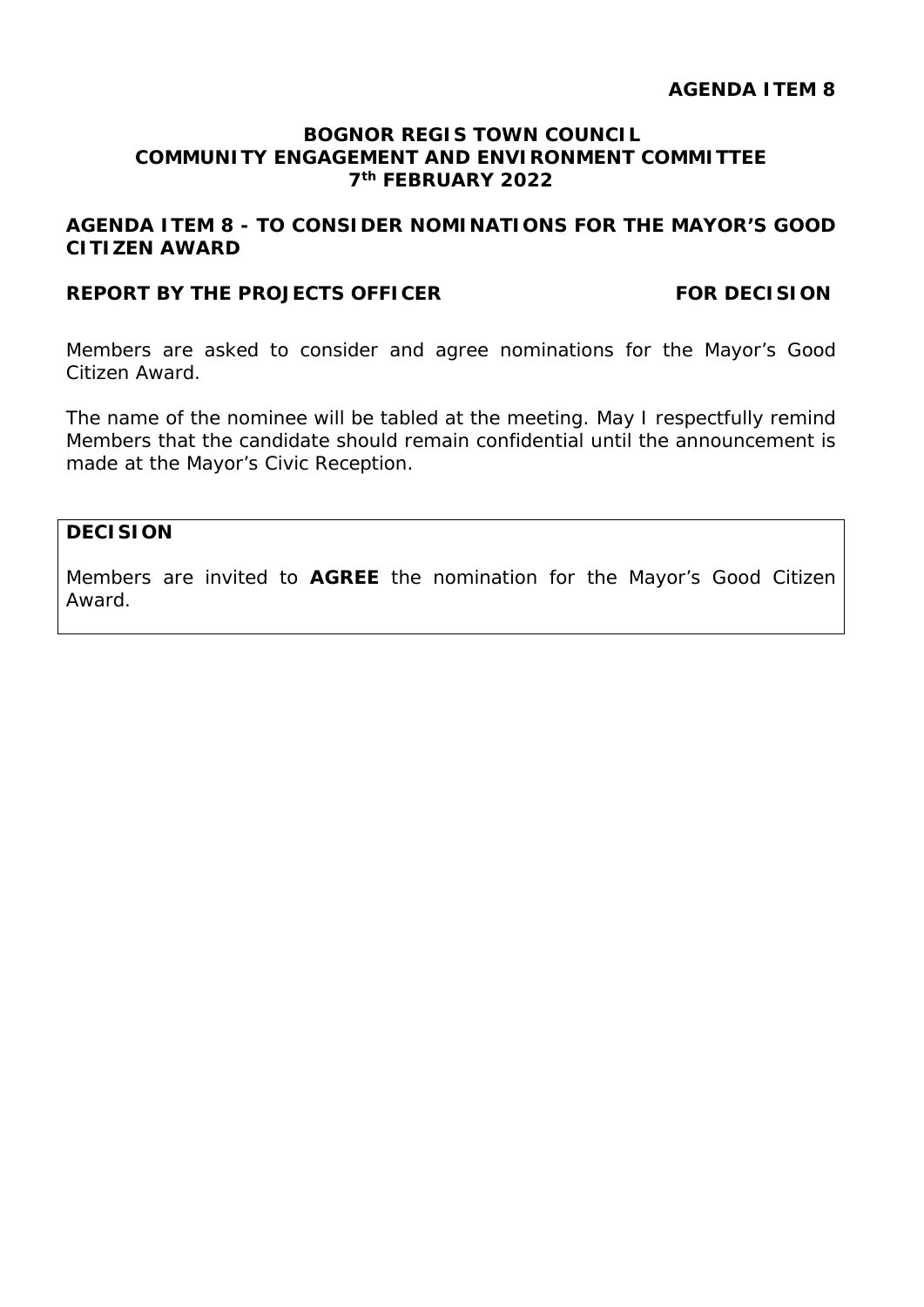#### **AGENDA ITEM 9**

#### **BOGNOR REGIS TOWN COUNCIL COMMUNITY ENGAGEMENT AND ENVIRONMENT COMMITTEE 7th FEBRUARY 2022**

#### **AGENDA ITEM 9 - TO CONSIDER NOMINATIONS FOR THE MAYOR'S CITIZEN AWARD FOR YOUNG PEOPLE**

#### **REPORT BY THE PROJECTS OFFICER FOR DECISION**

Members are asked to consider and agree nominations for the Mayor's Citizen Award for Young People.

The names of the nominees will be tabled at the meeting. May I respectfully remind Members that candidates should remain confidential until the announcement is made at the Mayor's Civic Reception.

#### **DECISION**

Members are asked to **AGREE** the nomination for the Mayor's Citizen Award for Young People.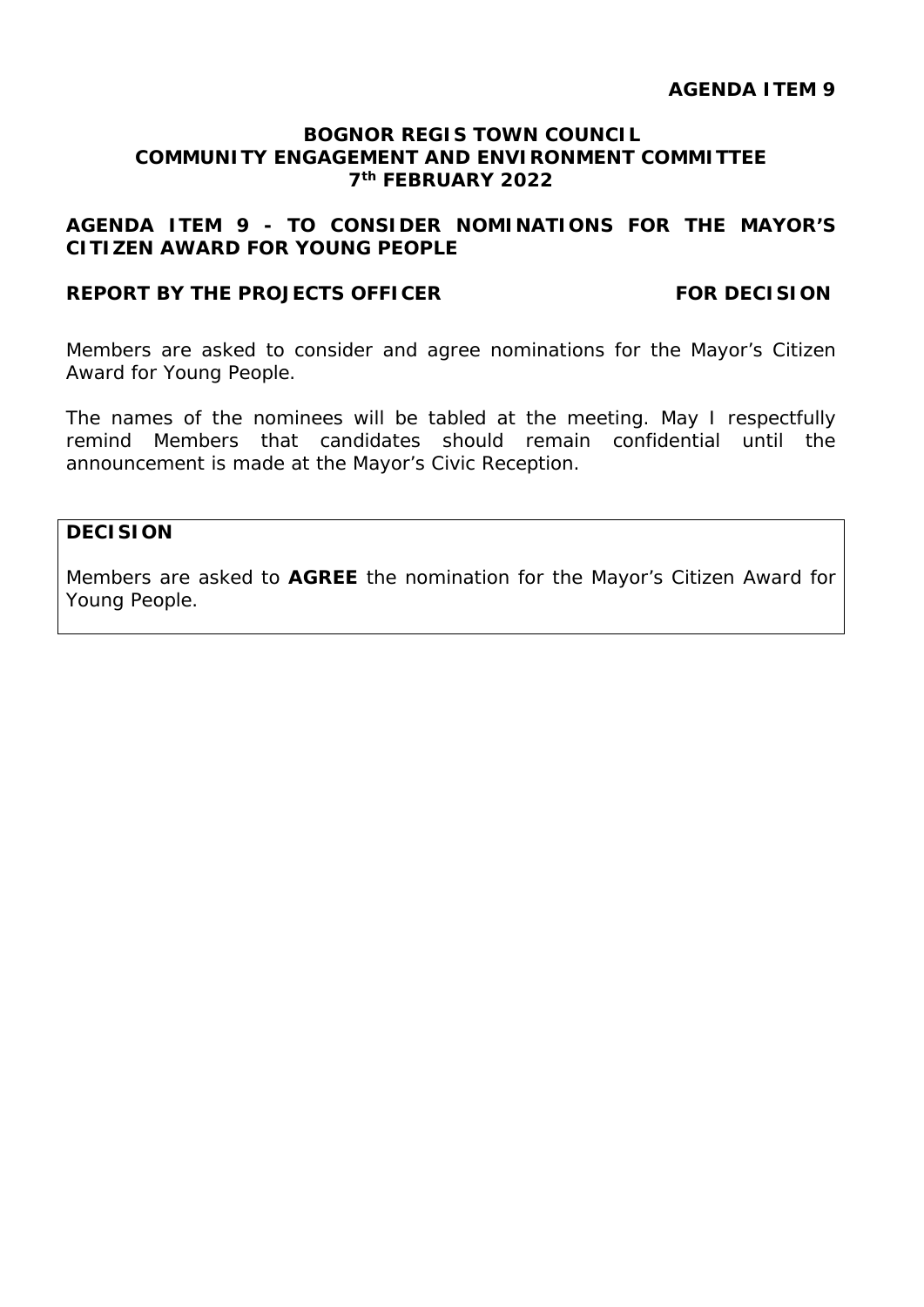#### **BOGNOR REGIS TOWN COUNCIL COMMUNITY ENGAGEMENT AND ENVIRONMENT COMMITTEE 7th FEBRUARY 2022**

**AGENDA ITEM 10 – TO CONSIDER AND AGREE HOSTING AN ONLINE COMMUNITY OPEN FORUM MEETING, TO BEGIN AT 6PM, ON EITHER MONDAY 21st OR MONDAY 28th FEBRUARY 2022 – AS AGREED AT THE PREVIOUS MEETING - MIN. 38 REFERS**

#### **REPORT BY THE PROJECTS OFFICER FOR DECISION**

During the Community Engagement and Environment Committee Meeting held on 4<sup>th</sup> October 2021, it was noted that due to the lack of engagement with people returning to normal business hours the value of daytime surgeries had diminished significantly therefore it was recommended that Members consider returning to Councillor Drop-In surgeries for the daytime sessions.

Due to the recruitment of a new Projects Officer coupled with the winter period the daytime surgeries did not happen and that as further agreed in the Community Engagement and Environment Committee Meeting held on 4th October 2021 the decision to implement an Online Community Forum will be held on the dates of either Monday 21<sup>st</sup> February or 28<sup>th</sup> February 2022.

#### **DECISION**

Do the Members **AGREE** to host the Online Community Open Forum for Monday 21st or 28<sup>th</sup> February 2022 at 6pm?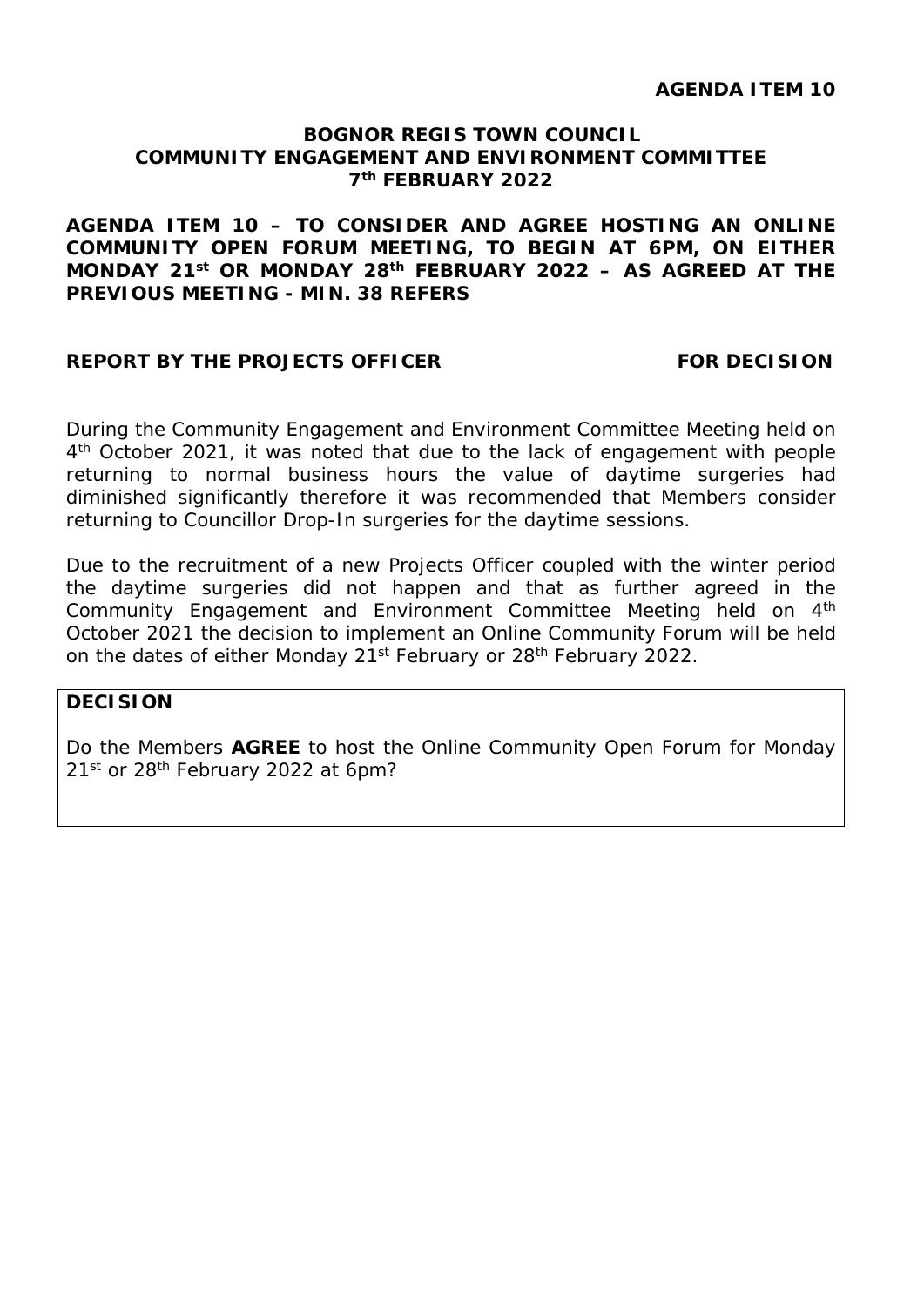#### **BOGNOR REGIS TOWN COUNCIL COMMUNITY ENGAGEMENT AND ENVIRONMENT COMMITTEE 7th FEBRUARY 2022**

**AGENDA ITEM 11 - BOGNOR REGIS IN BLOOM WORKING GROUP - CONSIDERATION OF THE RESOLUTIONS, RECOMMENDATIONS AND REPORTS IN THE NOTES OF THE NON-QUORATE MEETING HELD ON THE 11TH JANUARY 2022.**

#### **REPORT BY THE PROJECTS OFFICER FOR RATIFICATION**

Members are asked to receive the Notes of the Bognor Regis in Bloom Working Group Meeting held on 11th January 2022 (**Appendix 1**).

As Members will note, this meeting was not quorate and therefore Members are asked to **RATIFY** the following recommendations:

- The Committee recommended earmarking £100 from the 2021/22 Environmental Projects budget for purchasing plants to be planted at Victoria Road South car park if the project is not completed by the end of March 2022.
- Members discussed the remaining £305.48 left in the Environmental Projects budget and felt it would be prudent to earmark this money for replacement or 'top up' of any plants throughout the year due to previous issues with vandalism.
- Members also agreed to recommend £26.26 is funded from the Competition Expenses budget for printing of Certificates for winners and photos of all entrants displayed at the Awards Evening for Bognor Regis in Bloom.
- After the success of the Christmas Tree situated at Bognor Regis Railway Station it was recommended that the following amounts totalling £339.69 be funded from the current year's Environmental Projects budget. 'Sponsored By' sign - £32.00 12ft Christmas tree - £135.00 Tree decorations - £66.88 Titan XL tree stand - £105.81

#### **DECISIONS**

Do Members **AGREE** to **RATIFY** the following: -

- To earmark £100 from the 2021/22 Environmental Projects budget for purchasing plants to be planted at Victoria Road South car park, if the project is not completed by the end of March 2022?
- To earmark £305.48 from the Environmental Projects budget to be setaside for replacement or vandalism of any plants through the year?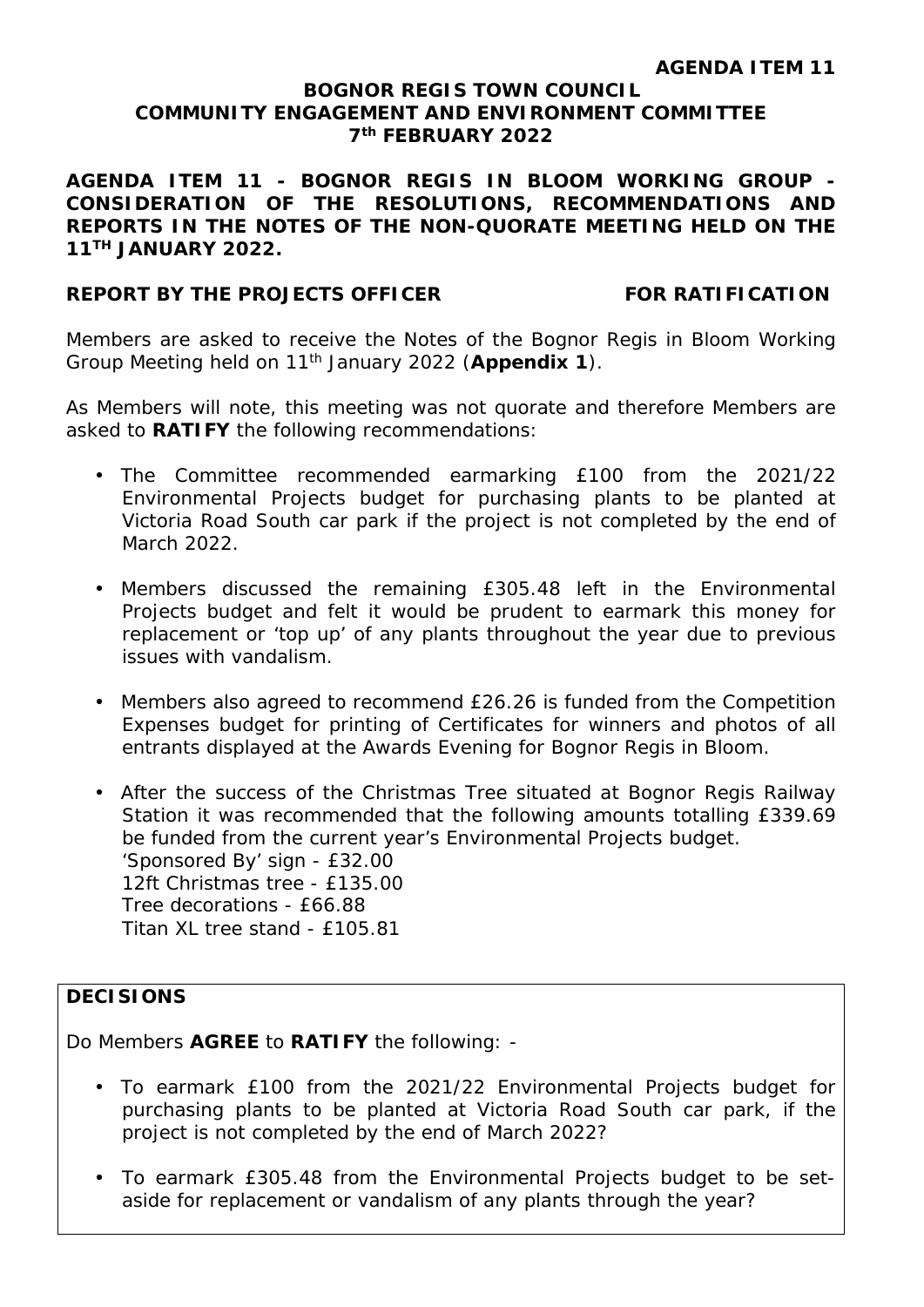- Expenditure of Competition Expenses budget for the Bognor Regis in Bloom  $\epsilon$ Awards Evening totalling £26.26?
- Expenditure of Environment Projects budget for the Railway Station  $\mathbf{r}^{\prime}$ Christmas Tree totalling £339.69, as detailed above?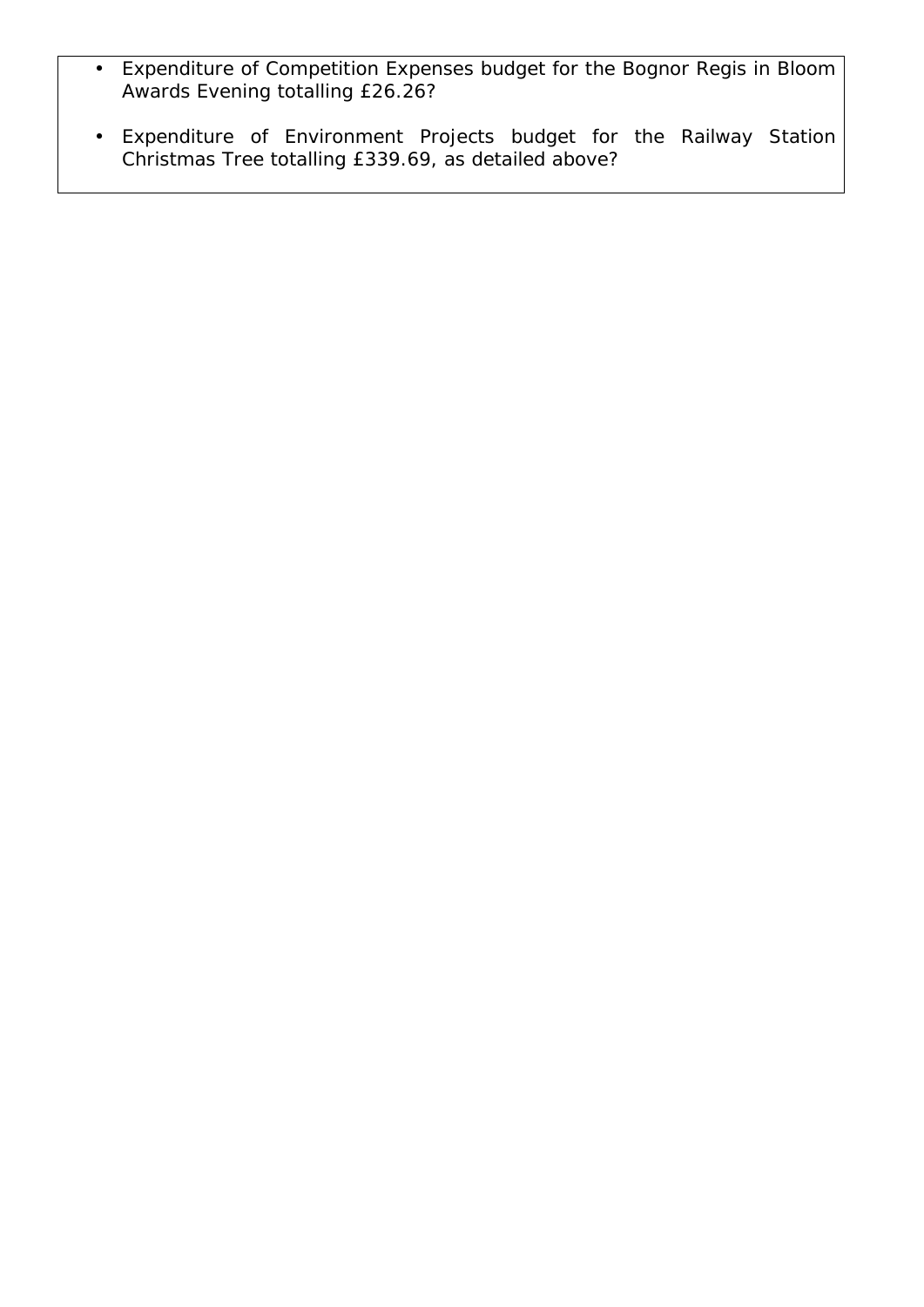## **NOTES AND RECOMMENDATIONS**

#### **Bognor Regis Town Council Bognor Regis in Bloom Working Group Tuesday 11th January 2022**

**PRESENT**: Cllr. S. Goodheart, also Mrs. M. Huntingdon, Mr. B. Jackson, Mrs. J. Jackson, Ms. Phyl Keane, Mr. D. Meagher, Mr. Clive Mott (member of the public) and Mrs. R. Vervecken (Committee Clerk)

#### *The Meeting began at 10.05am*

*It was noted that the meeting was non-quorate and that any decisions would need to be made as Recommendations to the Community Engagement and Environment Committee*

#### **1. APOLOGIES FOR ABSENCE**

Apologies had been received from Mr. P. Dillon, Mr. R. Earl, Mrs. G. Edom, and Cllr. P. Woodall. Late apologies were received from Mr. J. Jones-McFarland and Cllr Mrs. J. Warr.

#### **2. APPROVAL OF THE NOTES OF THE MEETING HELD ON 12th MARCH 2019 AND THE NON-QUORATE NOTES OF 30th APRIL 2019, 27th JUNE 2019, 29th AUGUST 2019 AND 3rd OCTOBER 2019, 16th JANUARY 2020, 22nd NOVEMBER 2020, 22nd MARCH 2021, 17th MAY 2021, 6th JULY, 31st AUGUST 2021 AND 9TH NOVEMBER 2021**

As the meeting was not quorate, the Notes would be formally approved at the next quorate meeting but, in the meantime, they were **RECOMMENDED** to the Community Engagement and Environment Committee.

#### **3. UPDATE ON REMAINING BUDGETS. INCLUDING DECISION ON WHETHER TO EARMARK THESE**

#### **Available in Earmarked Reserves:**

Competition Expenses: £1,623.75 Environmental Projects: £2,643.08 Fundraising Budget: £621.57

#### **Members noted the remaining balances for 2021/22 funding as the following:**

Competition Expenses: £70.82 Environmental Projects: £405.48

Members **NOTED** that the above remaining balances, included figures to be ratified later in the meeting.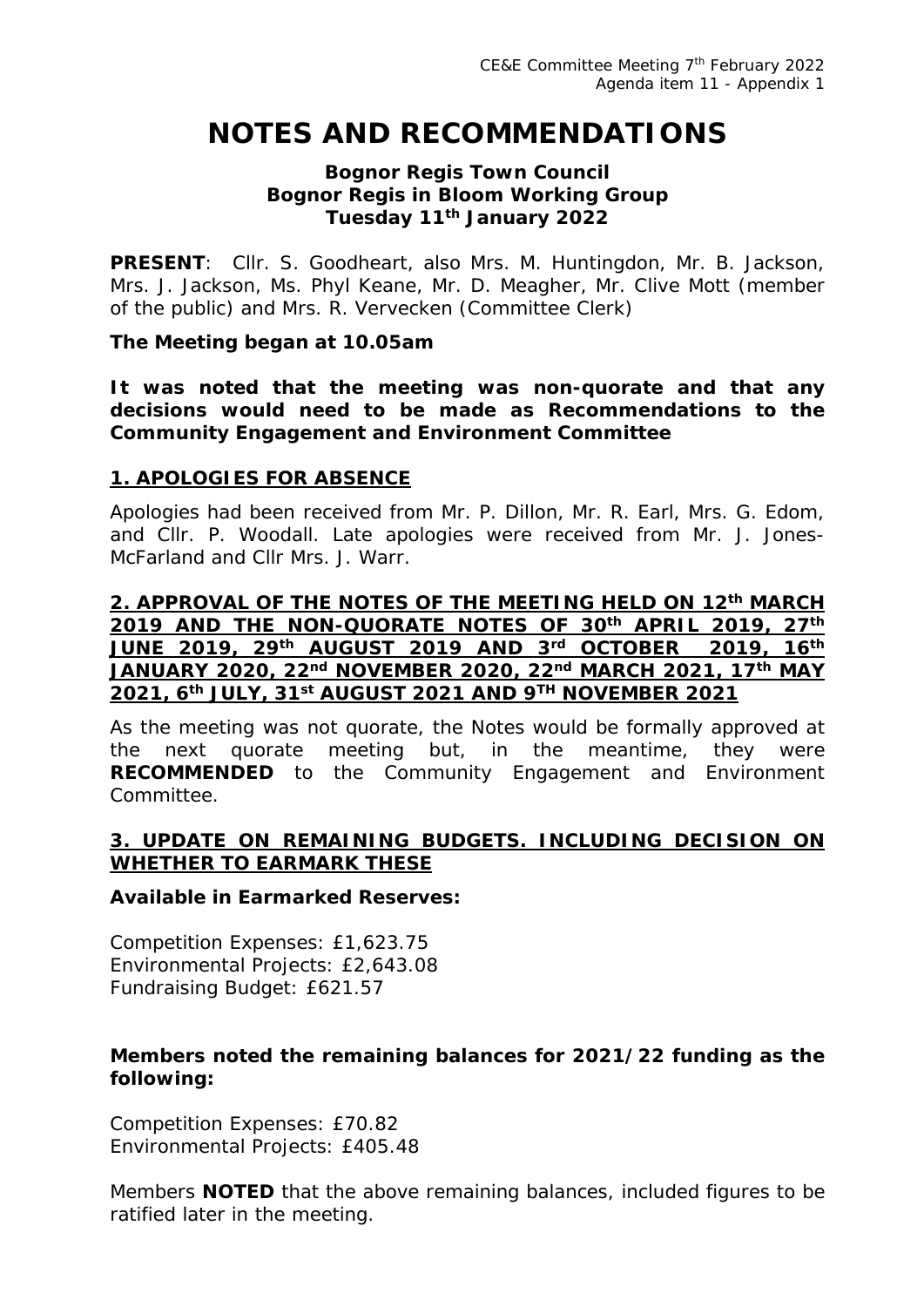At the last meeting (Min. 5 refers) Members **AGREED** to make a £100 cheque donation to Southway Primary School, for the purchase of gardening tools and equipment for an upcoming tree planting project on their school grounds. The Committee Clerk (CC) reported that she had not been able to get in touch with a contact at the school, and as such no donation at present, had been made. It was further reported that the planting had now been completed and Members therefore **AGREED** not to continue progressing the donation at this stage.

Also discussed at the last meeting (Min. 4 refers) was the enquiry from a member of Bognor Community Gardeners (BCG) for financial help from the working group, to purchase erigeron (ground cover plants) for use in verges at the Victoria Road South car park. The CC told Members she was in contact with a volunteer, who grows and sells plants in aid of 11th Bognor Scout Group and is currently compiling a list of available plants which may be used for this purpose, in liaison with the BCG member. Due to the time of year, these have not yet been purchased and as approx. £100 had already been approved by the WG for this use at the previous meeting, Members present **AGREED** to **RECOMMEND** to the Community Engagement and Environment Committee that £100 from the 2021/22 Environmental Projects budget is earmarked for purchasing plants for use at this car park if this project is not completed by the end of March 2022.

Members discussed the £305.48 left in the Environmental Projects budget, after the above was set aside, and felt it would be prudent to earmark this money for replacement or 'top up' of any plants, that may be needed throughout they year. Members recalled the disappointment of the 2021 Guides planting being vandalised after only being in situ for a few weeks. With this being a Jubilee year, it was felt by all present that In Bloom's planting around the Town, including Guides flowerbeds and at the railway station, would need to be to a 'high standard'. Having a 'pot' of money available to help with replacing any potentially vandalised or damaged plants was felt to be a good use of these remaining monies. Members **AGREED** to **RECOMMEND** to the Community Engagement and Environment Committee that the £305.48 remaining in the Environmental Projects budget is earmarked for this purpose.

After discussing monies remaining in the Competition Expenses budget, Members present **AGREED** not to earmark the £70.82 unspent.

#### **4. BOGNOR REGIS IN BLOOM (BRiB) INCLUDING:**

#### **BRiB Annual Competition - To discuss and agree entry form and format for 2022 competition, as well as new sponsorship. Also, to ratify invoice for certificate and photo printing for the 2021 Awards Evening**

Member present **AGREED** to **RECOMMEND** to the Community Engagement and Environment Committee, that £26.26 is funded from the Competition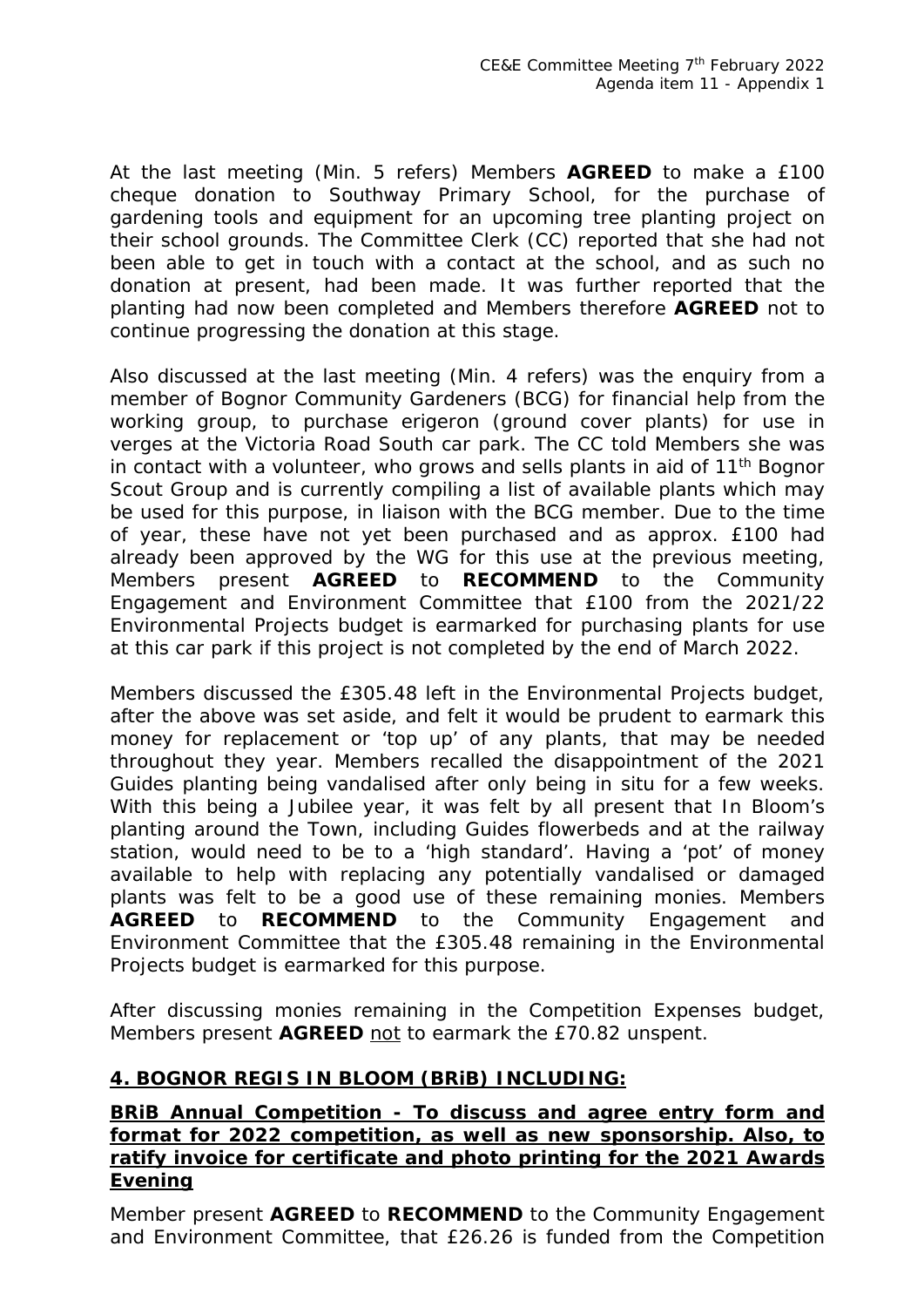Expenses budget, for printing of certificates for winners and photos of all entrants, displayed at the Awards Evening.

#### Entry forms:

The Chairman handed out copies of the proposed entry form, for the 2022 competition. She notified Members of the new judging criteria and priorities set out by the RHS for the Britain in Bloom competition this year, with these being incorporated into BRiB's entry form. The categories had also been changed to make the competition more concise with a new category for the Queen's Platinum Jubilee 'red, white and blue' planting display included. The changes to the entry form were **AGREED** by Members and the Chairman and CC will now finalise the layout of the entry form, which will in due course, include names of the new sponsors.

#### Sponsorship:

The above changes coincide with the end of the current 3-year sponsorship agreement for the In Bloom categories. The CC suggested all current sponsors are written to and offered the chance to continue sponsoring the competition, with the categories (new and existing) handed out on a 'first come first served' basis. The letter to the current sponsors would be offering them a new 3-year sponsorship deal, with all the promotional terms of the original agreement, including advertisement on the Town Council website, in promotion of the competition (including on entry forms and the trophies), an invitation to the Awards Evening to present their award and certificates to entrants to their category and an invitation to the two Civic events in the Town Council calendar. The CC had prior to the meeting, obtained prices for providing new trophies at a 'standard' size in either silver or gold and for the engraving plate (to include engraving) of each category name. The price for a cup would be between £60-£70 with £12.50 covering the cost of the engraved plate (and engraving). One Member commented that the sponsor should be paying for the engraving of the winner each year, which would take the cost up to £108.50-£118.50 (to give a slight margin).

Members **AGREED** the CC should write to the current sponsors, offering them a new 3-year sponsorship term and allocating categories as appropriate. It was further **AGREED** that sponsors be told the cost for said sponsorship will be around £108.50-£118.50 (depending on final invoice from trophy supplier) for a 3-year sponsorship, and that any categories not filled will be offered to other local businesses, on the same terms. The CC will update Members on this in due course.

#### Queen's Platinum Jubilee category:

Members **NOTED** that this category is a 'one off' for 2022 and queried how to sponsor it. It was felt that a cup would be expensive to buy, to present for just one year and that perhaps a gardening voucher or plaque would be more appropriate. Members **AGREED** to not seek sponsorship for this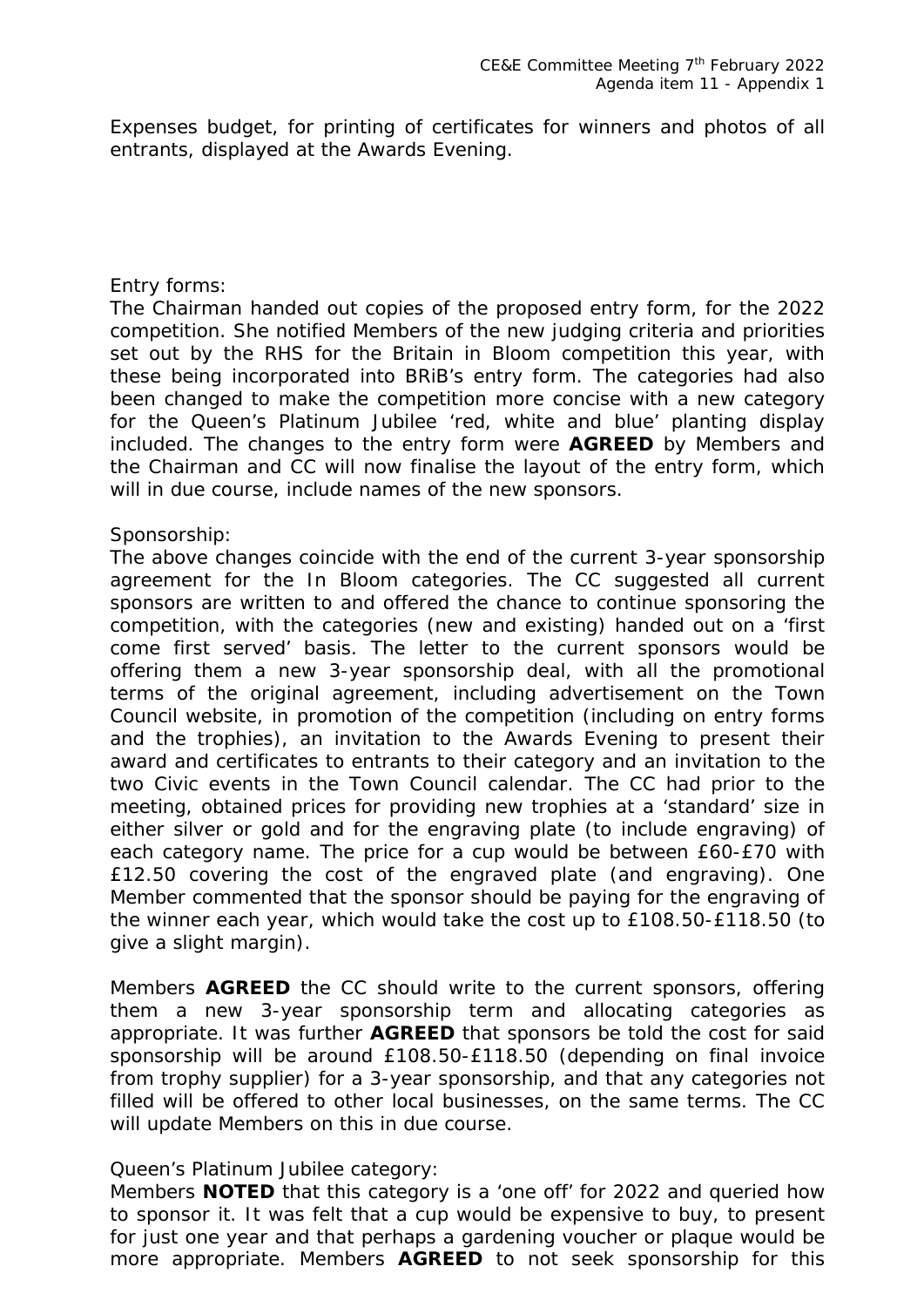category at present, and thought will be given as to how this will best be presented.

#### Prize draw:

DM, who is a landscape architect very kindly offered to include a free gardening consultation as a prize for the usual 'prize draw', which is part of the Awards Evening. Members thanked DM for his generosity and **AGREED**  to have this as 'top prize', with the usual £25 Amazon voucher as second prize. As traditional, all entrants' names will be put into a tombola with this year two winners picked, one to receive each prize.

#### Promotion:

Members debated how to gain more entries into the annual competition. The CC reminded Members of the 'usual' promotion, which includes the Bognor Observer, social media and the Town Council's annual newsletter. Members **AGREED** these platforms should be utilised again this year, with DM agreeing to produce a 'top tips' for looking after your garden, using his own knowledge and the examples from the RHS, which will be displayed on In Bloom Facebook and website pages. SG suggested an 'Open Day', possibly at The Regis Centre, which could be used to advertise the Working Group's competitions for the year, gather interest and support for the Queen's Green Canopy (QGC), encourage new membership and even offer 'talks' from relevant groups/individuals such as our tree warden, on climate change and how individuals can help. Sponsors could also be offered a chance to come along and promote their business as a supporter of In Bloom. Clive Mott, who attended the meeting as a member of the public, advised of previous years in which ADC had provided him with free wildflower seeds, which he had 'packed' and handed to local groups. Members commented that these would be fantastic to have available to hand out to attendees and **AGREED** the CC should contact JJM regarding this. Members further **AGREED** an 'Open Day' would be a fantastic opportunity to further promote In Bloom and its climate aims and SG will contact The Regis Centre to check availability, for the afternoon of Saturday 26<sup>th</sup> March 2022.

#### **Guides Competition - To discuss and agree theme for 2022 competition and whether to expand this to include Scouts/Beavers etc**

The CC reminded Members of the interest expressed by a Scouting leader, in taking part in this competition, following attendance at the Guides presentation afternoon last year. Members **AGREED** it would be a fantastic way to expand the competition and ensure it was inclusive, to offer entry to local Beaver, Cub and Scout groups. It was further **AGREED** that there should be two themes for this competition, with all entrants being given a chance to choose which theme to design 'in flowers'. The themes will be the Queen's Platinum Jubilee and the World Cup. Members asked the CC to enquire with JJM if the two seafront flowerbeds could be used again for this competition, with the winner of each theme being planted up in each. Members **AGREED** there should also be two runners-up. SG advised that he had enquired about making the seafront flowerbeds bigger, which would accommodate a bigger planting scheme. He reported that JJM was keen on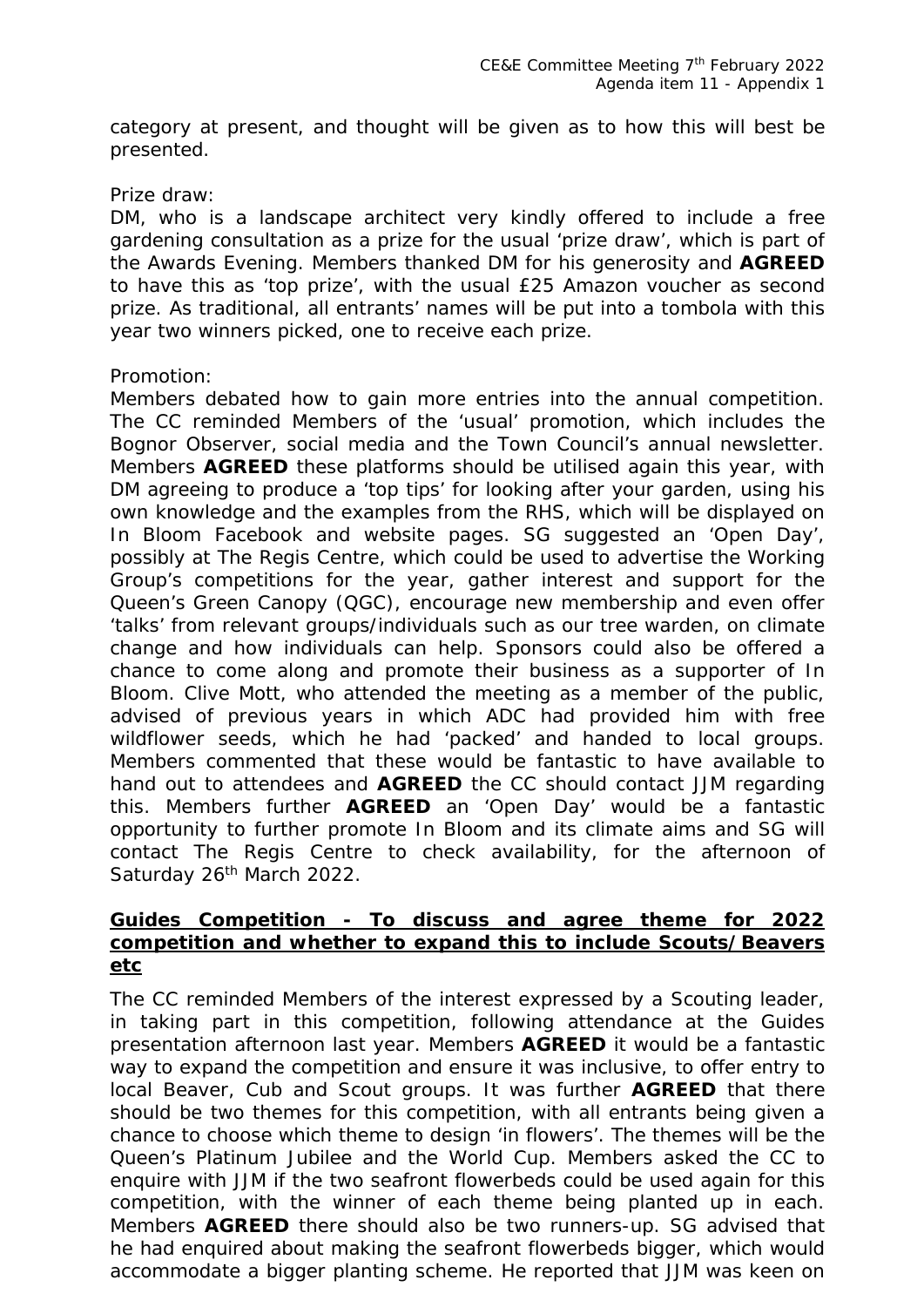this idea, and he will raise this again, to see if this can be done in time for for this competition.

#### **Schools Competition - To discuss whether to bring back this competition for 2022, and if so, ideas and way forward**

Members debated whether they believed schools would have the time this year to partake in a competition, with 'catch up' programmes in place due to school closures throughout the pandemic. Some Members commented that perhaps more emphasis should be placed on getting nurseries and youth/church groups to participate, as they may have more time to become involved. Suggestions were made as to how to garner any interest for this competition, such as the usual Bognor Observer articles, the Town Council newsletter and even asking for an advert in surrounding parishes newsletters, to ensure schools/nurseries/youth groups in and around Bognor Regis could be reached. After much discussion, Members **AGREED**  the CC should pursue these avenues to ascertain interest, as well as contacting some schools/nurseries directly before a final decision is made on whether to go ahead with the competition this year. The CC will report to Members via email, in between meetings if appropriate, for a decision to be made. Members present **AGREED** French climbing beans would be a good vegetable to ask participants to grow, should this go ahead, and purchasing of seeds etc will be done if /when appropriate.

#### **Any other Competition**

Members **AGREED** not to organise any other competitions for 2022.

#### **5. WRAP UP OF RAILWAY STATION CHRISTMAS TREE AND TO RATIFY RELATING INVOICES**

The Working Group were delighted to hear there were so many positive comments about the tree at the station, provided by In Bloom as a station partner. The CC reminded Members that The\_Track had kindly provided the battery lighting for the tree and that the decorations were being stored at the Town Force lock-up until next year. Members present expressed their hope that this could prove a regular project, with more decorations added next year if necessary. One Member advised that a member of the public had queried whether the tree could go outside the front of the station next year. Members present recognised that Bognor Regis BID provides the giant bauble that is in situ at the front of the station over the Christmas period. Comment was made on the protection the tree gets being in the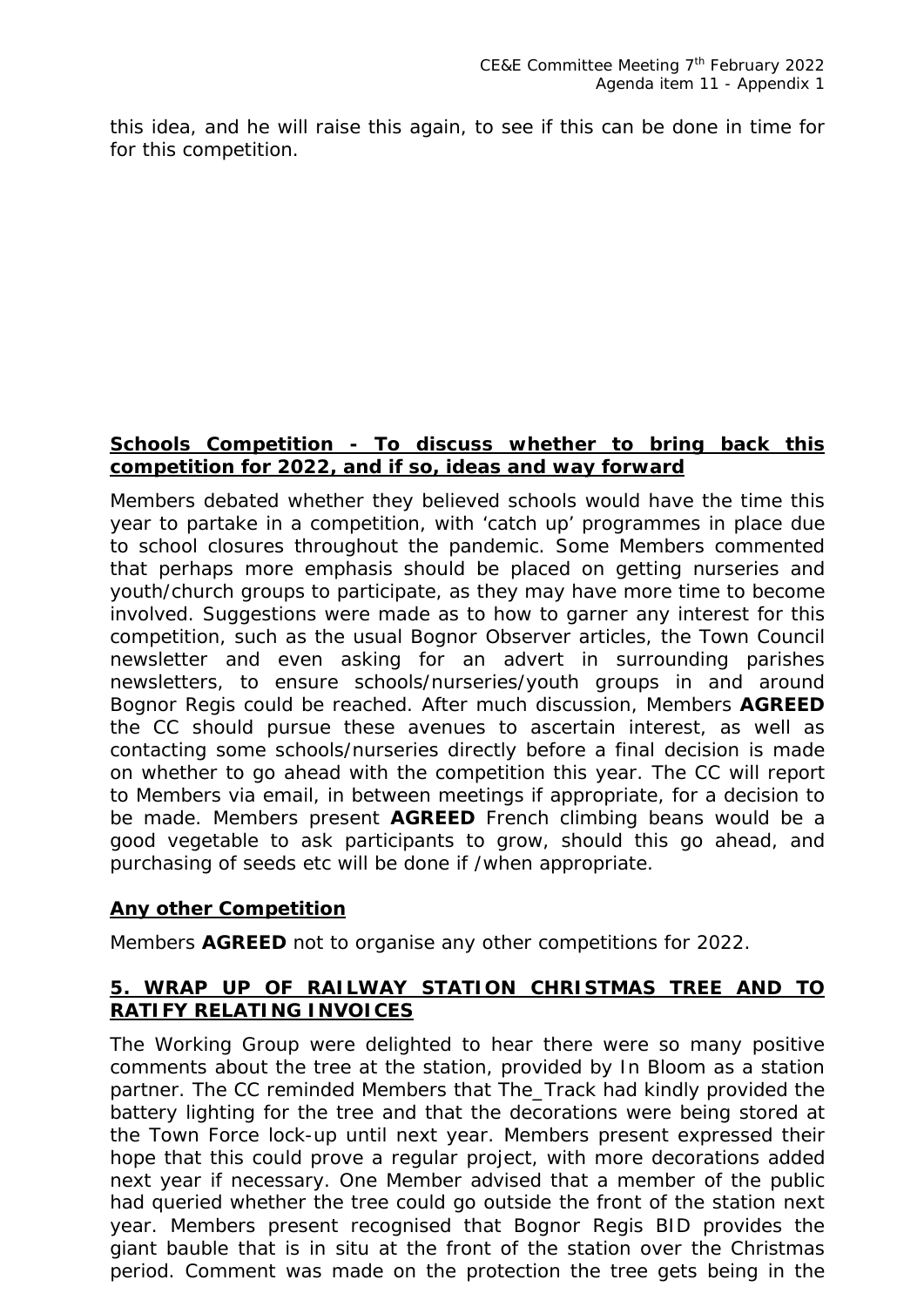concourse, rather than exposed to the elements, and the benefit of having station staff able to have the tree in view, which as well as looking out for any potential vandalism, means batteries can be changed when needed etc. It also provides a warm 'welcome' to those arriving at the platforms.

As the meeting was not quorate, Members present **AGREED** to **RECOMMEND** to the Community Engagement and Environment Committee, that the following amounts, totalling £339.69, be funded from the current year's Environmental Projects budget (these are considered in the 'remaining' figures above):

£32 for the 'sponsored by' sign £135 for the 12ft Christmas tree £66.88 for the tree decorations £105.81 for the Titan XL tree stand.

#### **6. TO CONSIDER PARTAKING IN THE GREAT BRITISH SPRING CLEAN 2022 (25th MARCH - 10th APRIL) AND TO DISCUSS LOCATIONS FOR CLEAR UP**

Members **AGREED** to take part once again in this annual initiative organised by Keep Britain Tidy, by holding a beach clean on Friday 8th April 2022. The CC will check tide times and advise Members of preferential times for this in due course. The usual promotion of this event will be done to encourage participants and the CC will register this as an official 'event' on the GBSC website.

#### **7. AREAS OF CONCERN/EYESORES IN THE TOWN FOR POSSIBLE IN BLOOM WORKING GROUP ATTENTION**

**Church Path -** Members raised concerns with the graffiti in this area at the meeting of 9<sup>th</sup> November 2021. At the time, the CC advised that Town Force were doing their upmost to keep up with graffiti removal, but that they were down to one member of staff. The CC was pleased to now report that two new members of Town Force had since been appointed and that although they were still 'catching up' with other jobs, it is hoped that the graffiti will be able to be cleared a lot sooner.

**Victoria Drive/Linden Rd Roundabout -** The CC had contacted the WSCC Highway Operations Manager since the last meeting, who had hoped this roundabout would be repaired on 26<sup>th</sup> November. Members of the In Bloom Working Group, who are residents here, reported that the roundabout was still in a state of disrepair, with no works having been done. Members **AGREED** the CC should continue to chase this up and will copy the Mayor (who is a Member of the WG) into the email sent, to see if he can get any update on this.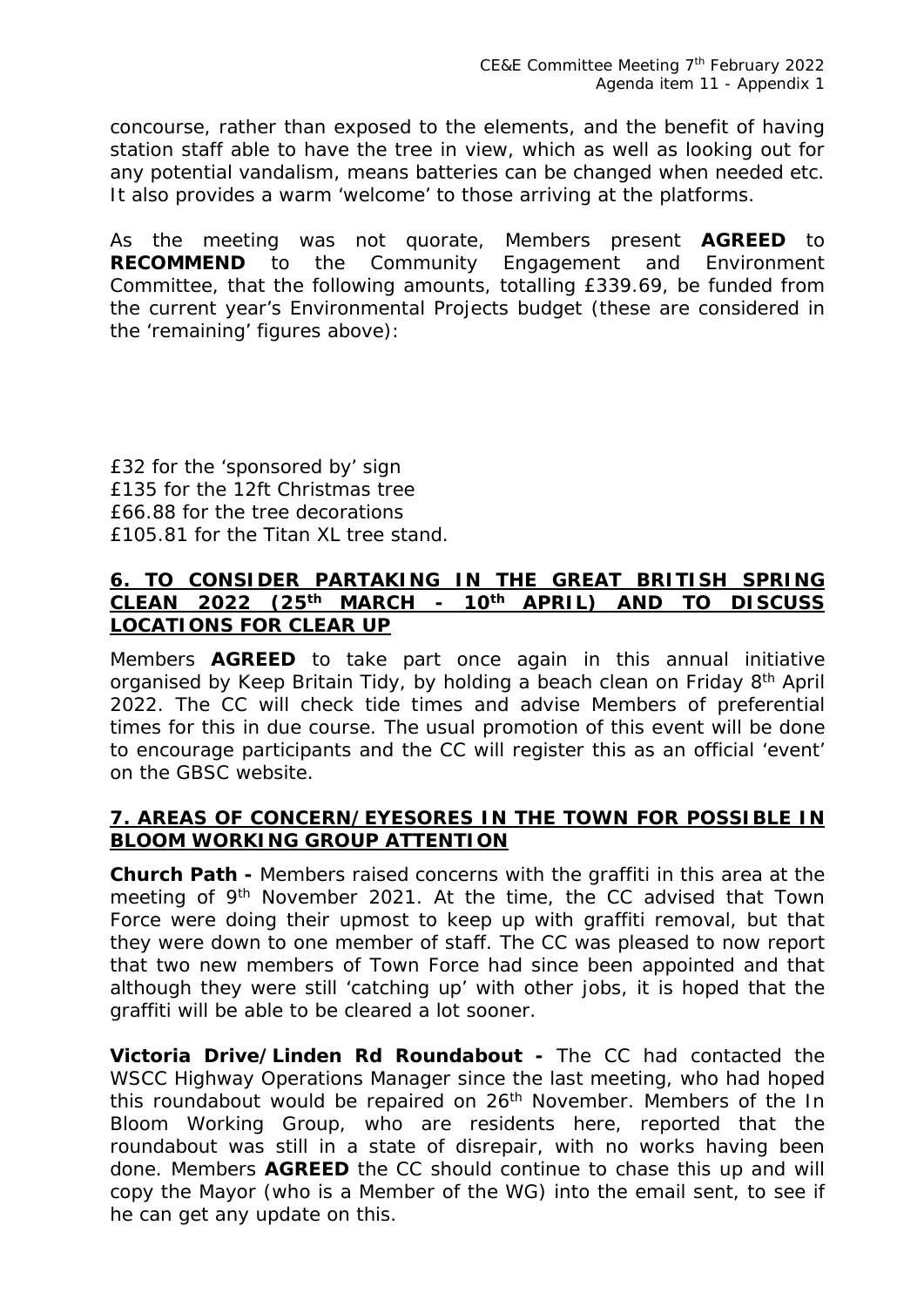**Signage to South entrance of Hotham Park -** A Member had sent the CC a photo of the sign prior to the meeting, which needs repainting. Another Member informed that WSCC are the authority who provide this signage, and that they would need to be contact to organise a repaint. Members present **AGREED** the CC should contact the relevant WSCC officer.

**Wall by South entrance to Hotham Park -** Whilst discussing this area, a Member queried why the climbing plants previously up the wall of this entrance had been removed. It was noted that Tivoli had probably done this whilst performing grass cuttings. Members **AGREED** the CC should investigate with the Arun Parks Manager why this had been removed.

**Corner of Butlin's car park/Esplanade -** As discussed previously, Members felt this area was very sparse and would be improved aesthetically by the planting of some appropriate trees, especially now that the wall had been repaired. The CC reminded Members of the comments by the Arun Parks Manager (JJM) at the meeting of 17<sup>th</sup> May 2021, who had stated "that tree planting at this location would not be feasible as ground conditions would make it almost impossible to establish any planting here." Members **AGREED** the CC should discuss this again with JJM to see if any tree planting is a possibility.

**Hanging baskets outside The Picturedrome Cinema -** A Member raised concerns with the condition of the hanging baskets here, which had looked so spectacular in previous years. It was noted that ongoing works to the outside of The Picturedrome could be the reason for this. Members **AGREED** the CC should speak with the Town Force Manager regarding this.

**Hotham Way (squareabout to Butlin's) -** Further concern was expressed regarding this stretch of road, where **'**buddleias' are growing seemingly out of control. Members **AGREED** these needed to be cut and that the CC should contact WSCC to instigate these works.

**Hanging baskets in The Arcade -** Some Members expressed disappointment in both the floral hanging basket and Christmas displays last year, in The Arcade. It is understood that although The Arcade is in ownership of the District Council, Bognor Regis BID facilitated the Christmas displays and possibly the hanging baskets. The CC commented that she believed TF watered the hanging baskets. Members **AGREED** the CC should ascertain who was in charge of providing the displays last year and relay the above comments.

#### **8. ANY TREE PLANTING PROJECT UPDATES TO BE REPORTED, INCLUDING DISCUSSIONS ON THE QUEEN'S GREEN CANOPY (QGC)**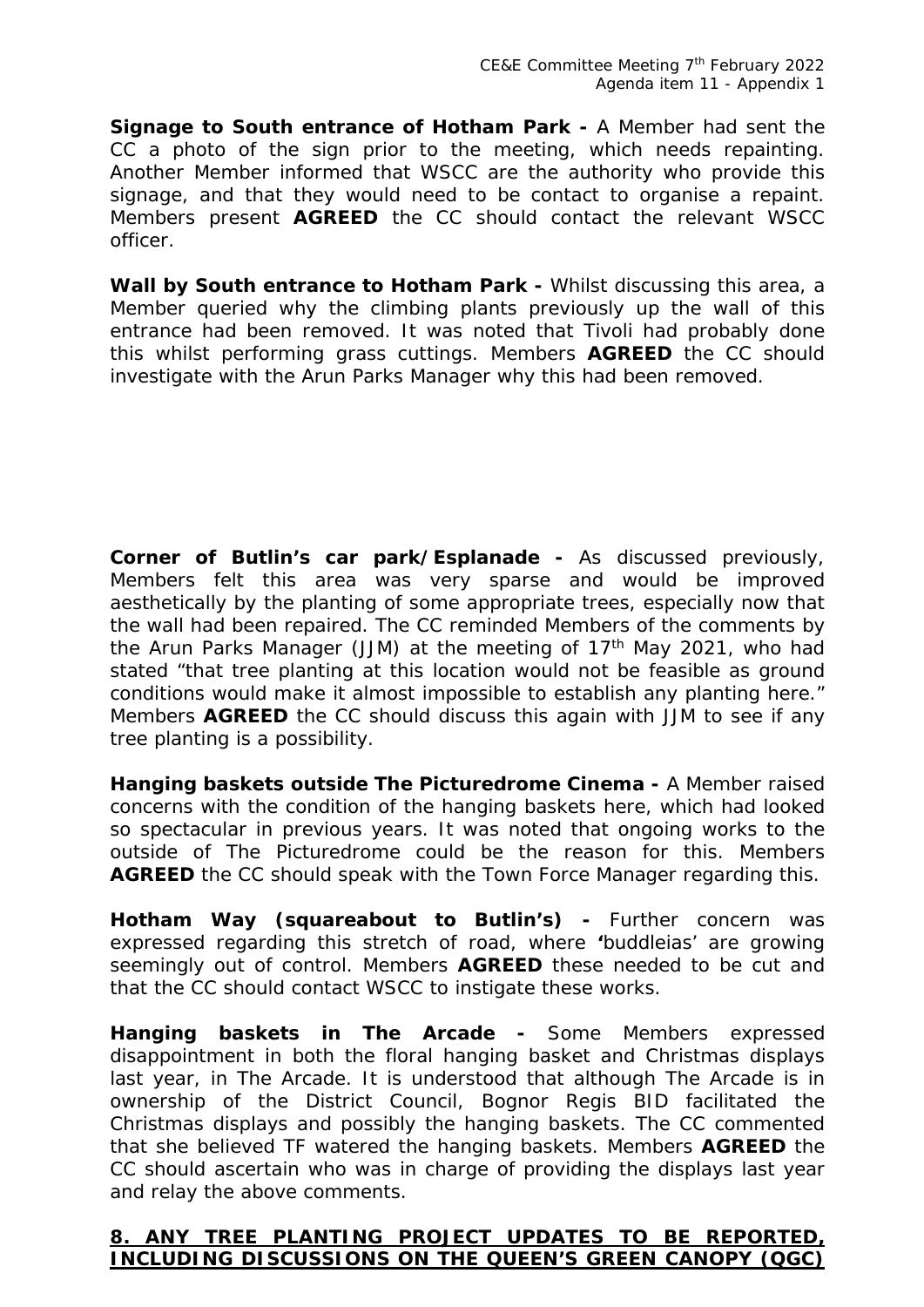#### **INITIATIVE AND UPDATE ON THE BUDGET FOR THIS, FOLLOWING THE POLICY AND RESOURCES COMMITTEES' BUDGET MEETING ON 22nd NOVEMBER 2021**

#### **Budget for QGC:**

At their 'budget' meeting of 22<sup>nd</sup> November 2021, the Policy and Resources Committee discussed the recommendation from the Community Engagement and Environment Committee that £5000 be made available to the Bognor Regis in Bloom Working Group, to allow for tree planting as part of this initiative (Min. 86.7 refers).

The Town Council's accountant, who was present at said meeting, informed the Policy and Resources Committee that as In Bloom is a Working Group and not a Committee, the funds could not be provided directly to Bognor Regis in Bloom. Instead, the £5000 could be allocated to the Community Engagement and Environment Committee (through whom In Bloom reports to), as a one-off budget. Below is an extract from the meeting:

"Following a vote, Members unanimously **AGREED** that £5000 be provided from the Rolling Capital Programme to the Community Engagement and Environment Committee, as a one-off Capital Budget, for the Queen's Platinum Jubilee tree planting project."

In short, any money wanting to be requested for planting as part of the QGC will need to be recommended by the WG to the Community Engagement and Environment Committee and **AGREED** by Members of this Committee before any money is allocated/promised.

The CC suggested a standard application form is created, for any individual/group wanting to request money to complete and be brought to these meetings. Members **AGREED** the CC should produce this form and the above information regarding the budget was **NOTED** by those present.

#### **Street Trees:**

Members examined the need for more street trees throughout Bognor Regis and were in agreement that any which have been removed should be replaced in addition to new trees being planted. SG asked Members to make lists of streets/avenues which they feel require new trees and informed that he would be asking Town Councillors to do the same. Members **AGREED** this should be made a specific agenda item for the next meeting, at which each of these lists shall be compiled and sent to the District and County Councils who may then consider this request. The CC shall enquire about including this in the annual newsletter, asking residents for suggestions of locations for new street trees to be planted.

#### **Tree locations for QGC Planting:**

SG reported on an email he had sent to ADC officers, listing possible locations for new tree planting as part of this initiative. The CC reminded Members that we were waiting to liaise with ADC regarding their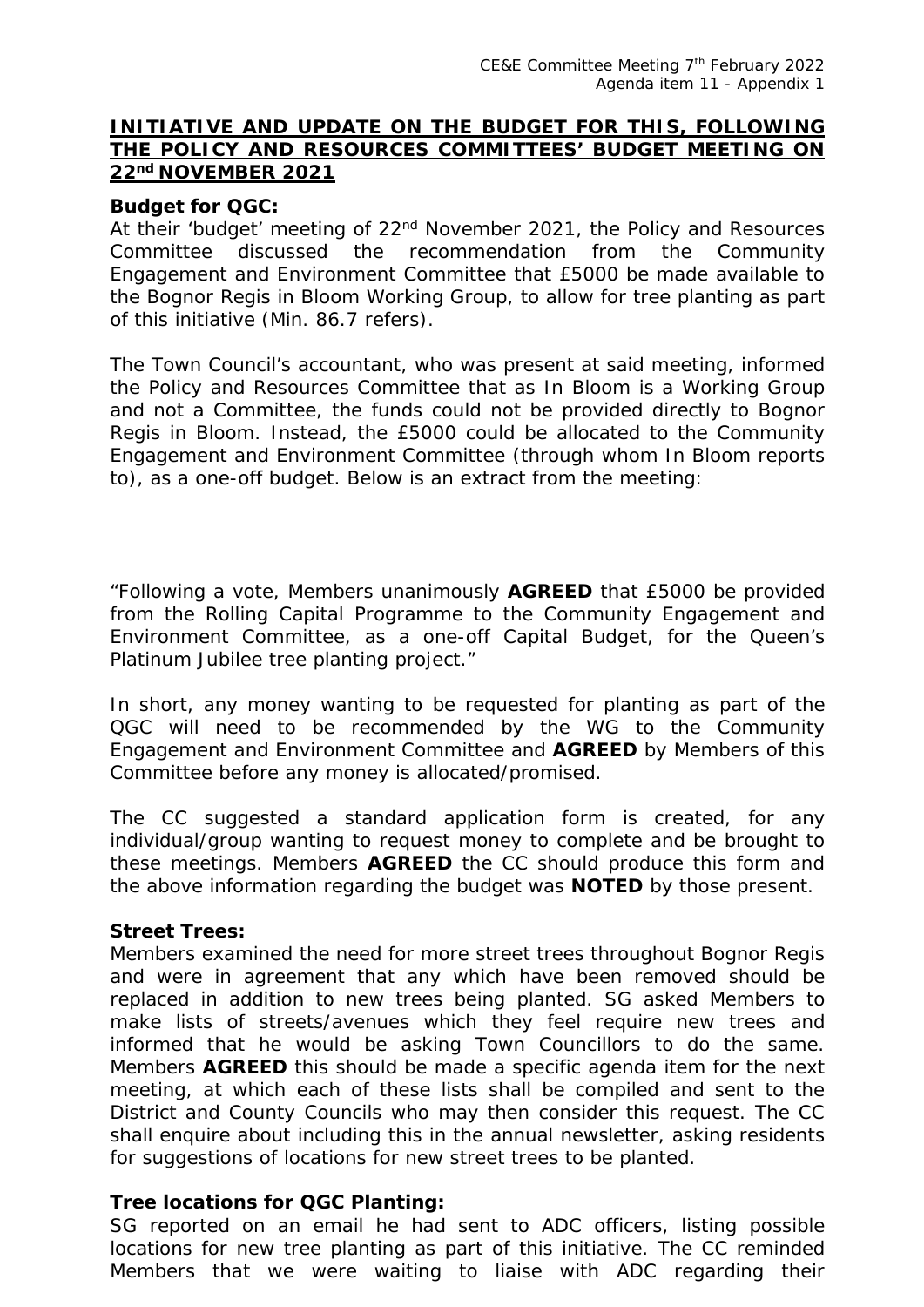suggestions of planting locations, so BRiB can begin making their own plans for where to plant trees for the QGC, as each area will require a specific set of species of tree. SG will forward the list to the CC, so Members can be informed.

#### **Beacon Lighting for Platinum Jubilee:**

Members discussed whether planting/floral displays could be situated around the beacon to make the area more attractive, in time for the Platinum Jubilee beacon lighting and celebrations. One Member asked whether the barrier boxes nearer the Pier could be moved to the roadside near the beacon. Members **AGREED** the CC should liaise the possibility of this with the Town Force Manager.

#### **9. UPDATE FROM VOLUNTEER PROJECTS INCLUDING BOGNOR COMMUNITY GARDENERS AND HOTHAM PARK VOLUNTEERS**

**Bognor Community Gardeners:** No update available.

**Hotham Park Volunteers:** Rose pruning is about to commence in the Rose Garden at Hotham Park.

#### **12. CORRESPONDENCE**

There was no correspondence.

#### **13. DATE OF NEXT MEETING**

The next meeting will be held on Tuesday 8<sup>th</sup> March at 10am.

#### *The Meeting ended at 12.15pm*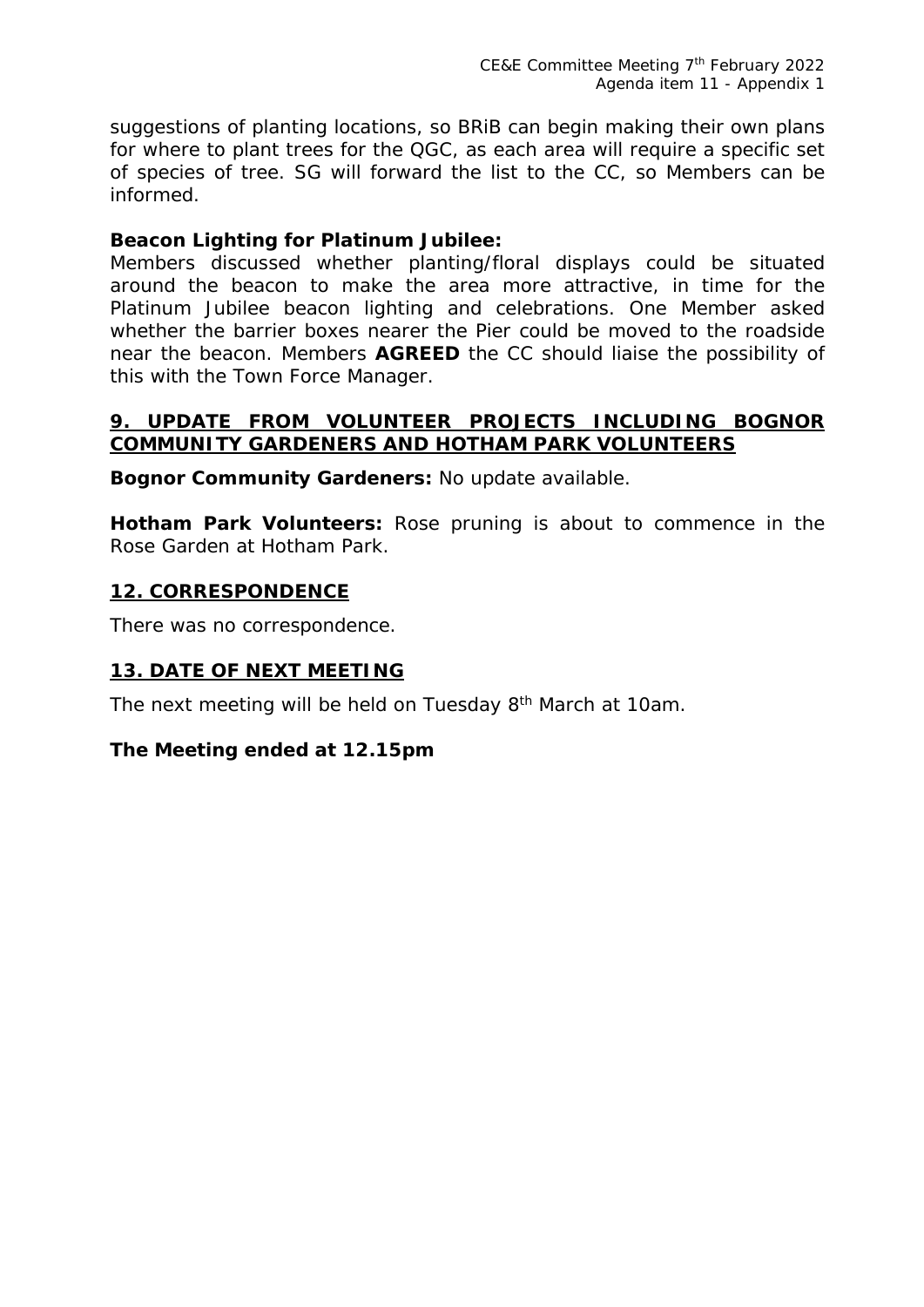#### **BOGNOR REGIS TOWN COUNCIL COMMUNITY ENGAGEMENT AND ENVIRONMENT COMMITTEE 7th FEBRUARY 2022**

**AGENDA ITEM 12 – TO CONSIDER AND AGREE ANY COMMENTS TO BE SUBMITTED IN RESPONSE TO THE EDWARD BRYANT SCHOOL, BOGNOR REGIS, CONSULTATION IN RELATION TO THE ESTABLISHMENT OF A SPECIAL SUPPORT CENTRE**

#### **REPORT BY THE PROJECTS OFFICER FOR DECISION**

Members are asked to receive the proposed addition of a Specialist Support Centre at Edward Bryant School.

West Sussex County Council have been developing a new Education and Skills Strategy to support the inclusion of all children and young people, particularly those with Special Educational Needs and Disabilities (SEND). This strategy builds on the SEND strategy for 2016-2019 and the outcomes of the 2018 Ofsted/CQC SEND Local Area inspection.

The governing body of Edward Bryant School would welcome ideas and comments on these proposals.

An online consultation can be found via: https://www.edwardbryantschool.co.uk/News/Specialist-Support-Centre/

#### **The consultation will run from 17th January to 18th February 2022.**

#### **DECISION**

Members are asked to advise how the wish to proceed?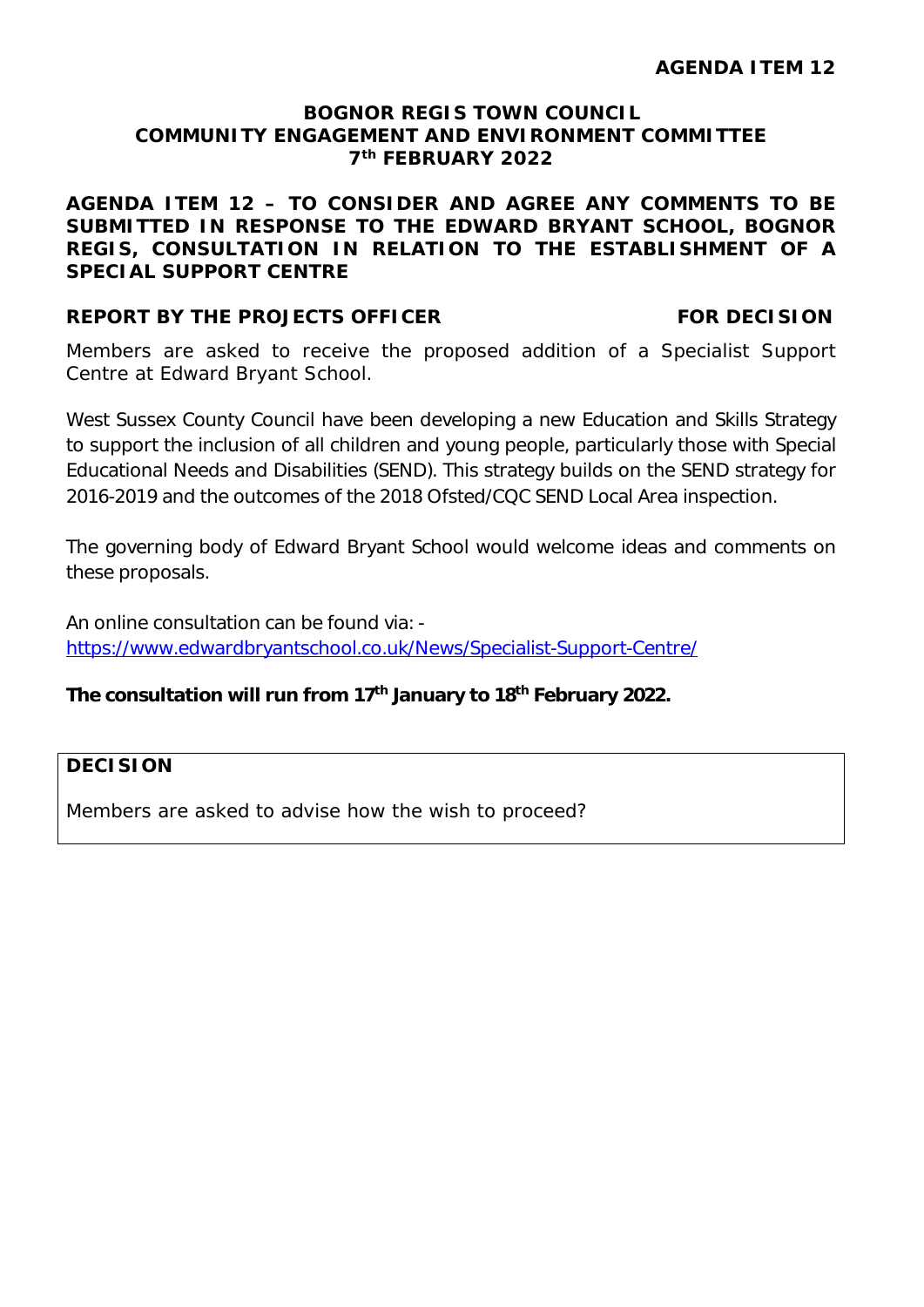## **The proposed addition of a Specialist Support Centre at Edward Bryant School**

## Consultation ends 18th February 2022



# **EDWARD BRYANT SCHOOL**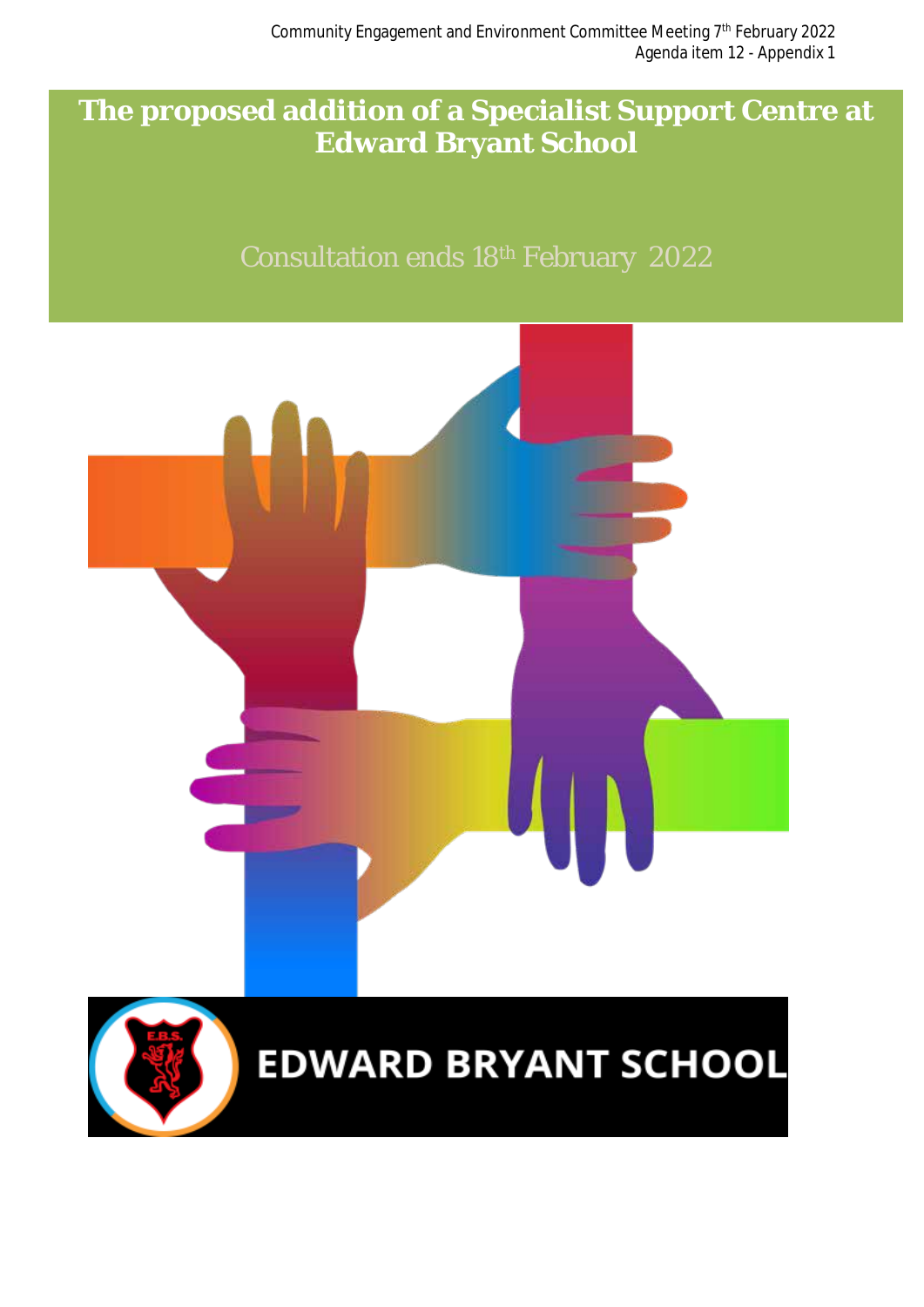### **Introduction**

West Sussex County Council has been developing a new Education and Skills Strategy to support the inclusion of all children and young people, particularly those with Special Educational Needs and Disabilities (SEND). This strategy builds on the SEND strategy for 2016-2019 and the outcomes of the 2018 Ofsted/CQC SEND Local Area inspection.

The new SEND and Inclusion Strategy for West Sussex 2019-2024 has been coproduced during the spring term 2019, with a wide representation of stakeholders, indeed more than 150 people have participated in the development workshops and events. The stakeholders have included parent carers and young people as well as education providers and other professionals from across social care, health and education to ensure it relates to other County Council strategies.

West Sussex County Council have successfully consulted on the addition of four new Specialist Support Centres (SSC's) and the re-designation of an existing SSC. https://westsussex.moderngov.co.uk/ieDecisionDetails.aspx?ID=781. It was also agreed that additional places and re-designation at two academy schools.

WSCC, in its role as commissioner of school places, has been working in partnership with ourselves and has asked that we as a school consider an SSC provision to cater for Social Communication Needs (SCN) for 12 places.

As an academy school, the governing body of Edward Bryant School is the Board of Trustees of Schoolsworks Academy Trust. This board will take the final decision regarding the establishment of the SSC, and it will need to be confirmed by the DfE's local Regional Schools Commissioner before any change can be implemented.

We would value our ideas and comments on these proposals and we urge you to read this document and respond to us with your views by completing the response form at the back of this booklet or on-line via

https://www.edwardbryantschool.co.uk/News/Specialist-Support-Centre/

Mr. Chris Seaton Mrs. Emma Purkis **Chief Executive Officer Acting Head of School Schoolsworks Academy Trust**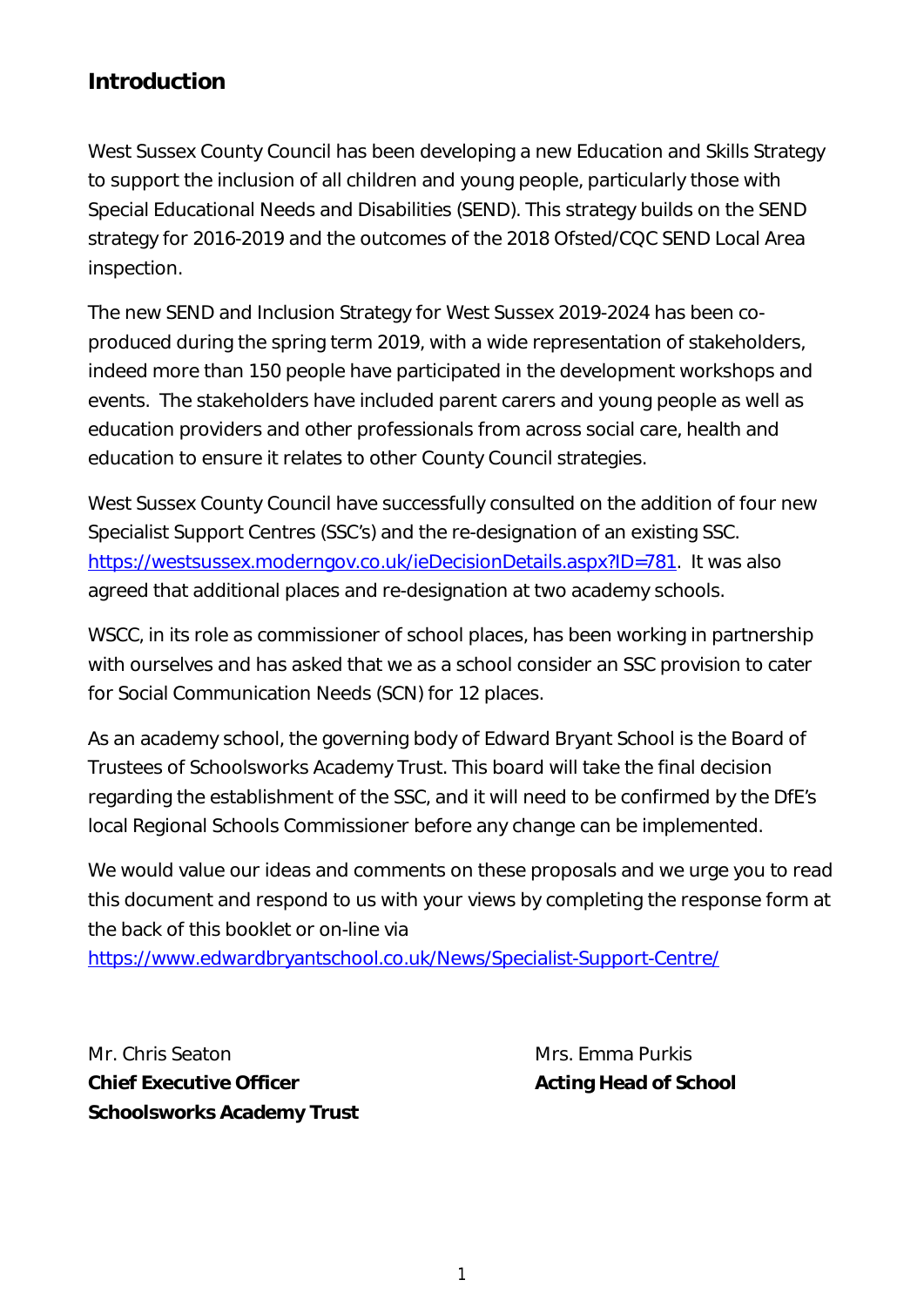## **Background**

#### **Pupil numbers – a national issue**

West Sussex County Council has been closely monitoring the number of pupils across the country and this number has been rising for the last five years including the number of pupils with SEND.

### **Pupil numbers – the picture in West Sussex**

West Sussex is not excluded from this rise and the County Council has been working alongside schools in recent years to expand the number of places available. The needs of children with SEND are becoming more complex. There is a shortage of specialist planned places locally to meet demand for places.

Depending on the requirements of an Educational Health and Care Plan, children will require a place in a mainstream school, SSC or maintained Special School. In recent years, the requirement for SSC and Special School placements has increased significantly and projections indicate that this trend will continue. Additional capacity is therefore required in both SSCs and Special Schools to enable children to have a school place close to home to reduce revenue costs of Out of County placements in the Independent and Non-Maintained Sector and costly home to school transport costs.

The vision is that all children and young people in West Sussex will, irrespective of their learning needs or abilities, gain the skills and confidence to live well in their community. They will be supported and nurtured through an educational system that responds to their circumstances and prepares them for adulthood.

Within the strategy three priorities have been identified:

- Knowing our children and families well (an inclusive, person-centred approach).
- Meeting the needs of our children and young people through our schools, educational settings and services.
- Working together towards solutions (collective responsibility).

As part of the new strategy, a review of existing specialist provision has been undertaken. The provision for children with SEND that are educated in placements out of the county because their needs are not able to be met in local state-funded schools has also been reviewed. Increasing provision for children and young people with SEND through the creation of additional places in SSCs will assist with the aim of enabling children to attend school locally.

In addition, the needs of children with SEND are also becoming more complex and this is driving increased financial pressures across the system. There is a shortage of local specialist educational provision to meet need, particularly in relation to social communication needs (SCN) and social, emotional and mental health needs (SEMHN).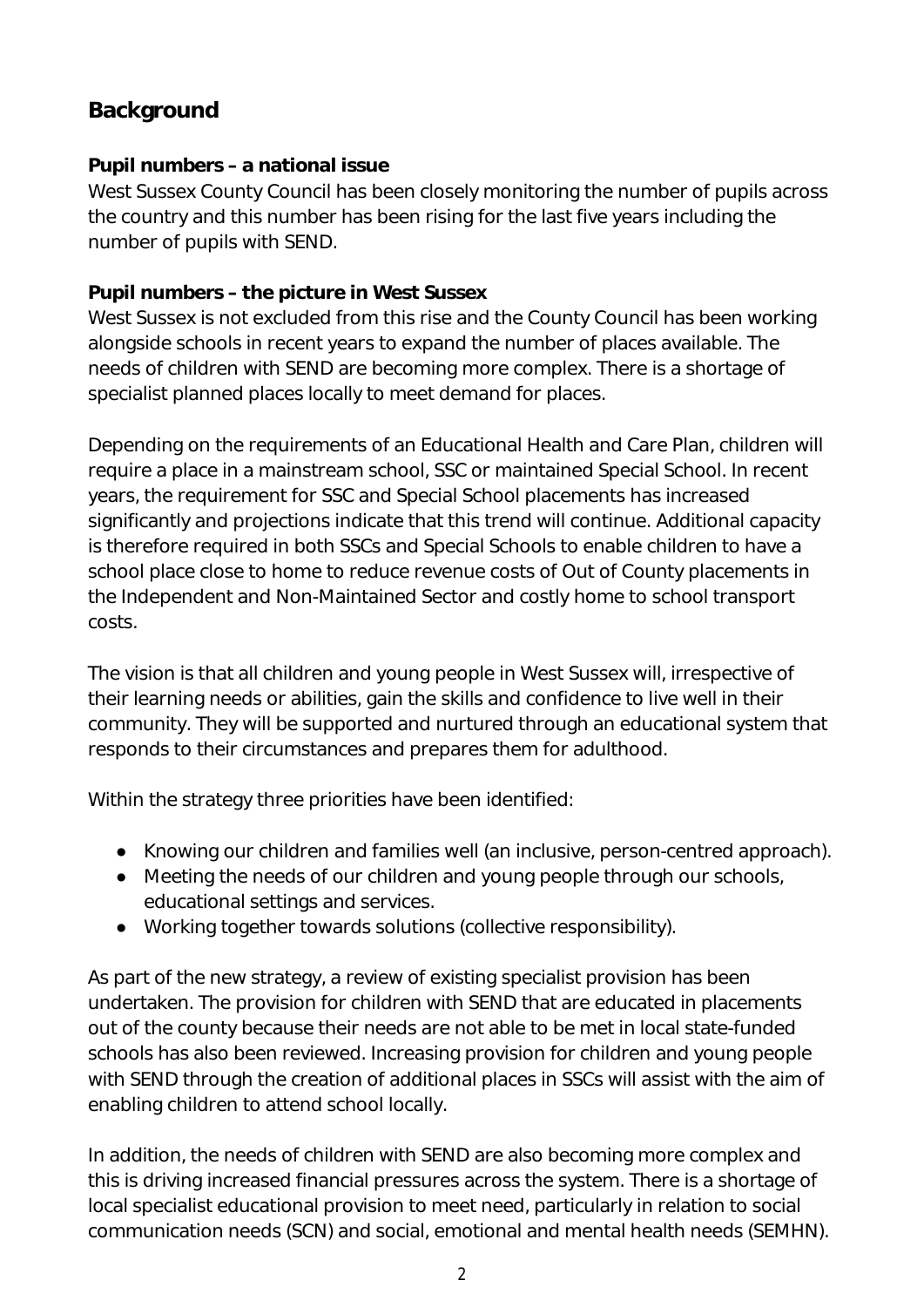This is resulting in the County Council needing to increase the number of children educated in specialist placements with independent providers. There is also an increased demand for top-up funding across all settings.

There is clearly a lack of capacity within mainstream schools to provide a graduated response to additional needs. Many schools are facing financial pressures and therefore do not have the capacity to provide additional support to pupils. As a result, this is driving up the demand for more specialist education services; children with low level SEND who could potentially attend mainstream schools are being educated in more specialist provision. The lack of specialist provision generally is also contributing to the need for more schools to reluctantly permanently exclude some pupils. This in turn creates a need to provide costly alternative provision.

## **The Proposal**

Edward Bryant School has been approached to explore opportunities for the development of SSC places based on our geography, the identified need locally and because we enjoy a positive reputation for supporting pupils with SEND. We have been asked to consult on running a new SSC for 12 pupils with social communication needs, which would open in 2023.

### **What is meant by Social Communication and Needs?**

Within the code of practice (https://www.gov.uk/government/publications/send-codeof-practice-0-to-25), communication and interaction is defined as follows:

### **Paragraph 6.29**

*'Children and young people with speech, language and communication needs (SLCN) have difficulty in communicating with others. This may be because they have difficulty saying what they want to, understanding what is being said to them, or they do not understand or use social rules of communication. The profile for every child with SLCN is different and their needs may change over time. They may have difficulty with one, some or all of the different aspects of speech, language or social communication at different times of their lives.'*

Children and young people with Autistic Spectrum Disorder, including Asperger's Syndrome and Autism, are likely to have particular difficulties with social interaction. They may also experience difficulties with language, communication and imagination, which can impact on how they relate to others.

#### **What will it mean for our school?**

As we do not have any spare classrooms, the development of an SSC will involve a building project. We will share future plans with you if we proceed with the development, as part of the planning process. We have been assured that every effort will be made to minimise disruption for pupils, parents and neighbouring residents during building works, for instance scheduling as much work as possible during school holiday periods.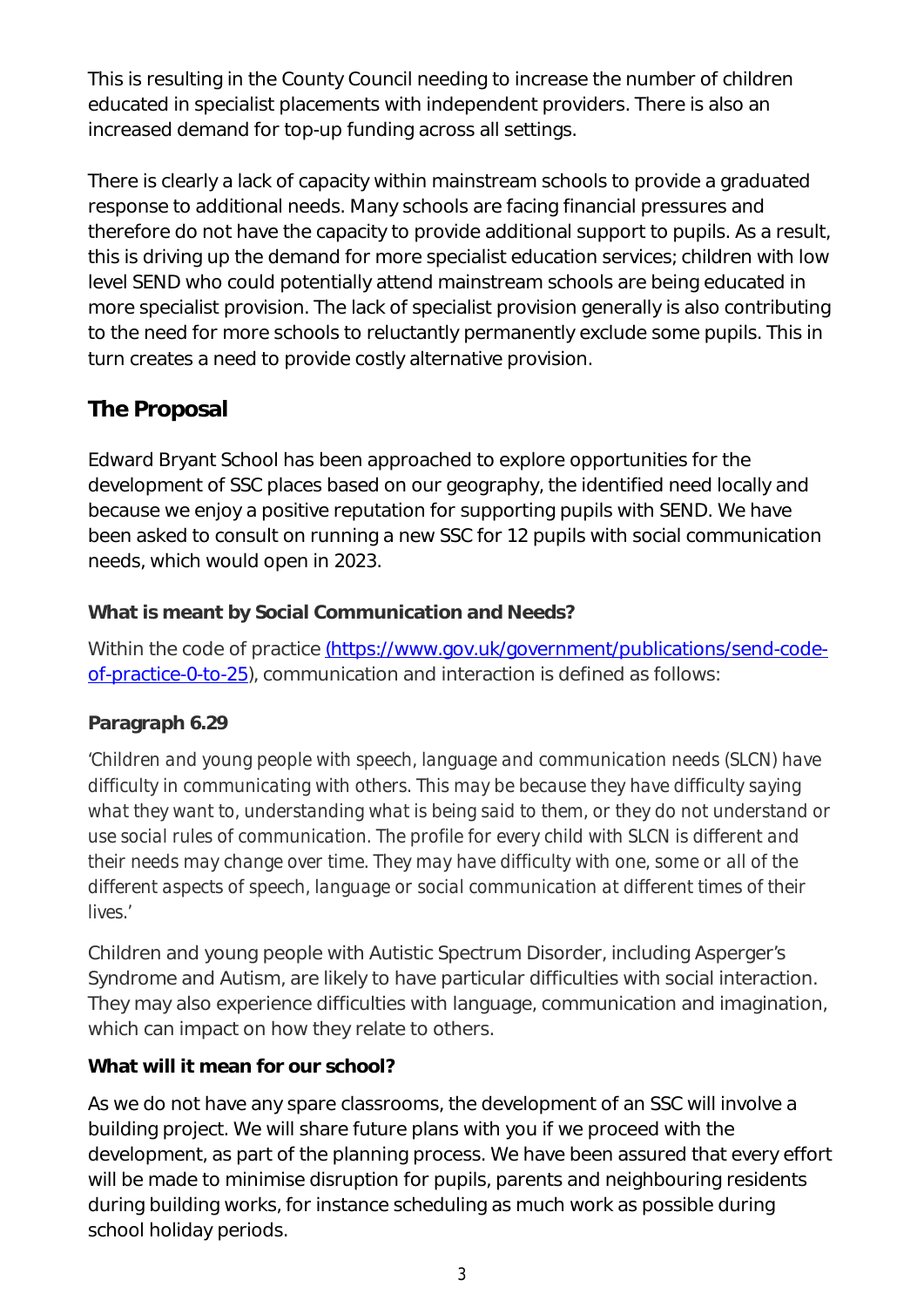We will also need to recruit specialist staff to work in the SSC. Having this level of expertise as part of our school, will also benefit many of our own pupils with similar needs and will enhance the resources we have for all pupils.

The places at our SCC will be fully funded by the local authority. School budgets are calculated using a range of factors, the most significant of which is the number of pupils. An increase in pupil numbers would result in an increase of the budget in line with associated costs. This means that there would be no negative impact on our school budget.

Our existing Travel Plan is not expected to require any changes.

#### **Who is being consulted?**

This consultation booklet is being sent electronically to all parents/carers, school community council members, teachers and support staff who work at our school. Copies are also being sent to headteachers of the neighbouring schools in the localities, local councils, MPs, church dioceses, leaders of the early year's facilities, community groups, trade unions and professional associations. Copies will also be available at local libraries.

There will also be a separate consultation about the design of any new buildings particularly with residents local to the school sites as part of the usual planning application procedures.

Following the end of the consultation period on 18<sup>th</sup> February 2022 responses will be analysed and used to inform the decision whether to proceed or not with this development.

#### **How to make your views known?**

- 1. Complete the online survey here https://www.edwardbryantschool.co.uk/News/Specialist-Support-Centre/
- 2. Contact Edward Bryant School Email: office@edwardbryant.academy Tel. 01243 822454
- 3. Complete the response form at the end of this booklet and return to the school or by post to:

Edward Bryant School London Road Bognor Regis West Sussex, PO21 1BG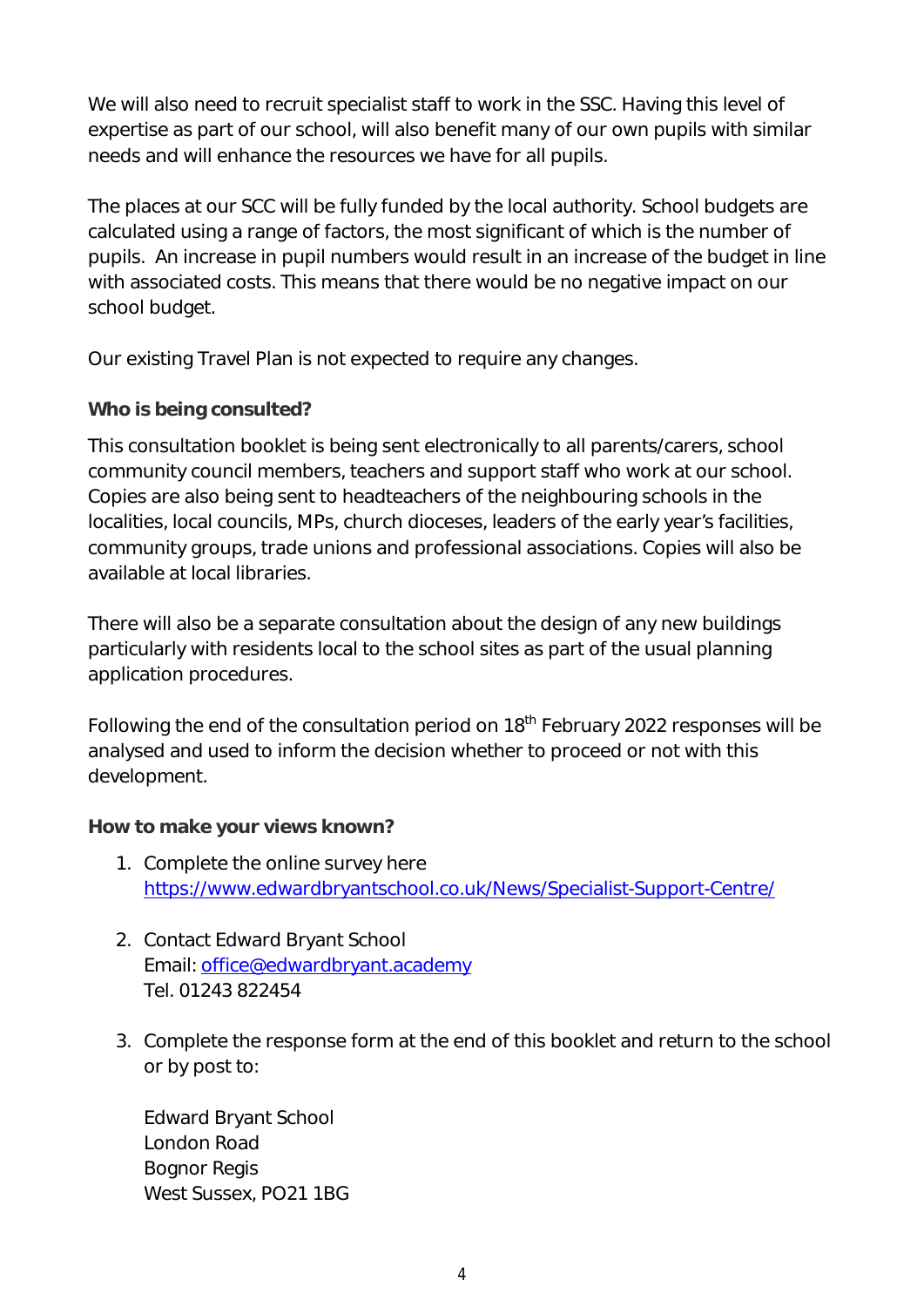#### **Additional Questions**

If you have any questions you would like answered before responding, please email the school – office@edwardbryant.academy

### **Timescales for consultation**

The consultation will run from 17<sup>th</sup> January to 18<sup>th</sup> February 2022.

### **Privacy Statement**

Edward Bryant School will use this survey to collect personal or special category data in order to fulfil a statutory duty. The data will be processed in accordance with the 2018 Data Protection Act, the General Data Protection Regulations and any subsequent data legislation. All data will be anonymised and used for statistical analysis before being forwarded to each individual school for further consideration.

Schoolsworks Academy Trust is registered as Data Controller (Reg. No. ZA178915).

For further details and information about our Data Controller, please see www.schoolsworks.org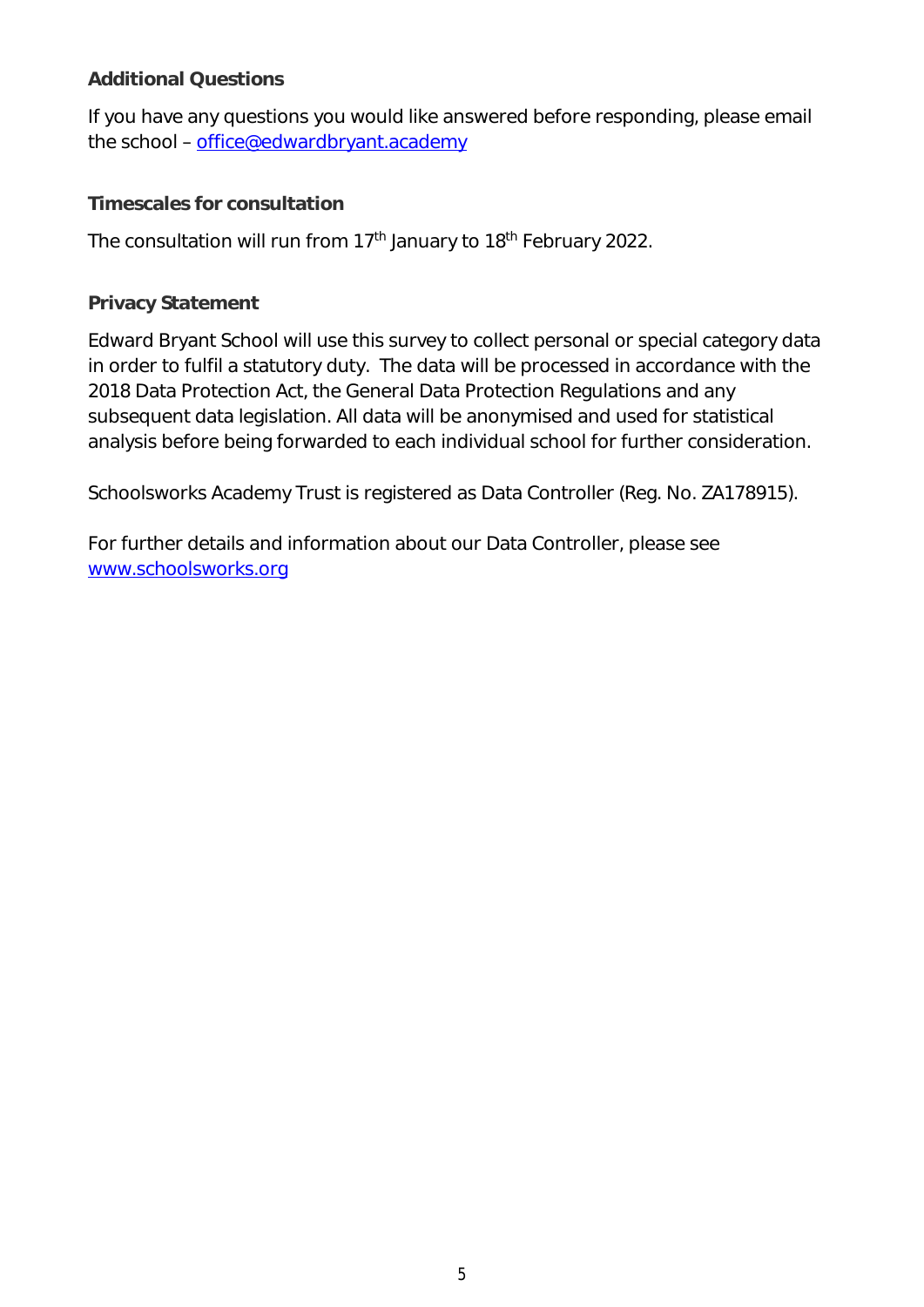### **CONSULTATION RESPONSE FORM – EDWARD BRYANT SCHOOL**

#### **INSTRUCTIONS**

- Please insure you have read the consultation document before completing the survey
- Children and young people under the age of 13 need the consent of a parent / carer to participate
- There is a separate section for each of the schools included in this consultation, Survey participants can choose to comment on one school or as many school proposals as they wish
- Please complete the last section (About You), If you do not wish to provide an answer, please select 'prefer not to say'. The County Council asks 'About You' questions to help it monitor the effectiveness of its consultations. The data provided also helps the County Council to meet its Public Sector Equalities Duties under the 2010 Equalities Art.

The results of the survey will be anonymised and summarised to remove any personally identifiable details and made available on the West Sussex County Council website.

- 1. Please provide your postcode, including a space in between, e.g., PO19 1RH
- 2. Are you under the age of 13? If so, you will need parental/carer consent from your parent/carer to participate. Please provide their contact details in the boxes provided below so that we can contact them if we need to:

Name of parent/carer:

Contact telephone number for parent/carer providing consent:

3. Are you responding as....? (please select all that apply)

| A Parent / carer    |  |
|---------------------|--|
| <b>Staff Member</b> |  |
| Trustee             |  |
| Governor            |  |
| Local Resident      |  |
| Student / pupil     |  |
| Other               |  |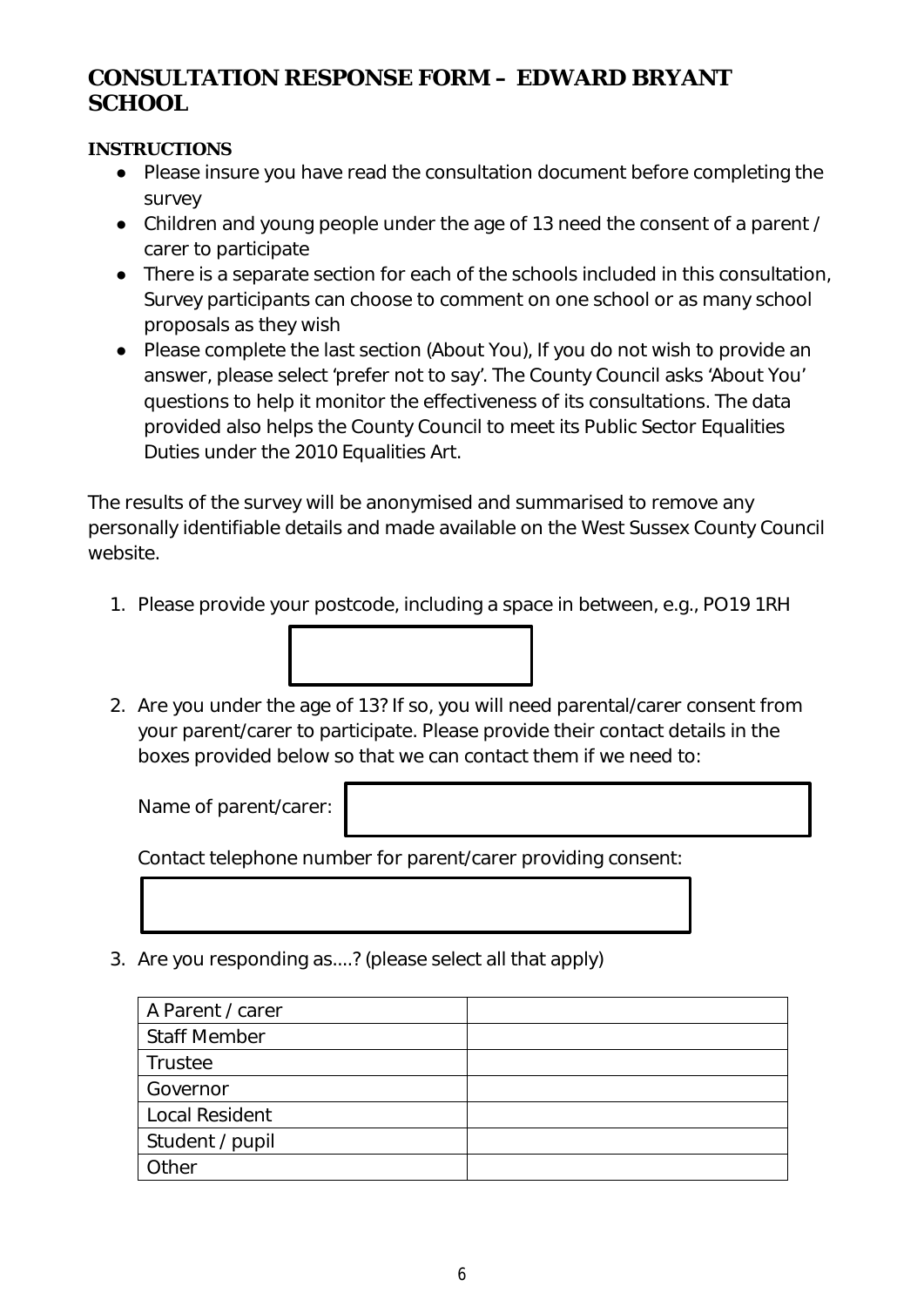If you are Parent/Carer how many children do you have and how old are they? Please write in

| Pre-school (ages 0 - 4)  |  |  | $\Box$ 0 $\Box$ 1 $\Box$ 2 $\Box$ 3 $\Box$ 4 $\Box$ 5 or more |
|--------------------------|--|--|---------------------------------------------------------------|
| Primary (ages $4 - 11$ ) |  |  | $\Box$ 0 $\Box$ 1 $\Box$ 2 $\Box$ 3 $\Box$ 4 $\Box$ 5 or more |
| Secondary (ages 11-18+)  |  |  | $\Box$ 0 $\Box$ 1 $\Box$ 2 $\Box$ 3 $\Box$ 4 $\Box$ 5 or more |

1. Please indicate whether you are (please tick one box only for each question)

 $\Box$  In support of a new Specialist Support Centre (SSC) at the school

☐ Object to the proposed Specialist Support Centre (SSC) at the school

☐ Neither support nor object to the Specialist Support Centre (SSC) at the school

2. If you have any further views you wish to express about this proposal, please use the space below to do so.

#### **About You**

The school asks the 'About You' questions to help it monitor the effectiveness of its consultations and to help undertake an equalities analysis in order to meet its Public Sector Equalities Duties under the 2010 Equalities Act.

It is only for these reasons that you are asked to provide the information below and the data you provide will be separated from both the respondent details and the response comments.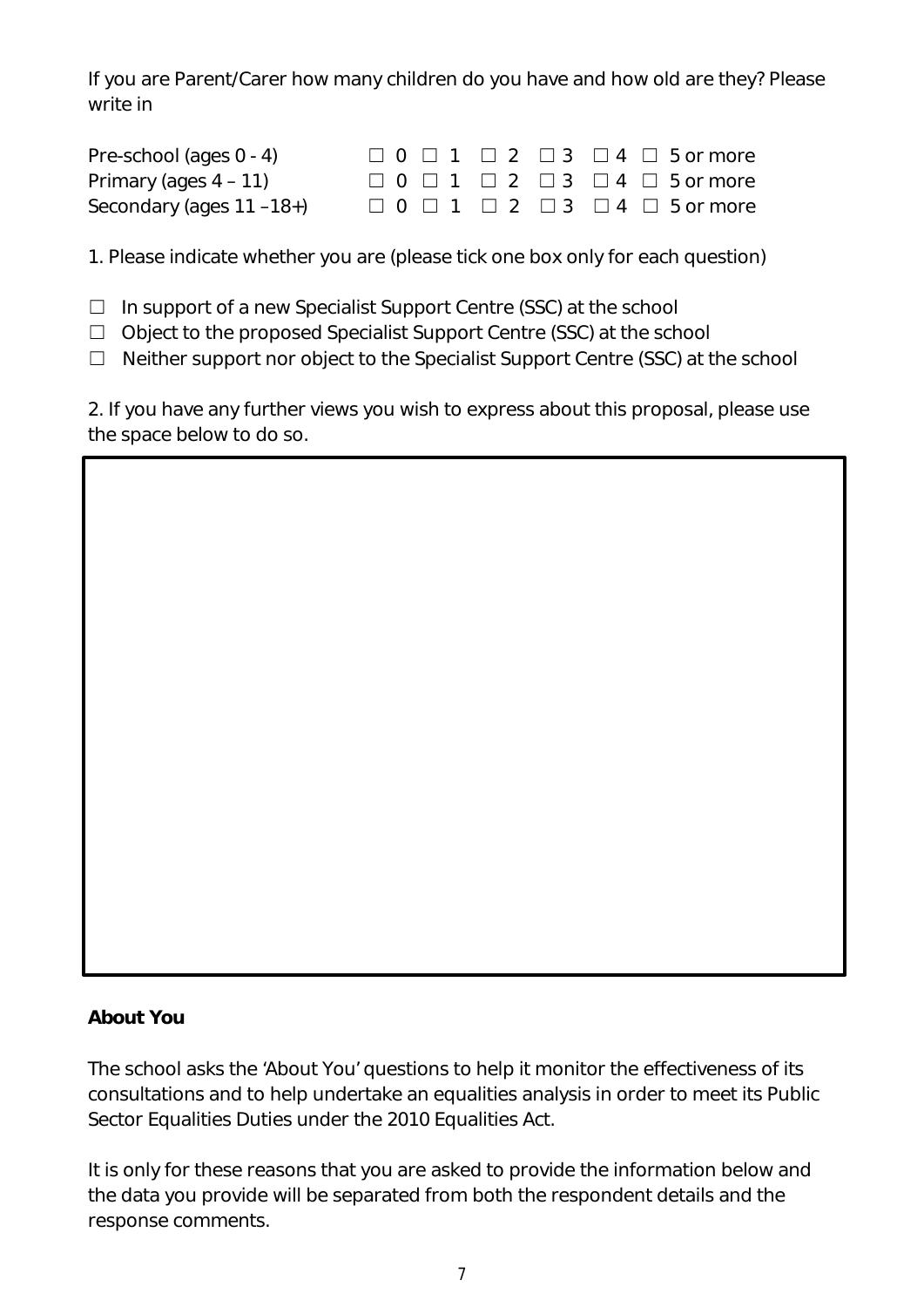You do not have to provide this information if you do not wish to. In this case, please choose the 'Prefer not to say' option.

- 1. How old are you?
	- ☐ 12 or under *please do not answer any further questions unless parental consent has been given*
	- $\square$  13-16
	- $\Box$  17 24
	- $\Box$  25 44
	- $\Box$  45 64
	- $\square$  65 plus
	- □ Prefer not to say
- 2. Are you?
	- ☐ Male
	- ☐ Female
	- □ Prefer not to say
- 3. Is your gender the same as the assigned to you at birth? Please select one option only.
	- ☐ Yes
	- ☐ No
	- □ Prefer not to say
- 4. Ethnicity what is your ethnic group?
	- ☐ White
	- $\Box$  Mixed/multiple ethnic groups
	- ☐ Asian/Asian British
	- ☐ Black/African/Caribbean/Black British
	- ☐ Other ethnic group
	- □ Prefer not to say
- 5. Religion What is your religion?
	- ☐ Buddhist
	- ☐ Christian (including Church of England, Catholic, Protestant)
	- $\Box$  Hindu
	- ☐ Jewish
	- ☐ Muslim
	- $\square$  Sikh
	- $\Box$  Any other religion
	- ☐ Unknown
	- ☐ No religion
	- $\Box$  Prefer not to say
- 6. Are your day-to-day activities limited because of a health problem or disability which has lasted, or is expected to last, at least 12 months? ☐ Yes, limited a lot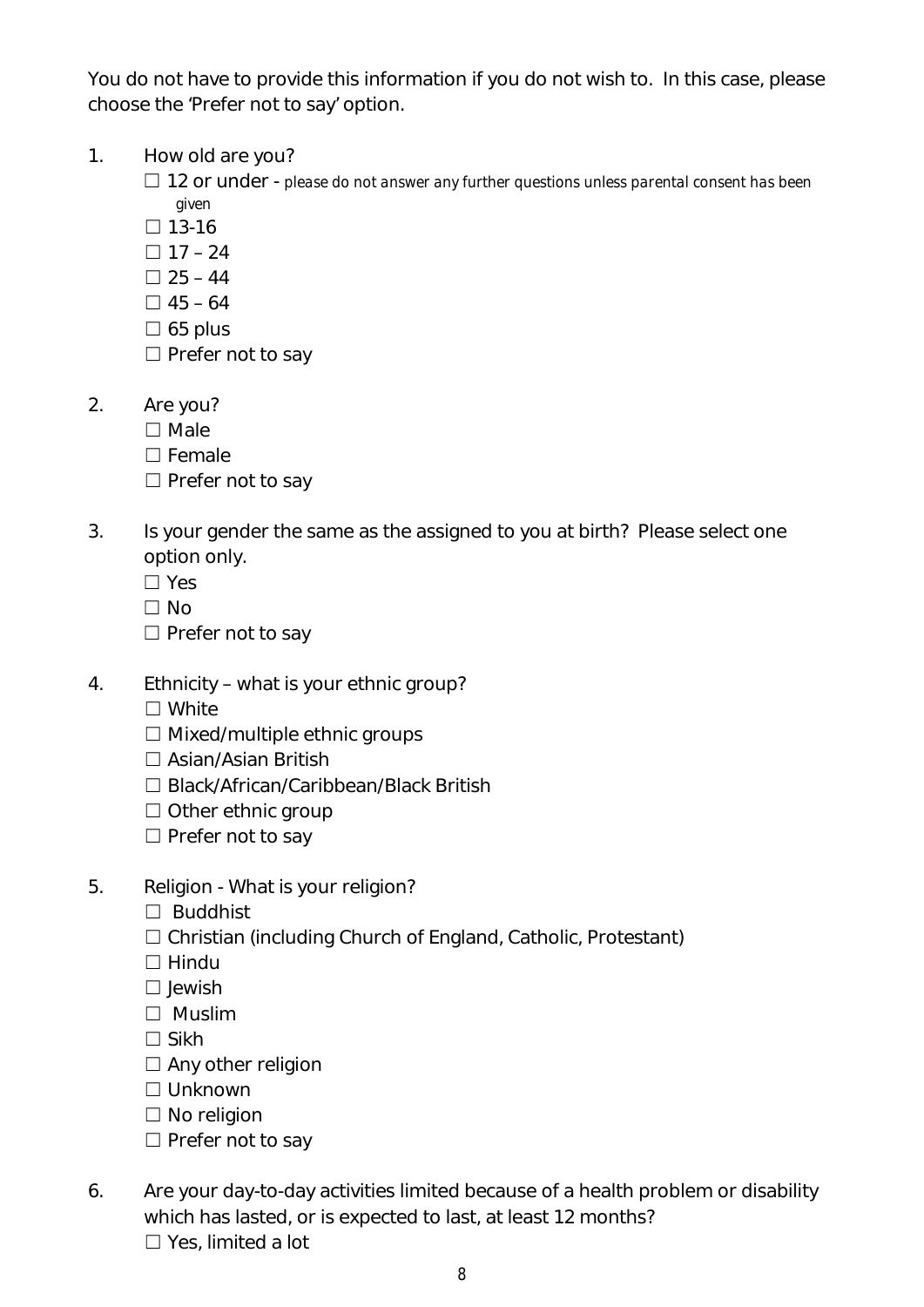- ☐ Yes, limited a little
- $\Box$  No
- □ Prefer not to say
- 7. What is your sexual orientation?
	- ☐ Heterosexual
	- ☐ Bisexual
	- □ Gay or Lesbian
	- ☐ Other
	- □ Prefer not to say

END OF SURVEY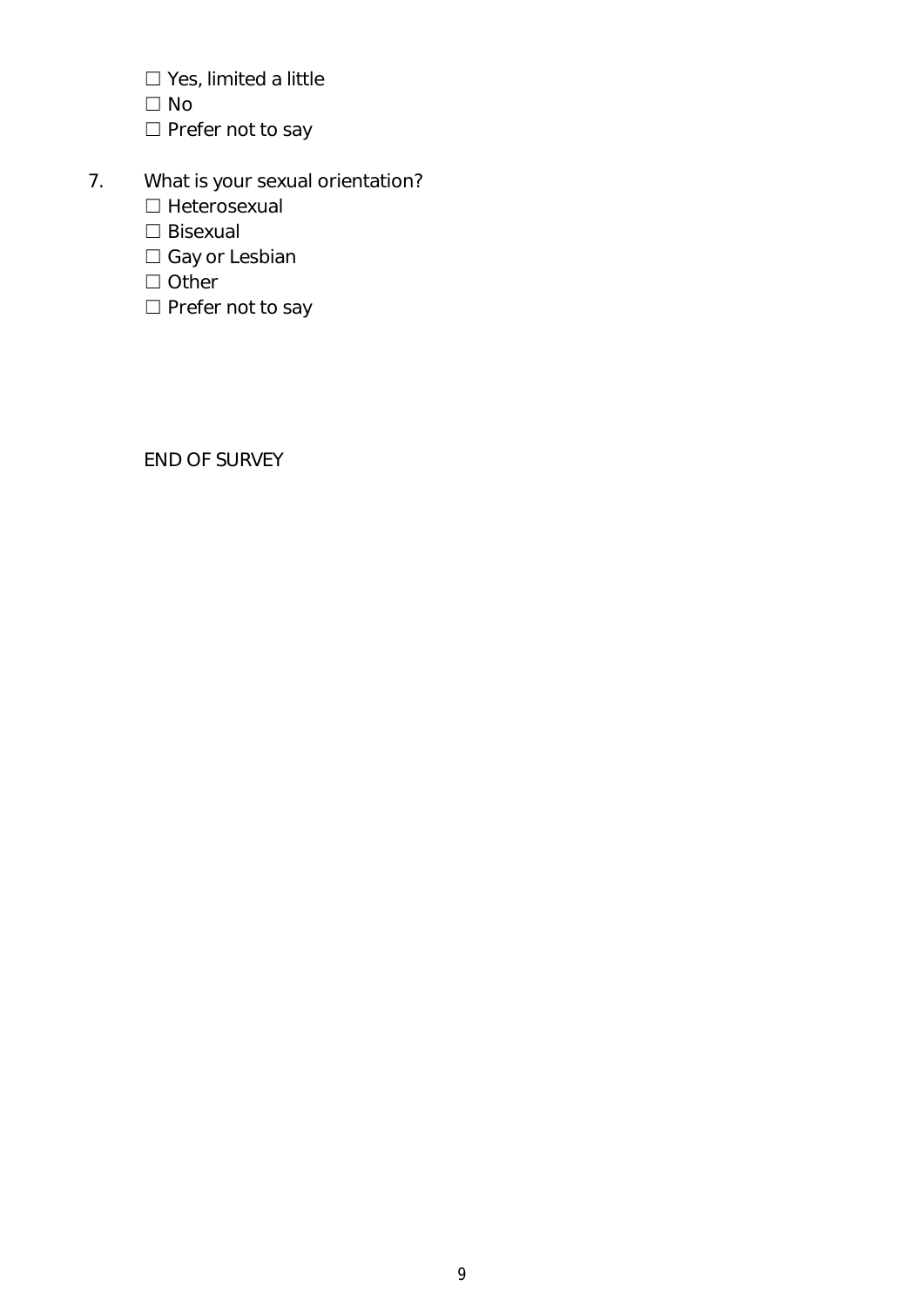#### **BOGNOR REGIS TOWN COUNCIL COMMUNITY ENGAGEMENT AND ENVIRONMENT COMMITTEE 7th FEBRUARY 2022**

**AGENDA ITEM 13 – TO AGREE WHETHER ANY OF THE OUTSTANDING AGENDA ITEMS, AS REPORTED AT THE COMMUNITY ENGAGEMENT AND ENVIRONMENT COMMITTEE MEETING HELD ON 6th DECEMBER 2021, SHOULD BE WITHDRAWN FROM THE LIST AND WHICH ITEMS SHOULD CONTINUE TO BE PROGRESSED – MIN. 51.6 REFERS**

#### **REPORT BY PROJECTS OFFICER FOR DECISION**

Members are invited to the note the list of outstanding Agenda Items from the previous Community Engagement and Environment Committee held on 6<sup>th</sup> December 2021.

| <b>MINUTE</b><br><b>NUMBER</b> | <b>ITEM</b>                                                                                                                                                                                                  | <b>PREVIOUS MEETING MINUTES</b>                                                                                                                                                                                                                                                                                                                                                                                                                                                    |
|--------------------------------|--------------------------------------------------------------------------------------------------------------------------------------------------------------------------------------------------------------|------------------------------------------------------------------------------------------------------------------------------------------------------------------------------------------------------------------------------------------------------------------------------------------------------------------------------------------------------------------------------------------------------------------------------------------------------------------------------------|
| 51.6.1                         | Update on<br><b>Councillor Training</b><br>for the use of<br>Defibrillators -<br>22 <sup>nd</sup> June 2020 -<br>Min. 94.3 refers                                                                            | The Chairman, Cllr. Smith, as an accredited<br>First Aider, will give a presentation on this at a<br>future meeting.                                                                                                                                                                                                                                                                                                                                                               |
| 51.6.2                         | Update on<br>consideration to<br>erect notices<br>discouraging the<br>feeding of birds on<br>the Promenade -<br>22 <sup>nd</sup> June 2020 -<br>Min. 94.4 refers                                             | There is no further update at this stage<br>however, Officers will continue to liaise.                                                                                                                                                                                                                                                                                                                                                                                             |
| 51.6.3                         | Update on<br>consideration of<br>receiving a<br>presentation from<br>AccessAble - 22nd<br>June 2020 - Min.<br>94.5 refers                                                                                    | As it is currently not possible to proceed with a<br>presentation, this item will be deferred for<br>further consideration at a later date.                                                                                                                                                                                                                                                                                                                                        |
| 51.6.4                         | To consider setting<br>up an Award for<br><b>Businesses who</b><br>can demonstrate<br>good practice with<br>regard to recycling<br>and green issues:<br>- 22 <sup>nd</sup> June 2020 -<br>Min. 97.2.3 refers | A Member felt that the urgency to continue<br>tackling climate change was just as important<br>now as ever and would not like to delay moving<br>forward with any new ideas or projects that<br>could have a positive effect and would be in<br>favour of continuing with this project. Other<br>Members agreed but felt that the current<br>demands on businesses whilst trying to re-<br>open would make it difficult to get their<br>support. It was therefore AGREED that this |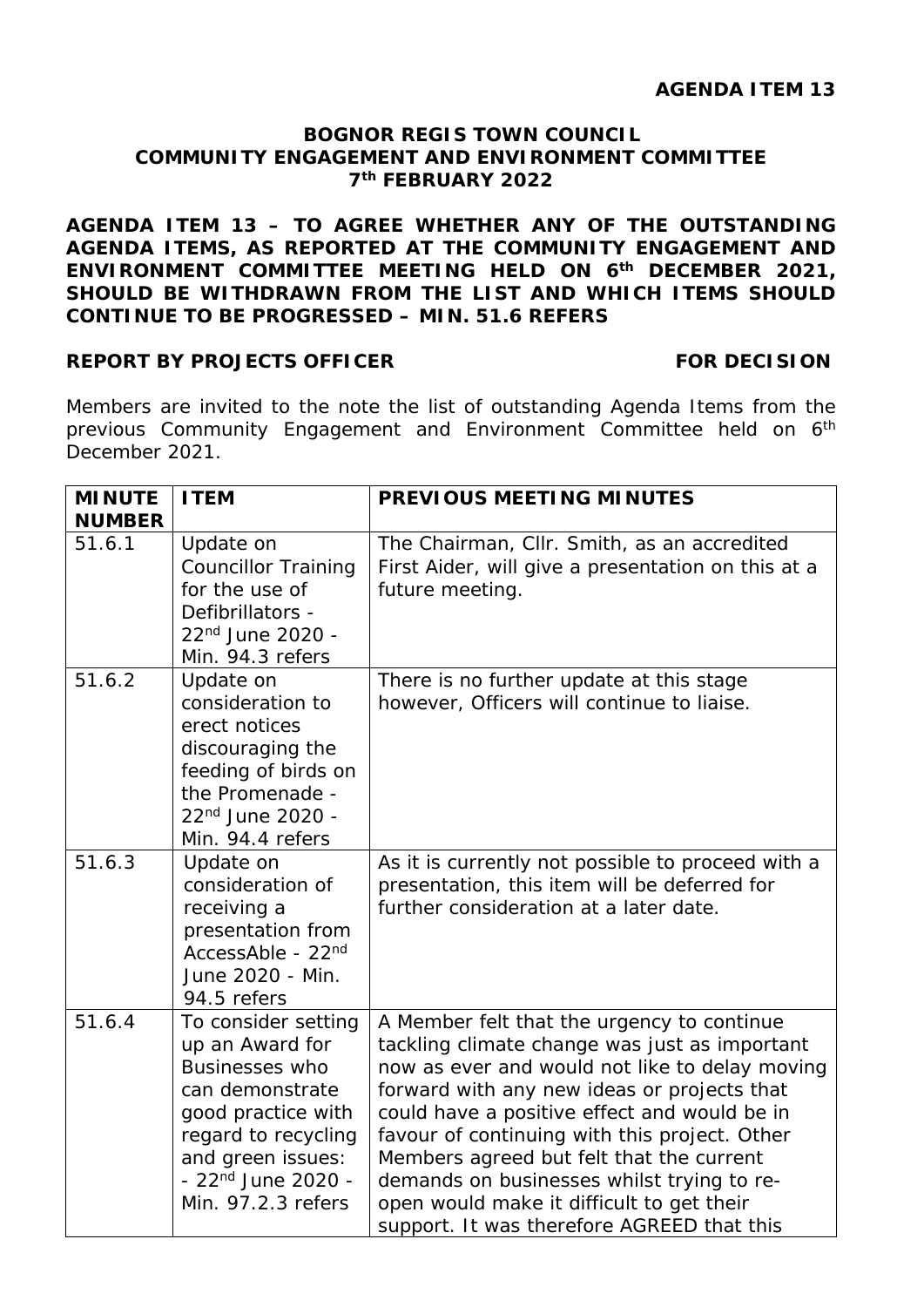|        |                                                                                                                                                                                                                                                                               | item will be deferred to a future agenda.                                                                                                                                                                                                                                                         |
|--------|-------------------------------------------------------------------------------------------------------------------------------------------------------------------------------------------------------------------------------------------------------------------------------|---------------------------------------------------------------------------------------------------------------------------------------------------------------------------------------------------------------------------------------------------------------------------------------------------|
| 51.6.5 | To consider<br>investigating the<br>condition of the<br>existing water<br>fountains in the<br>Town to establish<br>if they are suitable<br>for use and to<br>further consider<br>the installation of<br>new fountains -<br>22 <sup>nd</sup> June 2020 -<br>Min. 97.2.6 refers | In view of the current situation regarding<br>Covid-19 communal drinking places are<br>considered a transmission risk. Therefore, the<br>recommendation was to defer this item to a<br>future agenda.<br>Following comments Members AGREED that<br>this item will be deferred to a future Agenda. |
| 51.6.6 | Further<br>consideration of a<br>recording booth<br>and associated<br>$costs - 12th$<br>October 2020 -<br>Min. 107.3 refers                                                                                                                                                   | Members are asked to NOTE that this item will<br>remain deferred until a suitable future agenda.                                                                                                                                                                                                  |
| 51.6.7 | Further<br>consideration of<br>the WSCC<br>Initiative around<br>Community<br>Improvements -<br>12 <sup>th</sup> October 2020<br>- Min. 107.4 refers                                                                                                                           | Members are asked to NOTE that this item will<br>remain deferred until a suitable future agenda.                                                                                                                                                                                                  |

### **DECISION**

Members are asked whether to **AGREE / DISAGREE** on each of these items from being included or withdrawn as Future Agenda Items?